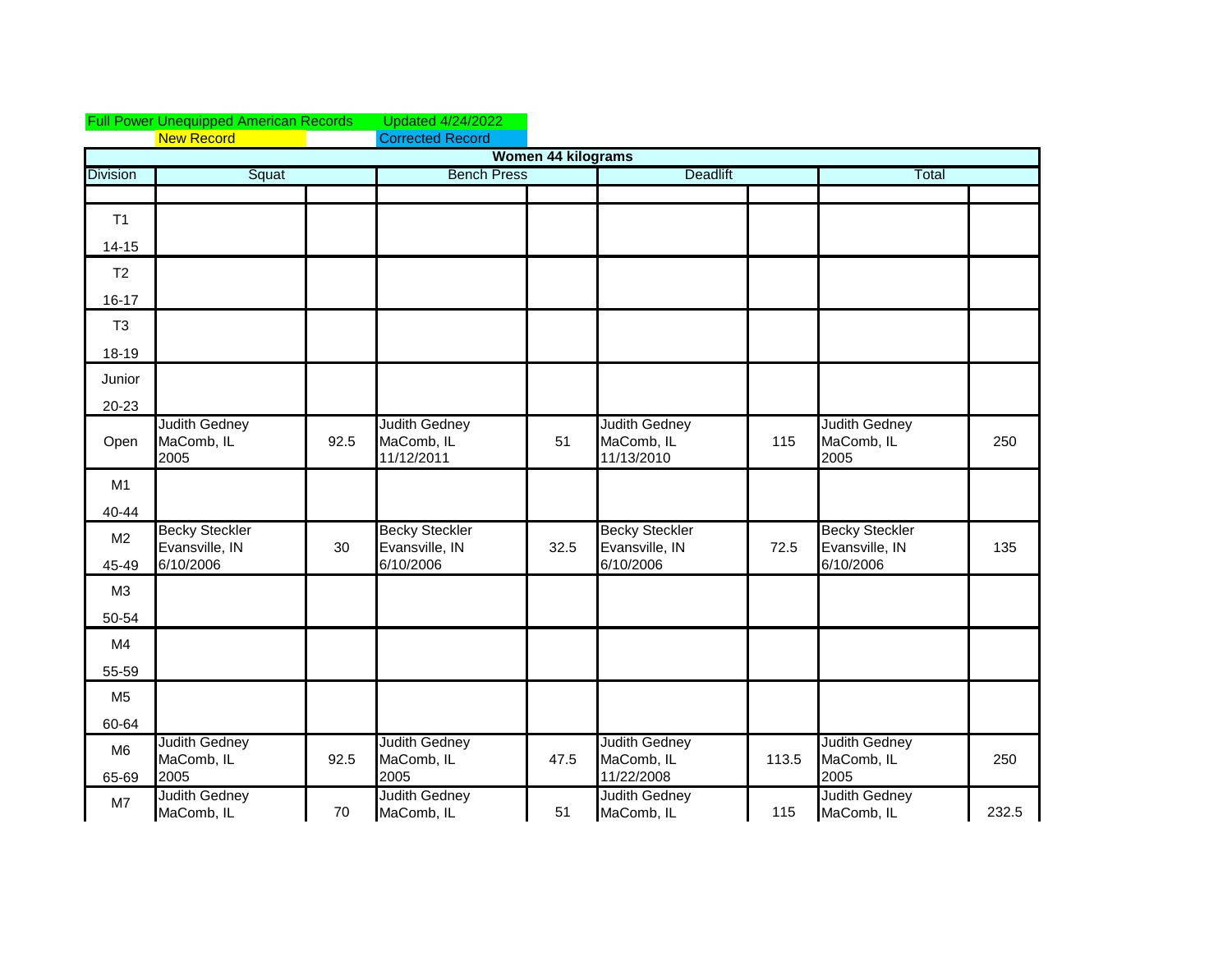| 70-74 | 11/13/2010 | 11/12/2011 | 11/13/2010 | 11/13/2010 |  |
|-------|------------|------------|------------|------------|--|
| M8    |            |            |            |            |  |
| 75-79 |            |            |            |            |  |
| M9    |            |            |            |            |  |
| 80-84 |            |            |            |            |  |
| M10   |            |            |            |            |  |
| 85-89 |            |            |            |            |  |

|                             |                                                  |    |                                                  | Women 47.5 kilograms |                                                  |      |                                                  |       |
|-----------------------------|--------------------------------------------------|----|--------------------------------------------------|----------------------|--------------------------------------------------|------|--------------------------------------------------|-------|
| <b>Division</b>             | Squat                                            |    | <b>Bench Press</b>                               |                      | <b>Deadlift</b>                                  |      | Total                                            |       |
| T <sub>1</sub><br>$14 - 15$ | Shyla Burke<br>South Charleston, OH<br>3/22/2015 | 55 | Shyla Burke<br>South Charleston, OH<br>3/22/2015 | 32.5                 | Shyla Burke<br>South Charleston, OH<br>3/22/2015 | 90   | Shyla Burke<br>South Charleston, OH<br>3/22/2015 | 180   |
| T <sub>2</sub><br>$16 - 17$ |                                                  |    |                                                  |                      |                                                  |      |                                                  |       |
| T <sub>3</sub><br>18-19     |                                                  |    |                                                  |                      |                                                  |      |                                                  |       |
| Junior<br>20-23             |                                                  |    |                                                  |                      |                                                  |      |                                                  |       |
| Open                        | Judith Gedney<br>MaComb, IL<br>11/11/2006        | 85 | Sarah Gray<br>Evansville, IN<br>12/6/2014        | 57.5                 | Judith Gedney<br>MaComb, IL<br>11/14/2009        | 113  | <b>Judith Gedney</b><br>MaComb, IL<br>11/11/2006 | 242.5 |
| M1<br>40-44                 |                                                  |    |                                                  |                      |                                                  |      |                                                  |       |
| M2<br>45-49                 |                                                  |    |                                                  |                      |                                                  |      |                                                  |       |
| M3<br>50-54                 | Kim Wathen<br>Howell, MI<br>10/29/2016           | 65 | Kim Wathen<br>Howell, MI<br>9/24/2016            | 42.5                 | Kim Wathen<br>Howell. MI<br>10/29/2016           | 82.5 | Kim Wathen<br>Howell, MI<br>10/29/2016           | 182.5 |
| <b>NA</b>                   |                                                  |    |                                                  |                      |                                                  |      |                                                  |       |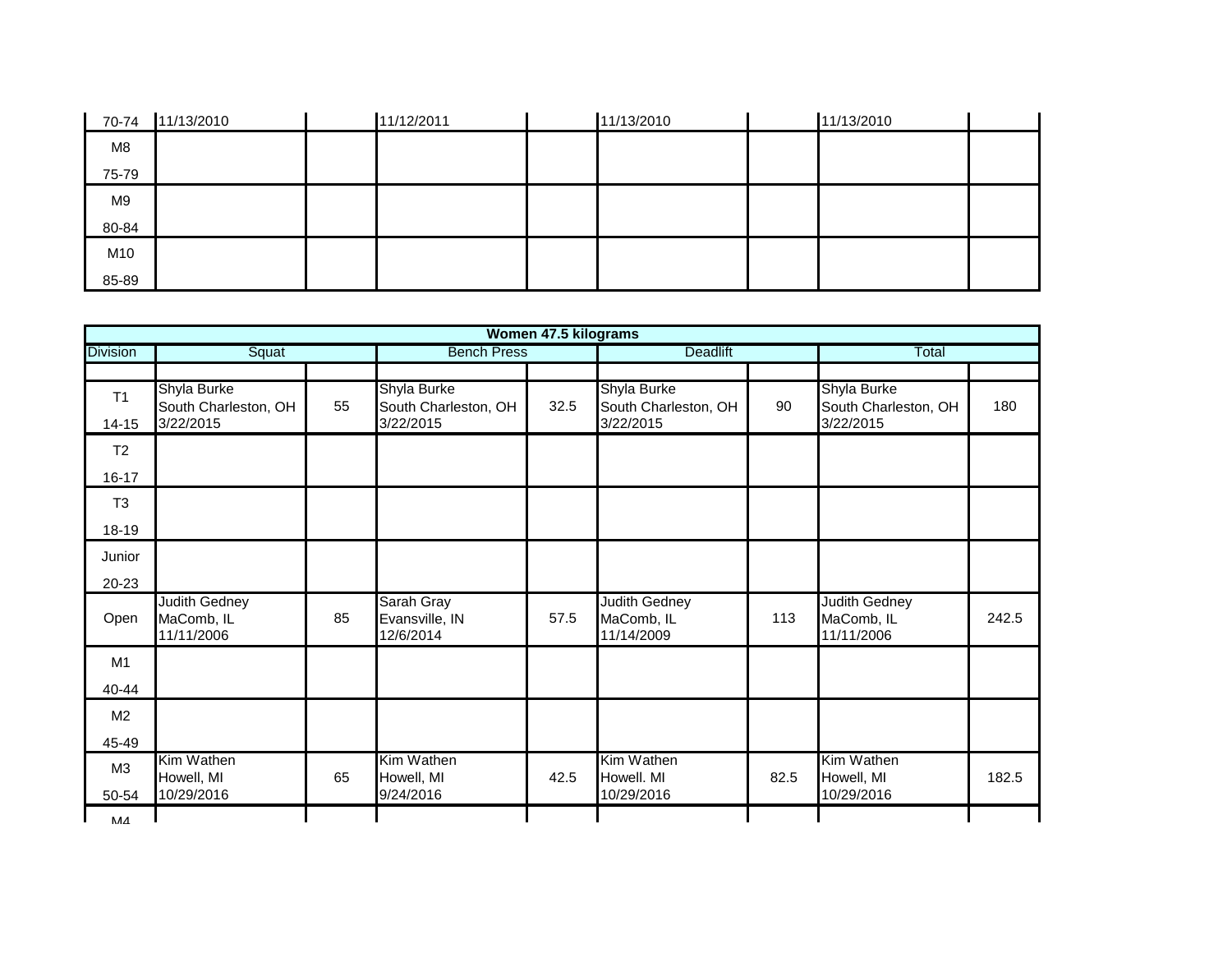| 111T                    |                                           |    |                                           |    |                                           |     |                                           |       |
|-------------------------|-------------------------------------------|----|-------------------------------------------|----|-------------------------------------------|-----|-------------------------------------------|-------|
| 55-59                   |                                           |    |                                           |    |                                           |     |                                           |       |
| M <sub>5</sub>          |                                           |    |                                           |    |                                           |     |                                           |       |
| 60-64                   |                                           |    |                                           |    |                                           |     |                                           |       |
| M <sub>6</sub><br>65-69 | Judith Gedney<br>MaComb, IL<br>11/11/2006 | 85 | Judith Gedney<br>MaComb, IL<br>11/14/2009 | 49 | Judith Gedney<br>MaComb, IL<br>11/14/2009 | 113 | Judith Gedney<br>MaComb, IL<br>11/11/2006 | 242.5 |
| M7                      |                                           |    |                                           |    |                                           |     |                                           |       |
| 70-74                   |                                           |    |                                           |    |                                           |     |                                           |       |
| M8                      |                                           |    |                                           |    |                                           |     |                                           |       |
| 75-79                   |                                           |    |                                           |    |                                           |     |                                           |       |
| M9                      |                                           |    |                                           |    |                                           |     |                                           |       |
| 80-84                   |                                           |    |                                           |    |                                           |     |                                           |       |
| M10                     |                                           |    |                                           |    |                                           |     |                                           |       |
| 85-89                   |                                           |    |                                           |    |                                           |     |                                           |       |

|                 |                                             |      |                                                      | Women 50.5 kilograms |                                               |       |                                                       |       |  |
|-----------------|---------------------------------------------|------|------------------------------------------------------|----------------------|-----------------------------------------------|-------|-------------------------------------------------------|-------|--|
| <b>Division</b> | Squat                                       |      | <b>Bench Press</b>                                   |                      | <b>Deadlift</b>                               |       | Total                                                 |       |  |
|                 |                                             |      |                                                      |                      |                                               |       |                                                       |       |  |
| T <sub>1</sub>  | Sequoya Bacon<br>Dunfermline, IL            | 52.5 | Sequoya Bacon<br>Dunfermline, IL                     | 25                   | Sequoya Bacon<br>Dunfermline, IL              | 80    | Sequoya Bacon<br>Dunfermline, IL                      | 157.5 |  |
| $14 - 15$       | 11/10/2007                                  |      | 11/10/2007                                           |                      | 11/10/2007                                    |       | 11/10/2007                                            |       |  |
| T <sub>2</sub>  | Rachel Schwartz                             | 65   | <b>Rachel Schwartz</b>                               | 45                   | Rachel Schwartz                               | 92.5  | <b>Rachel Schwartz</b>                                | 202.5 |  |
| 16-17           | 11/6/2014                                   |      | 11/6/2014                                            |                      | 11/6/2014                                     |       | 11/6/2014                                             |       |  |
| T <sub>3</sub>  | Kathleen Barclay<br>MaComb. IL              | 92.5 | Kathleen Barclay<br>MaComb, IL                       | 52.5                 | Faith Wood<br>Evansville, IN                  | 96    | Kathleen Barclay<br>MaComb, IL                        | 232.5 |  |
| 18-19           | 11/4/2006                                   |      | 11/4/2006                                            |                      | 7/27/2018                                     |       | 11/4/2006                                             |       |  |
| Junior          | Kathleen Barclay<br>MaComb. IL              | 87.5 | Kathleen Barclay<br>MaComb, IL                       | 50                   | Kathleen Barclay<br>MaComb. IL                | 90    | Kathleen Barclay<br>MaComb, IL                        | 227.5 |  |
| $20 - 23$       | 3/31/2007                                   |      | 3/31/2007                                            |                      | 3/31/2007                                     |       | 3/31/2007                                             |       |  |
| Open            | Kathleen Barclay<br>MaComb, IL<br>11/4/2006 | 92.5 | <b>Shellaine Frazier</b><br>Columbia, MO<br>5/2/2015 | 66                   | Shellaine Frazier<br>Columbia, MO<br>5/2/2015 | 111.5 | <b>Shellaine Frazier</b><br>Columbia, MO<br>7/13/2013 | 235   |  |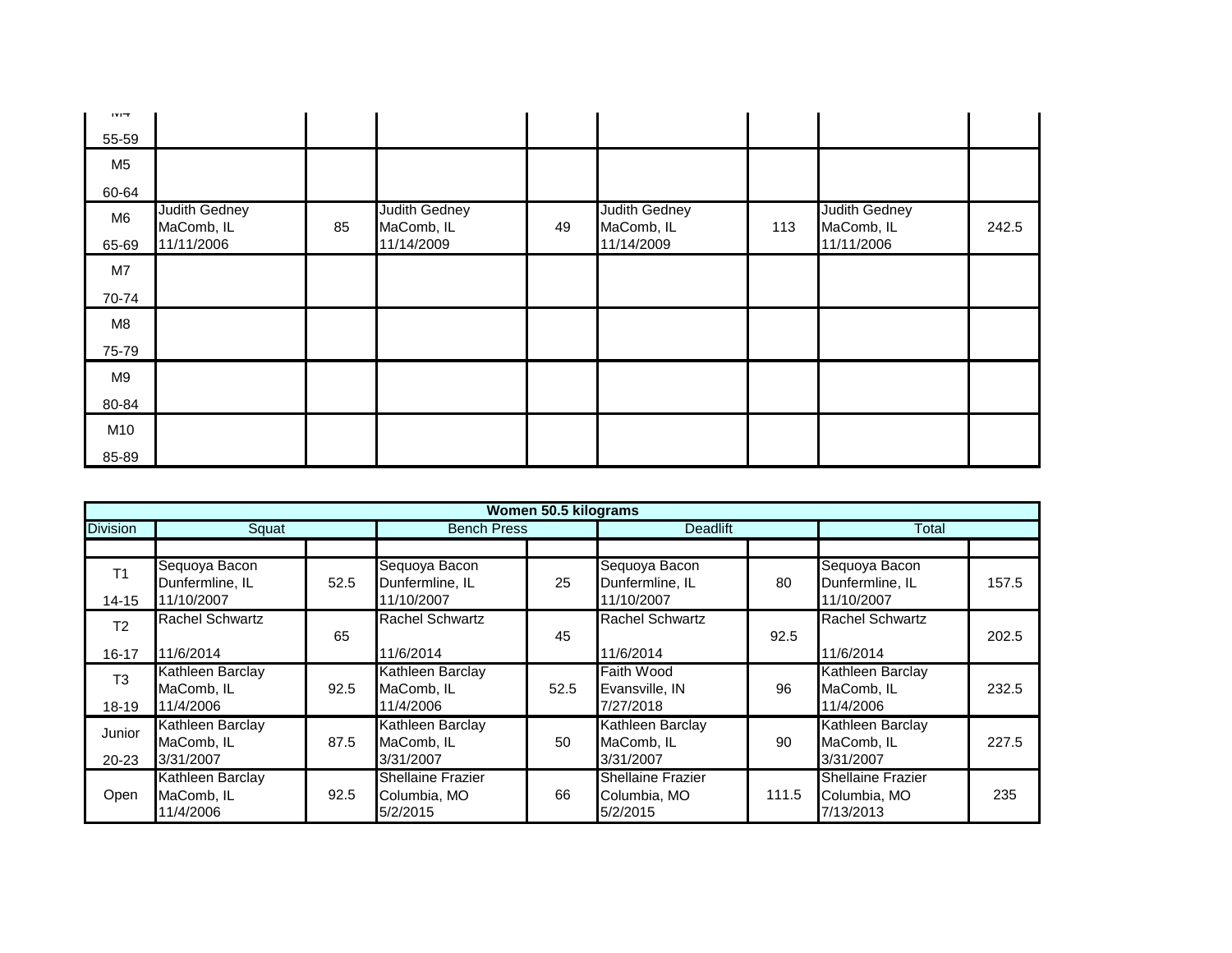| M1<br>40-44             | <b>Shellaine Frazier</b><br>Columbia, MO<br>7/13/2013 | 61   | <b>Shellaine Frazier</b><br>Columbia, MO<br>5/12/2015 | 66   | <b>Shellaine Frazier</b><br>Columbia, MO<br>5/2/2015 | 111.5 | <b>Shellaine Frazier</b><br>Columbia, MO<br>7/13/2013 | 235   |
|-------------------------|-------------------------------------------------------|------|-------------------------------------------------------|------|------------------------------------------------------|-------|-------------------------------------------------------|-------|
| M <sub>2</sub>          |                                                       |      |                                                       |      |                                                      |       |                                                       |       |
| 45-49                   |                                                       |      |                                                       |      |                                                      |       |                                                       |       |
| M <sub>3</sub><br>50-54 | <b>Amy Fansler</b><br>Macomb, IL<br>9/18/2021         | 57.5 | Kerin Anderson<br>Columbia, MO<br>11/6/2014           | 41   | <b>Amy Fansler</b><br>Macomb, IL<br>9/18/2021        | 82.5  | <b>Amy Fansler</b><br>Macomb, IL<br>9/18/2021         | 172.5 |
| M4<br>55-59             | Kerin Anderson<br>Columbia, MO<br>11/7/2015           | 60   | Kerin Anderson<br>Columbia, MO<br>11/7/2015           | 47.5 | Kerin Anderson<br>Columbia, MO<br>11/7/2015          | 70    | Kerin Anderson<br>Columbia, MO<br>11/7/2015           | 177.5 |
| M <sub>5</sub><br>60-64 | Jacqueline Miller<br>Columbia, MO<br>7/13/2013        | 55   | Linda LaFontaine<br>Columbia, MO<br>1/23/2016         | 42.5 | Linda LaFontaine<br>Columbia, MO<br>1/23/2016        | 80    | Linda LaFontaine<br>Columbia, MO<br>1/23/2016         | 177.5 |
| M6<br>65-69             | Linda LaFontaine<br>Columbia, MO<br>8/17/2019         | 65   | Linda LaFontaine<br>Columbia, MO<br>8/17/2019         | 50   | Linda LaFontaine<br>Columbia, MO<br>8/17/2019        | 100   | Linda LaFontaine<br>Columbia, MO<br>8/17/2019         | 215   |
| M <sub>7</sub>          |                                                       |      |                                                       |      |                                                      |       |                                                       |       |
| 70-74                   |                                                       |      |                                                       |      |                                                      |       |                                                       |       |
| M8                      |                                                       |      |                                                       |      |                                                      |       |                                                       |       |
| 75-79                   |                                                       |      |                                                       |      |                                                      |       |                                                       |       |
| M9                      |                                                       |      |                                                       |      |                                                      |       |                                                       |       |
| 80-84                   |                                                       |      |                                                       |      |                                                      |       |                                                       |       |
| M10                     |                                                       |      |                                                       |      |                                                      |       |                                                       |       |
| 85-89                   |                                                       |      |                                                       |      |                                                      |       |                                                       |       |

| Women 53.0 kilograms |                               |      |                                     |      |                                     |     |                                     |       |  |  |
|----------------------|-------------------------------|------|-------------------------------------|------|-------------------------------------|-----|-------------------------------------|-------|--|--|
| <b>Division</b>      | Squat                         |      | <b>Bench Press</b>                  |      | <b>Deadlift</b>                     |     | Total                               |       |  |  |
|                      |                               |      |                                     |      |                                     |     |                                     |       |  |  |
| T <sub>4</sub>       | Hannah Krause<br>Allegan, MI  | 62.5 | <b>Hannah Krause</b><br>Allegan, MI | 37.5 | <b>Hannah Krause</b><br>Allegan, MI | 85  | <b>Hannah Krause</b><br>Allegan, MI | 185   |  |  |
| $14 - 15$            | 10/16/2010                    |      | 10/16/2010                          |      | 10/16/2010                          |     | 10/16/2010                          |       |  |  |
| T <sub>2</sub>       | Jessica Fansler<br>Macomb, IL | 77.5 | Jessica Fansler<br>Macomb, IL       | 50   | Jessica Fansler<br>Macomb. IL       | 105 | Jessica Fansler<br>Macomb, IL       | 232.5 |  |  |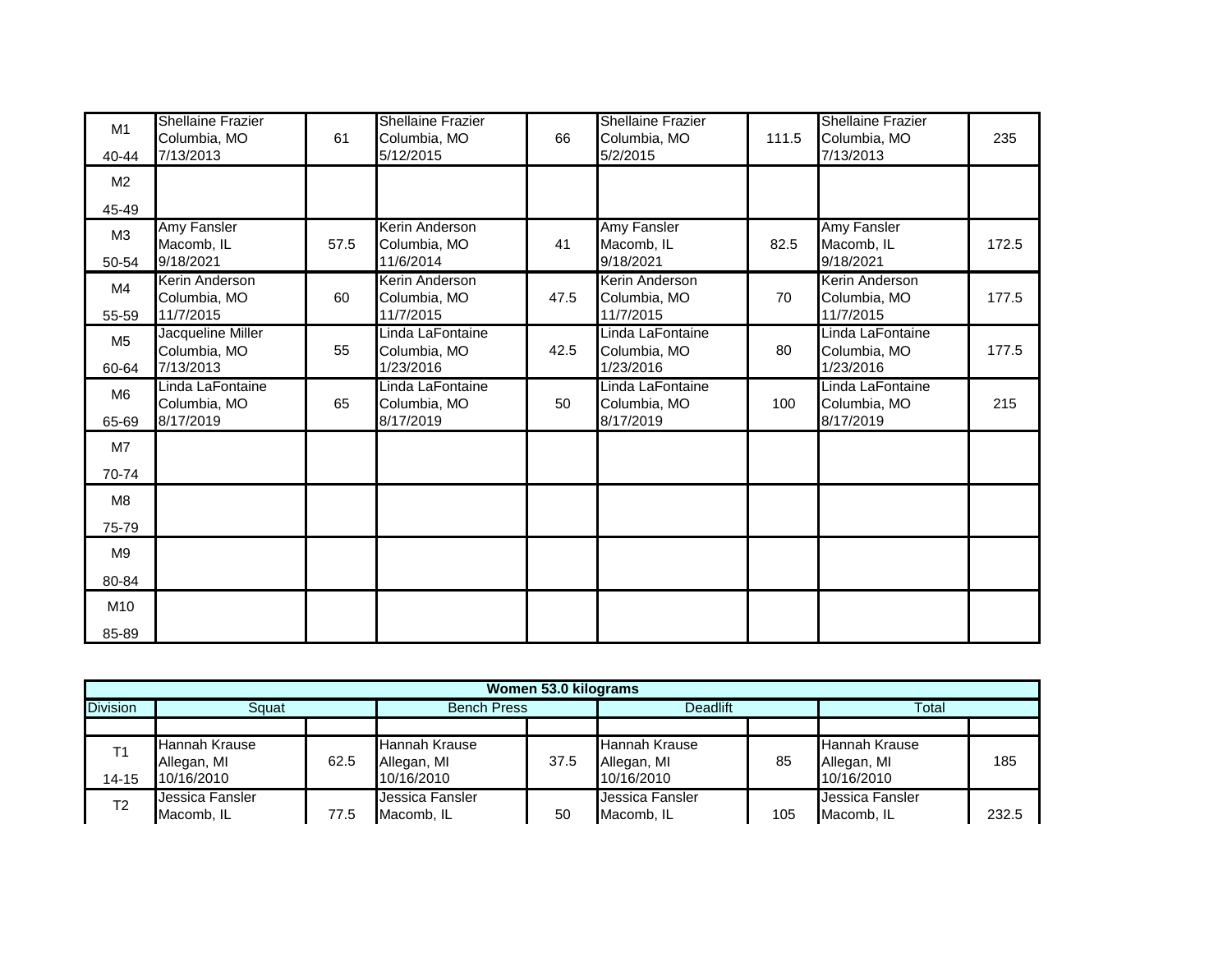| $16 - 17$               | 6/24/2017                                             |      | 11/4/2017                                             |      | 11/4/2017                                             |       | 11/4/2017                                             |       |
|-------------------------|-------------------------------------------------------|------|-------------------------------------------------------|------|-------------------------------------------------------|-------|-------------------------------------------------------|-------|
| T <sub>3</sub>          |                                                       |      |                                                       |      |                                                       |       |                                                       |       |
| $18 - 19$               |                                                       |      |                                                       |      |                                                       |       |                                                       |       |
| Junior<br>20-23         | <b>Kara Downing</b><br>Macomb, IL<br>3/2/2019         | 100  | <b>Kara Downing</b><br>Macomb, IL<br>3/2/2019         | 45   | <b>Kara Downing</b><br>Macomb, IL<br>3/2/2019         | 107.5 | <b>Kara Downing</b><br>Macomb, IL<br>3/2/2019         | 252.5 |
| Open                    | <b>Kara Downing</b><br>Macomb, IL<br>3/2/2019         | 100  | <b>Shellaine Frazier</b><br>Columbia, MO<br>6/24/2017 | 76   | <b>Shellaine Frazier</b><br>Columbia, MO<br>6/24/2017 | 128   | <b>Shellaine Frazier</b><br>Columbia, MO<br>6/24/2017 | 278   |
| M1<br>40-44             | Jennie Juhl<br>Newburgh, IN<br>12/16/2019             | 92.5 | <b>Shellaine Frazier</b><br>Columbia, MO<br>11/7/2015 | 73.5 | <b>Shellaine Frazier</b><br>Columbia, MO<br>11/7/2015 | 123   | <b>Shellaine Frazier</b><br>Columbia, MO<br>11/9/2013 | 267.5 |
| M <sub>2</sub><br>45-49 | <b>Shellaine Frazier</b><br>Columbia, MO<br>6/24/2017 | 75   | <b>Shellaine Frazier</b><br>Columbia, MO<br>6/24/2017 | 76   | <b>Shellaine Frazier</b><br>Columbia, MO<br>6/24/2017 | 128   | <b>Shellaine Frazier</b><br>Columbia, MO<br>6/24/2017 | 278   |
| M <sub>3</sub><br>50-54 | <b>Amy Milas</b><br>Macomb, IL<br>4/9/2022            | 60   | <b>Alma Hopkins</b><br>Columbia, MO<br>4/8/2017       | 47.5 | <b>Alma Hopkins</b><br>Columbia, MO<br>4/8/2017       | 105   | <b>Alma Hopkins</b><br>Columbia, MO<br>4/8/2017       | 226   |
| M4<br>55-59             | Pat Okker<br>Columbia, MO<br>6/24/2017                | 75   | Kerin Anderson<br>Columbia, MO<br>12/3/2016           | 50   | Pat Okker<br>Columbia, MO<br>6/24/2017                | 110   | Pat Okker<br>Columbia, MO<br>6/24/2017                | 235   |
| M <sub>5</sub><br>60-64 | Linda LaFontaine<br>Columbia, MO<br>11/7/2015         | 45   | Linda LaFontaine<br>Columbia, MO<br>11/7/2015         | 40   | Linda LaFontaine<br>Columbia, MO<br>11/7/2015         | 75    | Linda LaFontaine<br>Columbia, MO<br>11/7/2015         | 160   |
| M <sub>6</sub><br>65-69 | Linda LaFontaine<br>Columbia, MO<br>11/4/2017         | 65   | Linda LaFontaine<br>Columbia, MO<br>11/4/2017         | 47.5 | Linda LaFontaine<br>Columbia, MO<br>11/4/2017         | 95    | Linda LaFontaine<br>Columbia, MO<br>11/4/2017         | 207.5 |
| M7                      |                                                       |      |                                                       |      |                                                       |       |                                                       |       |
| 70-74                   |                                                       |      |                                                       |      |                                                       |       |                                                       |       |
| M8                      |                                                       |      |                                                       |      |                                                       |       |                                                       |       |
| 75-79                   |                                                       |      |                                                       |      |                                                       |       |                                                       |       |
| M <sub>9</sub>          |                                                       |      |                                                       |      |                                                       |       |                                                       |       |
| 80-84                   |                                                       |      |                                                       |      |                                                       |       |                                                       |       |
| M10                     |                                                       |      |                                                       |      |                                                       |       |                                                       |       |
| 85-89                   |                                                       |      |                                                       |      |                                                       |       |                                                       |       |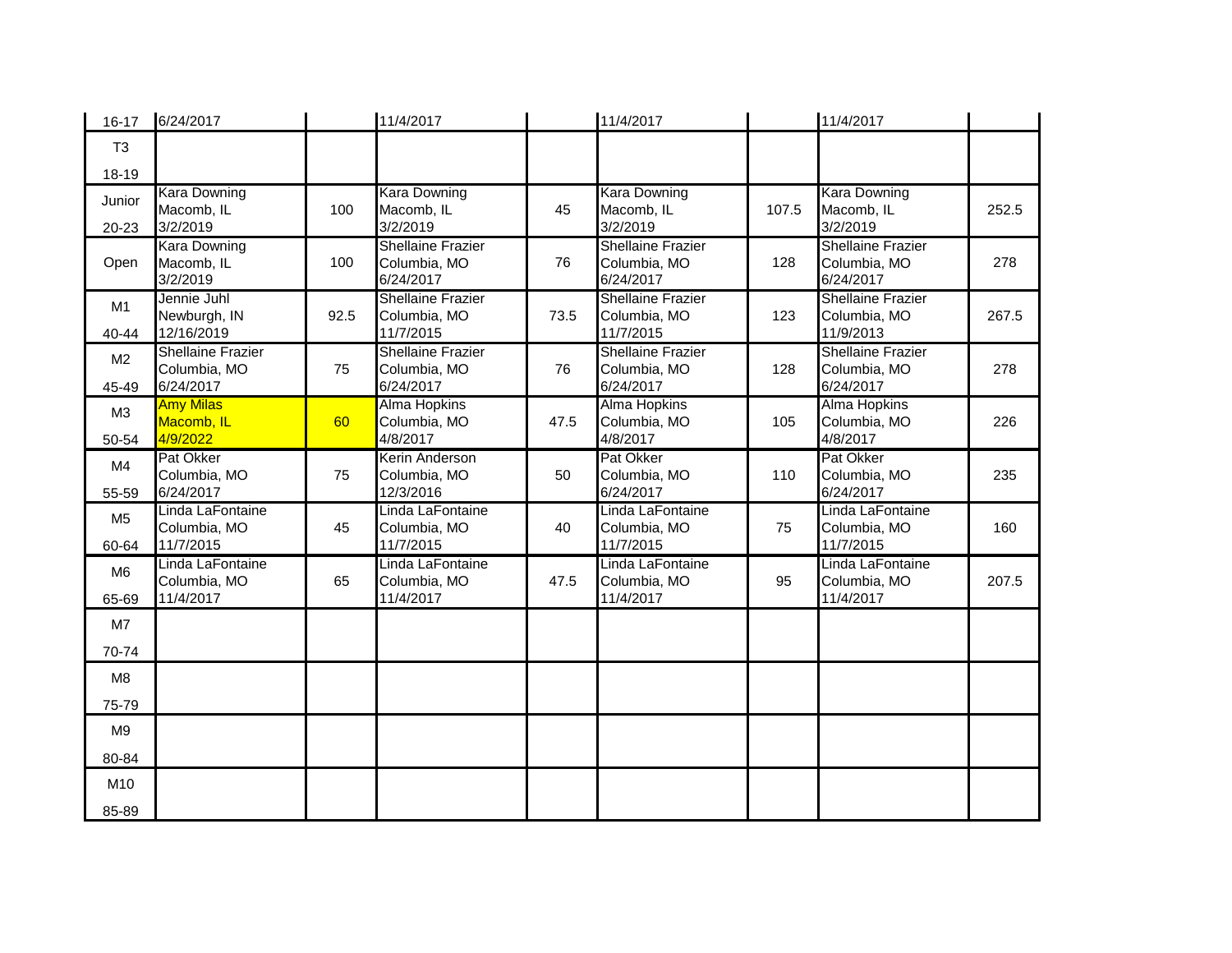|                         | Women 55.5 kilograms                                     |       |                                                          |      |                                                          |       |                                                          |       |  |  |
|-------------------------|----------------------------------------------------------|-------|----------------------------------------------------------|------|----------------------------------------------------------|-------|----------------------------------------------------------|-------|--|--|
| <b>Division</b>         | Squat                                                    |       | <b>Bench Press</b>                                       |      | <b>Deadlift</b>                                          |       | Total                                                    |       |  |  |
|                         |                                                          |       |                                                          |      |                                                          |       |                                                          |       |  |  |
| T1<br>$14 - 15$         | <b>Cheyenne McNutt</b><br>South Vienna, OH<br>2/22/2014  | 67.5  | <b>Cheyenne McNutt</b><br>South Vienna, OH<br>2/22/2014  | 42.5 | <b>Cheyenne McNutt</b><br>South Vienna, OH<br>2/22/2014  | 107.5 | <b>Cheyenne McNutt</b><br>South Vienna, OH<br>2/22/2014  | 217.5 |  |  |
| T2<br>16-17             | Mandy Cleveland<br>Newburgh, IN<br>6/10/2006             | 80    | Jesse Fansler<br>Macomb, iL<br>8/18/2018                 | 52.5 | Jesse Fansler<br>Macomb. iL<br>8/18/2018                 | 110   | <b>Mandy Cleveland</b><br>Newburgh, IN<br>6/10/2006      | 232.5 |  |  |
| T <sub>3</sub><br>18-19 | Kathleen Barclay<br>MaComb, IL<br>7/8/2006               | 82.5  | <b>Whitney Piper</b><br>MaComb, IL<br>11/2/2019          | 55   | <b>Whitney Piper</b><br>MaComb, IL<br>11/2/2019          | 122.5 | <b>Whitney Piper</b><br>MaComb, IL<br>11/2/2019          | 247.5 |  |  |
| Junior<br>20-23         | <b>Whitney Piper</b><br>Macomb, IL<br>4/9/2022           | 82.5  | <b>Whitney Piper</b><br>Macomb, IL<br>4/9/2022           | 57.5 | <b>Whitney Piper</b><br>Macomb, IL<br>9/18/2021          | 145   | <b>Whitney Piper</b><br>Macomb, iL<br>4/9/2022           | 277.5 |  |  |
| Open                    | <b>Carmella Mattingly</b><br>Florissant, MO<br>7/13/2013 | 132.5 | <b>Carmella Mattingly</b><br>Florissant, MO<br>7/13/2013 | 72.5 | <b>Whitney Piper</b><br>Macomb, IL<br>9/18/2021          | 145   | <b>Carmella Mattingly</b><br>Florissant, MO<br>7/13/2013 | 347.5 |  |  |
| M1<br>40-44             | Carmella Mattingly<br>Florissant, MO<br>7/13/2013        | 132.5 | Carmella Mattingly<br>Florissant, MO<br>7/13/2013        | 72.5 | <b>Carmella Mattingly</b><br>Florissant, MO<br>7/13/2013 | 142.5 | Carmella Mattingly<br>Florissant, MO<br>7/13/2013        | 347.5 |  |  |
| M <sub>2</sub><br>45-49 | <b>Shellaine Frazier</b><br>Columbia, MO<br>7/28/2018    | 67.5  | <b>Shellaine Frazier</b><br>Columbia, MO<br>6/11/2016    | 72.5 | <b>Shellaine Frazier</b><br>Columbia, MO<br>6/11/2016    | 117.5 | <b>Shellaine Frazier</b><br>Columbia, MO<br>6/11/2016    | 235   |  |  |
| M <sub>3</sub><br>50-54 | <b>Alma Hopkins</b><br>Columbia, MO<br>4/8/2017          | 73.5  | Pat Okker<br>Columbia, MO<br>11/9/2013                   | 56   | Pat Okker<br>Columbia, MO<br>4/27/2013                   | 112.5 | Pat Okker<br>Columbia, MO<br>4/27/2013                   | 230   |  |  |
| M4<br>55-59             | Pat Okker<br>Columbia, MO<br>10/17/2015                  | 70    | Pat Okker<br>Columbia, MO<br>10/17/2015                  | 55.5 | Pat Okker<br>Columbia, MO<br>10/17/2015                  | 100   | <b>Pat Okker</b><br>Columbia, MO<br>10/17/2015           | 225.5 |  |  |
| M <sub>5</sub><br>60-64 | Linda LaFontaine<br>Columbia, MO<br>7/13/2013            | 40    | Linda LaFontaine<br>Columbia, MO<br>7/13/2013            | 40   | Linda LaFontaine<br>Columbia, MO<br>1/13/2012            | 72.5  | Linda LaFontaine<br>Columbia, MO<br>7/13/2013            | 150   |  |  |
| M <sub>6</sub><br>65-69 |                                                          |       |                                                          |      |                                                          |       |                                                          |       |  |  |
| M7<br>70-74             | <b>Anne Clark</b><br>Columbia, MO<br>8/17/2019           | 27.5  | <b>Anne Clark</b><br>Columbia, MO<br>8/17/2019           | 32.5 | <b>Anne Clark</b><br>Columbia, MO<br>8/17/2019           | 70    | <b>Anne Clark</b><br>Columbia, MO<br>8/17/2019           | 130   |  |  |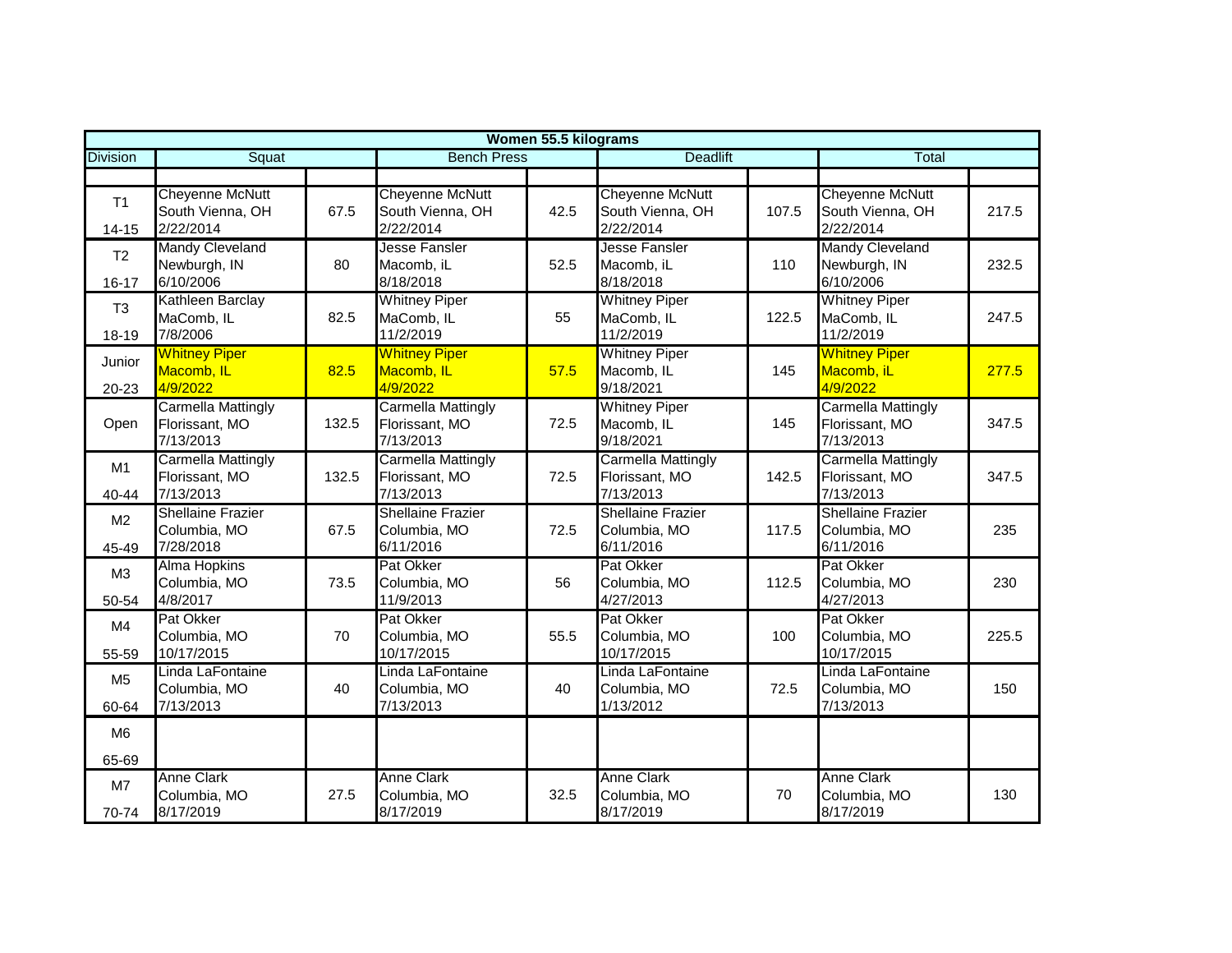| M8    |  |  |  |  |
|-------|--|--|--|--|
| 75-79 |  |  |  |  |
| M9    |  |  |  |  |
| 80-84 |  |  |  |  |
| M10   |  |  |  |  |
| 85-89 |  |  |  |  |

|                             |                                                         |       |                                                         | Women 58.5 kilograms |                                                         |       |                                                         |       |
|-----------------------------|---------------------------------------------------------|-------|---------------------------------------------------------|----------------------|---------------------------------------------------------|-------|---------------------------------------------------------|-------|
| <b>Division</b>             | Squat                                                   |       | <b>Bench Press</b>                                      |                      | <b>Deadlift</b>                                         |       | Total                                                   |       |
|                             |                                                         |       |                                                         |                      |                                                         |       |                                                         |       |
| T <sub>1</sub><br>$14 - 15$ | Ashlyn Wal<br>South Charleston, OH<br>2/22/2014         | 60    | <b>Bianca Baker</b><br>Newburgh, IN<br>7/7/2007         | 50                   | <b>Bianca Baker</b><br>Newburgh, IN<br>7/7/2007         | 105   | <b>Bianca Baker</b><br>Newburgh, IN<br>7/7/2007         | 215   |
| T <sub>2</sub><br>16-17     | Ely King<br>Mechanicsburg, OH<br>3/22/2015              | 75    | <b>Ely King</b><br>Mechanicsburg, OH<br>3/22/2015       | 45                   | Ely King<br>Mechanicsburg, OH<br>3/22/2015              | 82.5  | Ely King<br>Mechanicsburg, OH<br>3/22/2015              | 202.5 |
| T <sub>3</sub><br>18-19     |                                                         |       |                                                         |                      |                                                         |       |                                                         |       |
| Junior<br>$20 - 23$         | Antoinette Lane<br>Macomb, IL<br>7/19/2014              | 101   | Sophie Simmons<br>Macomb, IL<br>10/2/2010               | 65                   | Antoinette Lane<br>Macomb, IL<br>7/19/2014              | 140   | Antoinette Lane<br>Macomb, IL<br>7/19/2014              | 285   |
| Open                        | Carmella Mattingly<br>Florissant, MO<br>2/7/2015        | 132.5 | Cynthia Alog<br>Skokie, IL<br>8/27/2011                 | 67.5                 | Carmella Mattingly<br>Florissant, MO<br>2/7/2015        | 147.5 | Carmella Mattingly<br>Florissant, MO<br>2/7/2015        | 345   |
| M <sub>1</sub><br>40-44     | Carmella Mattingly<br>Florissant, MO<br>2/7/2015        | 132.5 | <b>Carmella Mattingly</b><br>Florissant, MO<br>2/7/2015 | 65                   | <b>Carmella Mattingly</b><br>Florissant, MO<br>2/7/2015 | 147.5 | <b>Carmella Mattingly</b><br>Florissant, MO<br>2/7/2015 | 345   |
| M <sub>2</sub><br>45-49     | <b>Heather Endres</b><br>North Liberty, IN<br>11/4/2017 | 105   | <b>Heather Endres</b><br>North Liberty, IN<br>11/4/2017 | 50                   | <b>Heather Endres</b><br>North Liberty, IN<br>11/4/2017 | 102.5 | <b>Heather Endres</b><br>North Liberty, IN<br>11/4/2017 | 257.5 |
| M <sub>3</sub><br>50-54     | Pat Okker<br>Columbia, MO<br>7/19/2014                  | 70    | Pat Okker<br>Columbia, MO<br>7/19/2014                  | 53.5                 | Alma Hopkins<br>Columbia, MO<br>6/24/2017               | 112.5 | <b>Pat Okker</b><br>Columbia, MO<br>7/19/2014           | 217.5 |
| M4                          | <b>Cheryl Kyle</b><br>Columbia, MO                      | 85    | Kim Morgan<br>Columbia, MO                              | 60                   | <b>Cheryl Kyle</b><br>Columbia, MO                      | 128   | <b>Cheryl Kyle</b><br>Columbia, MO                      | 265.5 |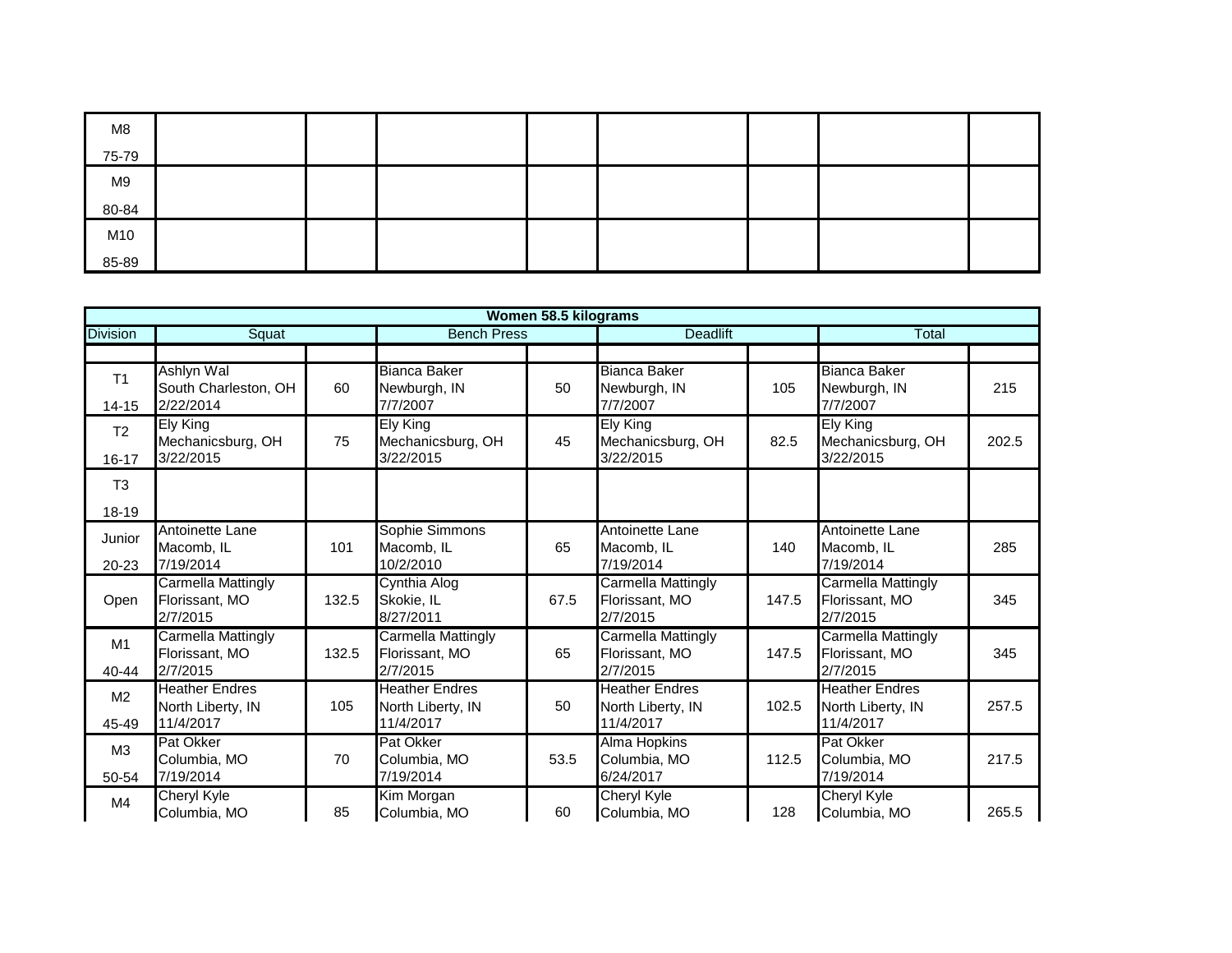| 55-59                   | 8/17/2019                              |    | 2/9/2013                               |    | 8/17/2019                              |     | 8/17/2019                              |       |
|-------------------------|----------------------------------------|----|----------------------------------------|----|----------------------------------------|-----|----------------------------------------|-------|
| M <sub>5</sub><br>60-64 | Kim Jones<br>Columbia, MO<br>11/4/2017 | 88 | Kim Jones<br>Columbia, MO<br>8/20/2016 | 61 | Kim Jones<br>Columbia, MO<br>11/4/2017 | 115 | Kim Jones<br>Columbia, MO<br>11/4/2017 | 262.5 |
| M6                      |                                        |    |                                        |    |                                        |     |                                        |       |
| 65-69                   |                                        |    |                                        |    |                                        |     |                                        |       |
| M7                      |                                        |    |                                        |    |                                        |     |                                        |       |
| 70-74                   |                                        |    |                                        |    |                                        |     |                                        |       |
| M8                      |                                        |    |                                        |    |                                        |     |                                        |       |
| 75-79                   |                                        |    |                                        |    |                                        |     |                                        |       |
| M9                      |                                        |    |                                        |    |                                        |     |                                        |       |
| 80-84                   |                                        |    |                                        |    |                                        |     |                                        |       |
| M10                     |                                        |    |                                        |    |                                        |     |                                        |       |
| 85-89                   |                                        |    |                                        |    |                                        |     |                                        |       |

|                             |                                                             |      |                                                             | Women 63 kilograms |                                                             |       |                                                             |       |
|-----------------------------|-------------------------------------------------------------|------|-------------------------------------------------------------|--------------------|-------------------------------------------------------------|-------|-------------------------------------------------------------|-------|
| <b>Division</b>             | Squat                                                       |      | <b>Bench Press</b>                                          |                    | <b>Deadlift</b>                                             |       | Total                                                       |       |
|                             |                                                             |      |                                                             |                    |                                                             |       |                                                             |       |
| T <sub>1</sub><br>14-15     | <b>Claire Rittenhouse</b><br>MaComb, IL<br>2/20/2010        | 77.5 | <b>Claire Rittenhouse</b><br>MaComb, IL<br>2/20/2010        | 60                 | <b>Claire Rittenhouse</b><br>MaComb, IL<br>2/20/2010        | 92.5  | <b>Claire Rittenhouse</b><br>MaComb, IL<br>2/20/2010        | 227.5 |
| T <sub>2</sub><br>$16 - 17$ | <b>Ashley Summerfield</b><br>Mechanicsburg, OH<br>2/22/2014 | 70   | <b>Ashley Summerfield</b><br>Mechanicsburg, OH<br>2/22/2014 | 40                 | <b>Ashley Summerfield</b><br>Mechanicsburg, OH<br>2/22/2014 | 112.5 | <b>Ashley Summerfield</b><br>Mechanicsburg, OH<br>2/22/2014 | 222.5 |
| T <sub>3</sub><br>18-19     | <b>Emily Burchett</b><br>Mayville, MO<br>6/26/2010          | 87.5 | <b>Cynthia Delgado</b><br>Macomb, IL<br>4/9/2022            | 47.5               | <b>Emily Burchett</b><br>Mayville, MO<br>6/26/2010          | 107.5 | <b>Emily Burchett</b><br>Mayville, MO<br>6/26/2010          | 240   |
| Junior<br>$20 - 23$         | Lauren Blessinger<br>Evansville, IN<br>6/10/2006            | 105  | Gretchen Schnautz<br>Evansville, IN<br>5/2/2015             | 55                 | Lauren Blessinger<br>Evansville, IN<br>6/10/2006            | 120   | Lauren Blessinger<br>Evansville, IN<br>6/10/2006            | 270   |
| Open                        | Lisa Mangold<br>Lakewood, WI<br>11/10/2007                  | 125  | Koley Hockeborn<br>Walker, MI<br>1/26/2008                  | 95                 | Lisa Mangold<br>Lakewood, WI<br>11/10/2007                  | 147.5 | Lisa Mangold<br>Lakewood, WI<br>11/10/2007                  | 340   |
| <b>M11</b>                  | Lisa Mangold                                                |      | Lisa Mangold                                                |                    | Lisa Mangold                                                |       | Lisa Mangold                                                |       |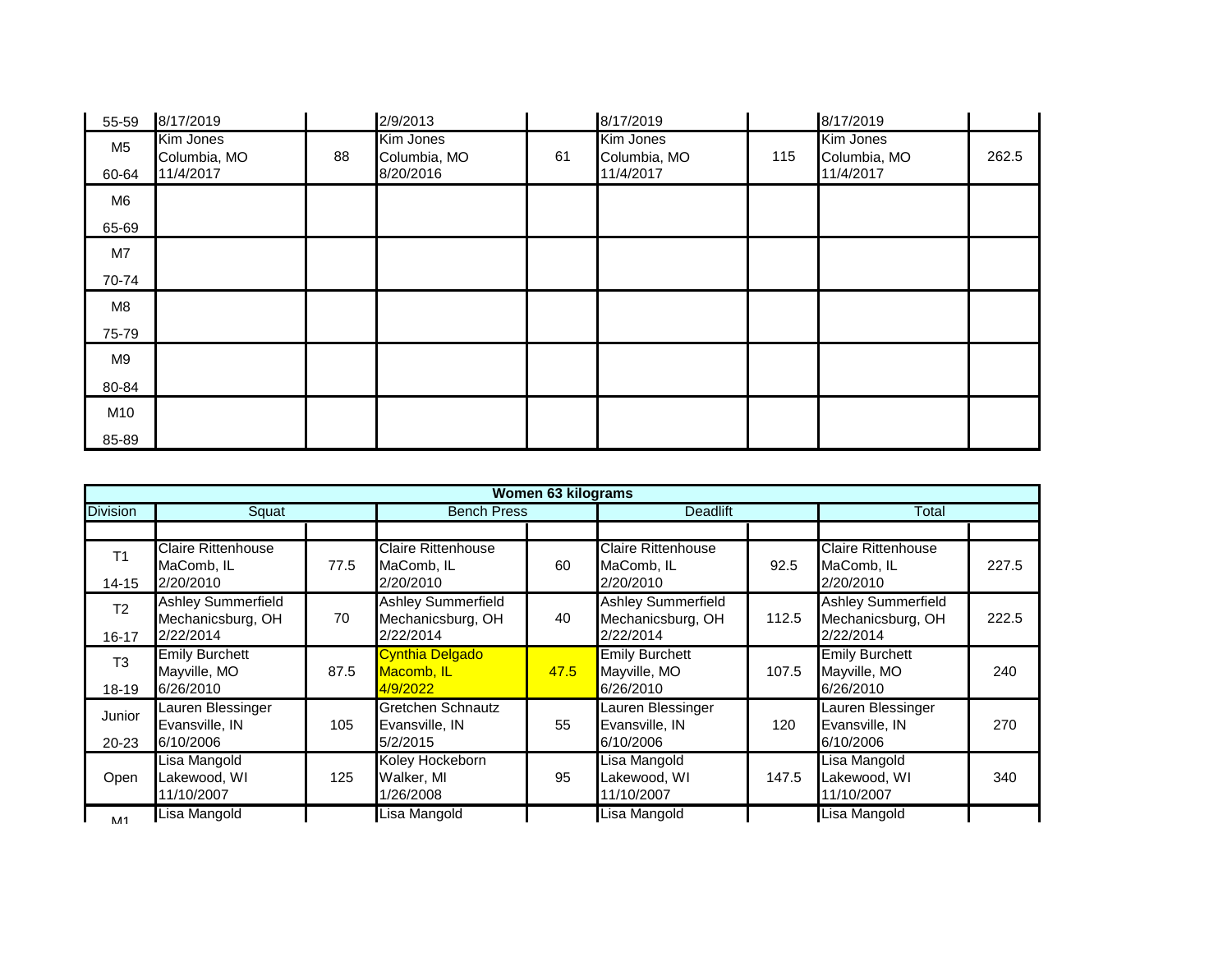| 11/22/2008<br>11/22/2008<br>11/22/2008<br>11/22/2008<br>40-44<br><b>Carol Burr</b><br>Carol Burr<br><b>Carol Burr</b><br>Koley Hockeborn<br>M <sub>2</sub><br>95<br>315<br>Hersey, MI<br>142.5<br>Hersey, MI<br>100<br>Walker, MI<br>Hersey, MI<br>2/25/2006<br>1/26/2008<br>2/25/2006<br>9/30/2006<br>45-49<br><b>Cheryl Kyle</b><br>Dawn Piper<br><b>Cheryl Kyle</b><br><b>Cheryl Kyle</b><br>M <sub>3</sub><br>Columbia, MO<br>50<br>Macomb, IL<br>Columbia, MO<br>232.5<br>77.5<br>Columbia, MO<br>106<br>11/4/2017<br>4/8/2017<br>9/18/2021<br>11/4/2017<br>50-54<br>Alice "Kim" Jones<br><b>Cheryl Kyle</b><br>Cheryl Kyle<br><b>Cheryl Kyle</b><br>M4<br>272.5<br>Columbia, MO<br>87.5<br>57.5<br>Columbia, MO<br>130<br>Columbia, MO<br>Columbia, MO<br>11/2/2019<br>11/2/2019<br>1/23/2016<br>11/2/2019<br>55-59<br>Deb Hasten<br>Deb Hasten<br>Deb Hasten<br>Deb Hasten<br>M <sub>5</sub><br>72.5<br>57.5<br>St Louis, MO<br>245<br>St Louis, MO<br>St Louis, MO<br>115<br>St Louis, MO<br>9/1/2018<br>9/1/2018<br>9/1/2018<br>9/1/2018<br>60-64<br><b>Catherine Morrison</b><br><b>Catherine Morrison</b><br><b>Catherine Morrison</b><br>Catherine Morrison<br>M <sub>6</sub><br>Portland, ME<br>50<br>Portland, ME<br>117.5<br>Portland, ME<br>237.5<br>75<br>Portland, ME<br>8/17/2019<br>8/25/2018<br>8/17/2019<br>8/17/2019<br>65-69<br>M7<br>70-74<br>M8<br>75-79<br>Josie Merrel<br>Josie Merrel<br><b>Josie Merrel</b><br>Josie Merrel<br>M <sub>9</sub><br>20<br>35<br>70<br>15<br>Michigan<br>Michigan<br>Michigan<br>Michigan<br>8/13/2005<br>8/13/2005<br>8/13/2005<br>8/13/2005<br>80-84<br>M10 | <b>IVIII</b> | Lakewood, WI | 112.5 | Lakewood, WI | 57.5 | Lakewood, WI | 143 | Lakewood, WI | 312.5 |
|-------------------------------------------------------------------------------------------------------------------------------------------------------------------------------------------------------------------------------------------------------------------------------------------------------------------------------------------------------------------------------------------------------------------------------------------------------------------------------------------------------------------------------------------------------------------------------------------------------------------------------------------------------------------------------------------------------------------------------------------------------------------------------------------------------------------------------------------------------------------------------------------------------------------------------------------------------------------------------------------------------------------------------------------------------------------------------------------------------------------------------------------------------------------------------------------------------------------------------------------------------------------------------------------------------------------------------------------------------------------------------------------------------------------------------------------------------------------------------------------------------------------------------------------------------------------------------------------------------------------------|--------------|--------------|-------|--------------|------|--------------|-----|--------------|-------|
|                                                                                                                                                                                                                                                                                                                                                                                                                                                                                                                                                                                                                                                                                                                                                                                                                                                                                                                                                                                                                                                                                                                                                                                                                                                                                                                                                                                                                                                                                                                                                                                                                         |              |              |       |              |      |              |     |              |       |
|                                                                                                                                                                                                                                                                                                                                                                                                                                                                                                                                                                                                                                                                                                                                                                                                                                                                                                                                                                                                                                                                                                                                                                                                                                                                                                                                                                                                                                                                                                                                                                                                                         |              |              |       |              |      |              |     |              |       |
|                                                                                                                                                                                                                                                                                                                                                                                                                                                                                                                                                                                                                                                                                                                                                                                                                                                                                                                                                                                                                                                                                                                                                                                                                                                                                                                                                                                                                                                                                                                                                                                                                         |              |              |       |              |      |              |     |              |       |
|                                                                                                                                                                                                                                                                                                                                                                                                                                                                                                                                                                                                                                                                                                                                                                                                                                                                                                                                                                                                                                                                                                                                                                                                                                                                                                                                                                                                                                                                                                                                                                                                                         |              |              |       |              |      |              |     |              |       |
|                                                                                                                                                                                                                                                                                                                                                                                                                                                                                                                                                                                                                                                                                                                                                                                                                                                                                                                                                                                                                                                                                                                                                                                                                                                                                                                                                                                                                                                                                                                                                                                                                         |              |              |       |              |      |              |     |              |       |
|                                                                                                                                                                                                                                                                                                                                                                                                                                                                                                                                                                                                                                                                                                                                                                                                                                                                                                                                                                                                                                                                                                                                                                                                                                                                                                                                                                                                                                                                                                                                                                                                                         |              |              |       |              |      |              |     |              |       |
|                                                                                                                                                                                                                                                                                                                                                                                                                                                                                                                                                                                                                                                                                                                                                                                                                                                                                                                                                                                                                                                                                                                                                                                                                                                                                                                                                                                                                                                                                                                                                                                                                         |              |              |       |              |      |              |     |              |       |
|                                                                                                                                                                                                                                                                                                                                                                                                                                                                                                                                                                                                                                                                                                                                                                                                                                                                                                                                                                                                                                                                                                                                                                                                                                                                                                                                                                                                                                                                                                                                                                                                                         |              |              |       |              |      |              |     |              |       |
|                                                                                                                                                                                                                                                                                                                                                                                                                                                                                                                                                                                                                                                                                                                                                                                                                                                                                                                                                                                                                                                                                                                                                                                                                                                                                                                                                                                                                                                                                                                                                                                                                         |              |              |       |              |      |              |     |              |       |
|                                                                                                                                                                                                                                                                                                                                                                                                                                                                                                                                                                                                                                                                                                                                                                                                                                                                                                                                                                                                                                                                                                                                                                                                                                                                                                                                                                                                                                                                                                                                                                                                                         |              |              |       |              |      |              |     |              |       |
|                                                                                                                                                                                                                                                                                                                                                                                                                                                                                                                                                                                                                                                                                                                                                                                                                                                                                                                                                                                                                                                                                                                                                                                                                                                                                                                                                                                                                                                                                                                                                                                                                         |              |              |       |              |      |              |     |              |       |
|                                                                                                                                                                                                                                                                                                                                                                                                                                                                                                                                                                                                                                                                                                                                                                                                                                                                                                                                                                                                                                                                                                                                                                                                                                                                                                                                                                                                                                                                                                                                                                                                                         |              |              |       |              |      |              |     |              |       |
|                                                                                                                                                                                                                                                                                                                                                                                                                                                                                                                                                                                                                                                                                                                                                                                                                                                                                                                                                                                                                                                                                                                                                                                                                                                                                                                                                                                                                                                                                                                                                                                                                         |              |              |       |              |      |              |     |              |       |
|                                                                                                                                                                                                                                                                                                                                                                                                                                                                                                                                                                                                                                                                                                                                                                                                                                                                                                                                                                                                                                                                                                                                                                                                                                                                                                                                                                                                                                                                                                                                                                                                                         |              |              |       |              |      |              |     |              |       |
|                                                                                                                                                                                                                                                                                                                                                                                                                                                                                                                                                                                                                                                                                                                                                                                                                                                                                                                                                                                                                                                                                                                                                                                                                                                                                                                                                                                                                                                                                                                                                                                                                         |              |              |       |              |      |              |     |              |       |
|                                                                                                                                                                                                                                                                                                                                                                                                                                                                                                                                                                                                                                                                                                                                                                                                                                                                                                                                                                                                                                                                                                                                                                                                                                                                                                                                                                                                                                                                                                                                                                                                                         |              |              |       |              |      |              |     |              |       |
|                                                                                                                                                                                                                                                                                                                                                                                                                                                                                                                                                                                                                                                                                                                                                                                                                                                                                                                                                                                                                                                                                                                                                                                                                                                                                                                                                                                                                                                                                                                                                                                                                         |              |              |       |              |      |              |     |              |       |
|                                                                                                                                                                                                                                                                                                                                                                                                                                                                                                                                                                                                                                                                                                                                                                                                                                                                                                                                                                                                                                                                                                                                                                                                                                                                                                                                                                                                                                                                                                                                                                                                                         |              |              |       |              |      |              |     |              |       |
|                                                                                                                                                                                                                                                                                                                                                                                                                                                                                                                                                                                                                                                                                                                                                                                                                                                                                                                                                                                                                                                                                                                                                                                                                                                                                                                                                                                                                                                                                                                                                                                                                         |              |              |       |              |      |              |     |              |       |
|                                                                                                                                                                                                                                                                                                                                                                                                                                                                                                                                                                                                                                                                                                                                                                                                                                                                                                                                                                                                                                                                                                                                                                                                                                                                                                                                                                                                                                                                                                                                                                                                                         |              |              |       |              |      |              |     |              |       |
|                                                                                                                                                                                                                                                                                                                                                                                                                                                                                                                                                                                                                                                                                                                                                                                                                                                                                                                                                                                                                                                                                                                                                                                                                                                                                                                                                                                                                                                                                                                                                                                                                         |              |              |       |              |      |              |     |              |       |
|                                                                                                                                                                                                                                                                                                                                                                                                                                                                                                                                                                                                                                                                                                                                                                                                                                                                                                                                                                                                                                                                                                                                                                                                                                                                                                                                                                                                                                                                                                                                                                                                                         |              |              |       |              |      |              |     |              |       |
|                                                                                                                                                                                                                                                                                                                                                                                                                                                                                                                                                                                                                                                                                                                                                                                                                                                                                                                                                                                                                                                                                                                                                                                                                                                                                                                                                                                                                                                                                                                                                                                                                         |              |              |       |              |      |              |     |              |       |
|                                                                                                                                                                                                                                                                                                                                                                                                                                                                                                                                                                                                                                                                                                                                                                                                                                                                                                                                                                                                                                                                                                                                                                                                                                                                                                                                                                                                                                                                                                                                                                                                                         |              |              |       |              |      |              |     |              |       |
|                                                                                                                                                                                                                                                                                                                                                                                                                                                                                                                                                                                                                                                                                                                                                                                                                                                                                                                                                                                                                                                                                                                                                                                                                                                                                                                                                                                                                                                                                                                                                                                                                         |              |              |       |              |      |              |     |              |       |
|                                                                                                                                                                                                                                                                                                                                                                                                                                                                                                                                                                                                                                                                                                                                                                                                                                                                                                                                                                                                                                                                                                                                                                                                                                                                                                                                                                                                                                                                                                                                                                                                                         | 85-89        |              |       |              |      |              |     |              |       |

|                 | <b>Women 70 kilograms</b> |       |                       |      |                       |       |                       |       |  |  |  |  |
|-----------------|---------------------------|-------|-----------------------|------|-----------------------|-------|-----------------------|-------|--|--|--|--|
| <b>Division</b> | Squat                     |       | <b>Bench Press</b>    |      | <b>Deadlift</b>       |       | Total                 |       |  |  |  |  |
|                 |                           |       |                       |      |                       |       |                       |       |  |  |  |  |
| T1              | <b>Esther Duncan</b>      |       | <b>Esther Duncan</b>  |      | <b>Esther Duncan</b>  |       | <b>Esther Duncan</b>  |       |  |  |  |  |
|                 | Mexico, MO                | 105.5 | Mexico, MO            | 52.5 | Mexico, MO            | 117.5 | Mexico, MO            | 267.5 |  |  |  |  |
| $14 - 15$       | 11/4/2017                 |       | 11/4/2017             |      | 11/4/2017             |       | 11/4/2017             |       |  |  |  |  |
| T <sub>2</sub>  | Caitlyn Hay               |       | <b>Taylor Manning</b> |      | <b>Taylor Manning</b> |       | <b>Taylor Manning</b> |       |  |  |  |  |
|                 | South Charleston, OH      | 72.5  | Mechanicsburg, OH     | 45   | Mechanicsburg, OH     | 107.5 | Mechanicsburg, OH     | 220   |  |  |  |  |
| 16-17           | 2/22/2014                 |       | 2/22/2014             |      | 3/22/2015             |       | 3/22/2015             |       |  |  |  |  |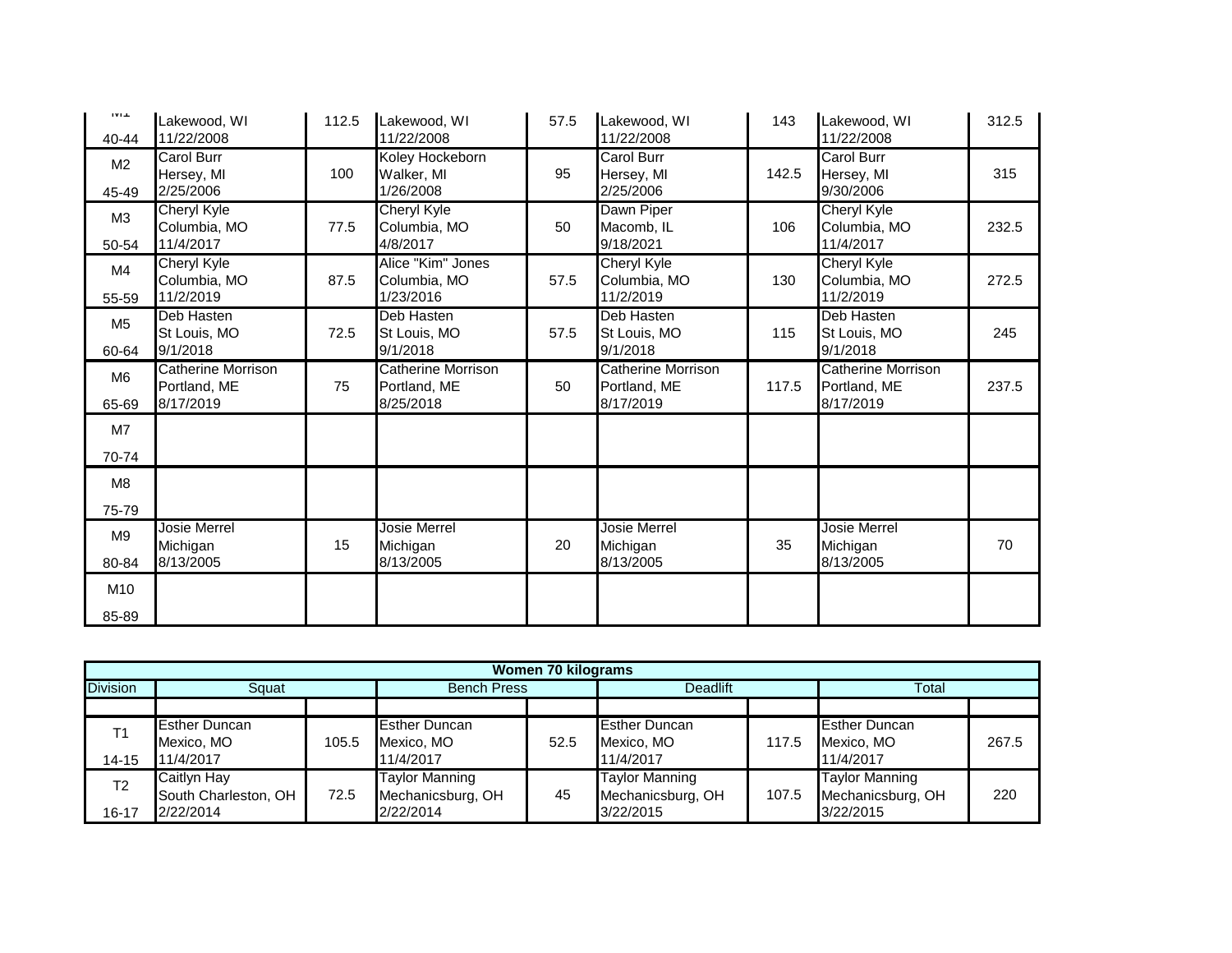| T <sub>3</sub> | Melissa Partridge               |       | Cayla Long                      |      | Cayla Long                       |       | Melissa Partridge           |       |
|----------------|---------------------------------|-------|---------------------------------|------|----------------------------------|-------|-----------------------------|-------|
|                | Evansville, IN                  | 100   | South Charleston, OH            | 55   | South Charleston, OH             | 127.5 | Evansville, IN              | 282.5 |
| 18-19          | 2/26/2022                       |       | 2/22/2014                       |      | 2/22/2014                        |       | 2/26/2022                   |       |
| Junior         | Cady Homyen<br>West Olive, MI   | 122.5 | Cara Forrester                  |      | Cara Forrester                   | 115   | Cady Homyen                 | 332.5 |
| 20-23          | 4/22/2017                       |       | Keokuk, IA<br>11/7/2015         | 60   | Keokuk, IA<br>11/7/2015          |       | West Olive, MI<br>4/22/2017 |       |
|                | Cady Homyen                     |       | <b>Carol Burr</b>               |      | <b>Carol Burr</b>                |       | <b>Carol Burr</b>           |       |
| Open           | West Olive, MI                  | 122.5 | Hersey, MI                      | 77.5 | Hersey, MI                       | 165   | Hersey, MI                  | 347.5 |
|                | 4/22/2017                       |       | 9/13/2008                       |      | 1/26/2008                        |       | 9/13/2008                   |       |
|                | Lisa Mangold                    |       | Lisa Mangold                    |      | Lisa Mangold                     |       | Lisa Mangold                |       |
| M1             | Lakewood, WI                    | 115   | Lakewood, WI                    | 62.5 | Lakewood, WI                     | 135   | Lakewood, WI                | 312.5 |
| 40-44          | 10/18/2008                      |       | 10/18/2008                      |      | 10/18/2008                       |       | 10/18/2008                  |       |
| M <sub>2</sub> | Carol Burr                      |       | <b>Carol Burr</b>               |      | Carol Burr                       |       | <b>Carol Burr</b>           |       |
|                | Hersey, MI                      | 115   | Hersey, MI                      | 75   | Hersey, MI                       | 165   | Hersey, MI                  | 345   |
| 45-49          | 8/11/2007                       |       | 3/3/2007                        |      | 1/26/2008                        |       | 1/26/2008                   |       |
| M <sub>3</sub> | <b>Carol Burr</b>               |       | Carol Burr                      |      | Carol Burr                       |       | <b>Carol Burr</b>           |       |
|                | Hersey, MI                      | 105   | Hersey, MI                      | 77.5 | Hersey, MI                       | 165   | Hersey, MI                  | 347.5 |
| 50-54          | 9/13/2008                       |       | 9/13/2008                       |      | 9/13/2008                        |       | 9/13/2008                   |       |
| M4             | Susan Sanaghan                  |       | <b>Carol Burr</b>               |      | <b>Cheryl Kyle</b>               |       | <b>Cheryl Kyle</b>          |       |
|                | Michigan City, IN               | 102.5 | Hersey, MI                      | 65   | Columbia, MO                     | 132.5 | Columbia, MO<br>10/10/2020  | 287.5 |
| 55-59          | 4/21/2012<br><b>Kate Walker</b> |       | 8/12/2017<br><b>Kate Walker</b> |      | 10/10/2020<br><b>Kate Walker</b> |       | <b>Kate Walker</b>          |       |
| M <sub>5</sub> | Ashland, MO                     | 82.5  | Ashland, MO                     | 50   | Ashland, MO                      | 110   | Ashland, MO                 | 242.5 |
| 60-64          | 10/27/2012                      |       | 10/27/2012                      |      | 11/13/2010                       |       | 10/27/2012                  |       |
|                | <b>Kate Walker</b>              |       | <b>Kate Walker</b>              |      | <b>Kate Walker</b>               |       | <b>Kate Walker</b>          |       |
| M <sub>6</sub> | Ashland, MO                     | 73.5  | Ashland, MO                     | 47.5 | Ashland, MO                      | 105   | Ashland, MO                 | 225   |
| 65-69          | 10/17/2015                      |       | 10/17/2015                      |      | 10/17/2015                       |       | 10/17/2015                  |       |
|                | <b>Kate Walker</b>              |       | <b>Kate Walker</b>              |      | <b>Kate Walker</b>               |       | <b>Kate Walker</b>          |       |
| M7             | Ashland, MO                     | 60    | Ashland, MO                     | 40   | Ashland, MO                      | 85    | Ashland, MO                 | 185   |
| 70-74          | 8/17/2019                       |       | 8/17/2019                       |      | 8/17/2019                        |       | 8/17/2019                   |       |
| M <sub>8</sub> |                                 |       |                                 |      |                                  |       |                             |       |
| 75-79          |                                 |       |                                 |      |                                  |       |                             |       |
| M <sub>9</sub> |                                 |       |                                 |      |                                  |       |                             |       |
| 80-84          |                                 |       |                                 |      |                                  |       |                             |       |
| M10            |                                 |       |                                 |      |                                  |       |                             |       |
| 85-89          |                                 |       |                                 |      |                                  |       |                             |       |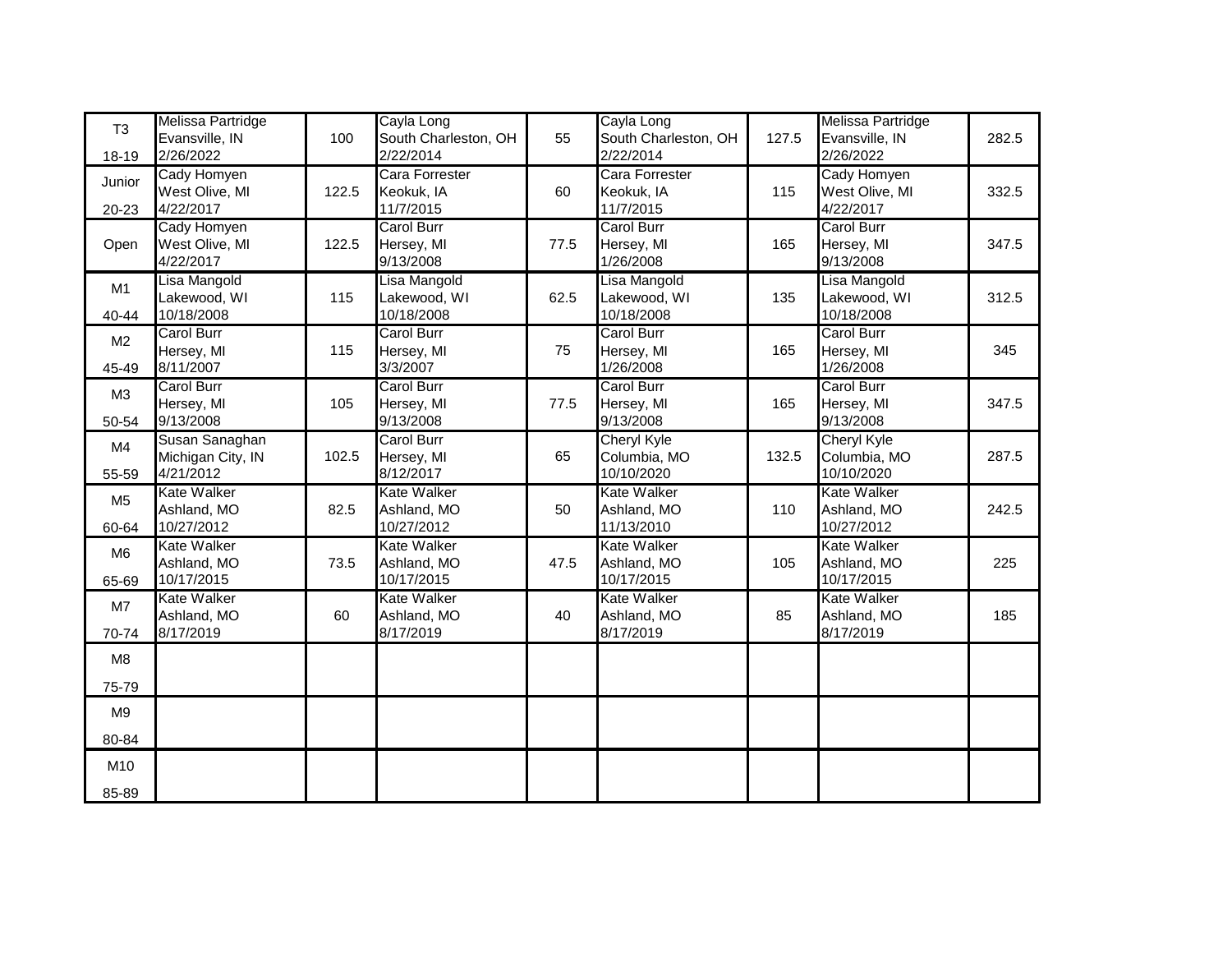|                             |                                                     |       |                                                         | <b>Women 80 kilograms</b> |                                                     |       |                                                         |       |
|-----------------------------|-----------------------------------------------------|-------|---------------------------------------------------------|---------------------------|-----------------------------------------------------|-------|---------------------------------------------------------|-------|
| <b>Division</b>             | Squat                                               |       | <b>Bench Press</b>                                      |                           | <b>Deadlift</b>                                     |       | Total                                                   |       |
|                             |                                                     |       |                                                         |                           |                                                     |       |                                                         |       |
| T1<br>$14 - 15$             | <b>Paris Sutton</b><br>Evansville, IN<br>11/23/2008 | 82.5  | Paris Sutton<br>Evansville, IN<br>11/23/2008            | 42.5                      | <b>Paris Sutton</b><br>Evansville, IN<br>11/23/2008 | 92.5  | Paris Sutton<br>Evansville, IN<br>11/23/2008            | 217.5 |
| T <sub>2</sub><br>$16 - 17$ | Lauren McClure<br>Macomb, IL<br>10/9/2020           | 90    | <b>Marissa Remmeter</b><br>Springfield, OH<br>2/22/2014 | 57.5                      | Marissa Remmeter<br>Springfield, OH<br>2/22/2014    | 142.5 | <b>Marissa Remmeter</b><br>Springfield, OH<br>2/22/2014 | 282.5 |
| T <sub>3</sub><br>18-19     | Gina Ziebell<br>Evansville, IN<br>2/26/2022         | 105   | Gina Ziebell<br>Evansville, IN<br>2/26/2022             | 65                        | Lauren McClure<br>Macomb, IL<br>9/18/2021           | 140   | Lauren McClure<br>Macomb, IL<br>9/18/2021               | 295   |
| Junior<br>20-23             | Cady Homyen<br>West Olive, MI<br>9/16/2017          | 127.5 | Mylan Hutcherson<br>Columbia, MO<br>2/15/2014           | 67.5                      | Toni Johnson<br>Muskegon, MI<br>6/23/2018           | 167.5 | Cady Homyen<br>West Olive, MI<br>9/16/2017              | 347.5 |
| Open                        | <b>Kyle Reel</b><br>Evansville, IN<br>7/27/2018     | 150   | <b>Kyle Reel</b><br>Evansville, IN<br>7/27/2018         | 85                        | <b>Kyle Reel</b><br>Evansville, IN<br>7/27/2018     | 170   | <b>Kyle Reel</b><br>Evansville, IN<br>7/27/2018         | 405   |
| M1<br>40-44                 | Julie Krause<br>Harrisburg, MO<br>9/1/2018          | 135   | <b>Julie Krause</b><br>Harrisburg, MO<br>9/1/2018       | 72.5                      | <b>Julie Krause</b><br>Harrisburg, MO<br>9/1/2018   | 170   | <b>Julie Krause</b><br>Harrisburg, MO<br>9/1/2018       | 380   |
| M <sub>2</sub><br>45-49     | Delsie Bonaparte<br>Columbia, MO<br>6/24/2017       | 67.5  | <b>Danielle Barnes</b><br>Evansville, IN<br>12/6/2014   | 42.5                      | Danielle Barnes<br>Evansville, IN<br>12/6/2014      | 110   | Danielle Barnes<br>Evansville, IN<br>12/6/2014          | 182.5 |
| M3<br>50-54                 | <b>Kimberly Lively</b><br>Newburgh, IN<br>12/6/2014 | 70    | <b>Kimberly Lively</b><br>Newburgh, IN<br>12/6/2014     | 40                        | <b>Kimberly Lively</b><br>Newburgh, IN<br>12/6/2014 | 110   | <b>Kimberly Lively</b><br>Newburgh, IN<br>12/6/2014     | 220   |
| M4<br>55-59                 | <b>Sharri Margraves</b><br>Bth, MI<br>3/16/2019     | 90    | <b>Carol Burr</b><br>Hersey, MI<br>11/4/2017            | 70                        | <b>Carol Burr</b><br>Hersey, MI<br>11/4/2017        | 140   | <b>Carol Burr</b><br>Hersey, MI<br>11/4/2017            | 290   |
| M <sub>5</sub><br>60-64     | <b>Beth Perrin</b><br>Columbia, MO<br>8/17/2019     | 95    | <b>Bridget Bufford</b><br>Columbia, MO<br>11/2/2019     | 66                        | <b>Bridget Bufford</b><br>Columbia, MO<br>11/2/2019 | 120   | <b>Beth Perrin</b><br>Columbia, MO<br>8/17/2019         | 262.5 |
| M <sub>6</sub><br>65-69     | <b>Gail Ludwig</b><br>Columbia, MO<br>5/2/2015      | 47.5  | <b>Gail Ludwig</b><br>Columbia, MO<br>5/2/2015          | 46                        | Gail Ludwig<br>Columbia, MO<br>5/2/2015             | 81    | Gail Ludwig<br>Columbia, MO<br>5/2/2015                 | 172.5 |
| M7<br>70-74                 | Myra Vebtus<br>St Louis, MO<br>9/1/2018             | 37.5  | Myra Vebtus<br>St Louis, MO<br>9/1/2018                 | 37.5                      | Myra Vebtus<br>St Louis, MO<br>9/1/2018             | 70    | Myra Vebtus<br>St Louis, MO<br>9/1/2018                 | 145   |
| M8                          | Gretchen Page<br>Muskegon, MI                       | 27.5  | <b>Gretchen Page</b><br>Muskegon, MI                    | 25                        | Gretchen Page<br>Muskegon, MI                       | 72.5  | <b>Gretchen Page</b><br>Muskegon, MI                    | 125   |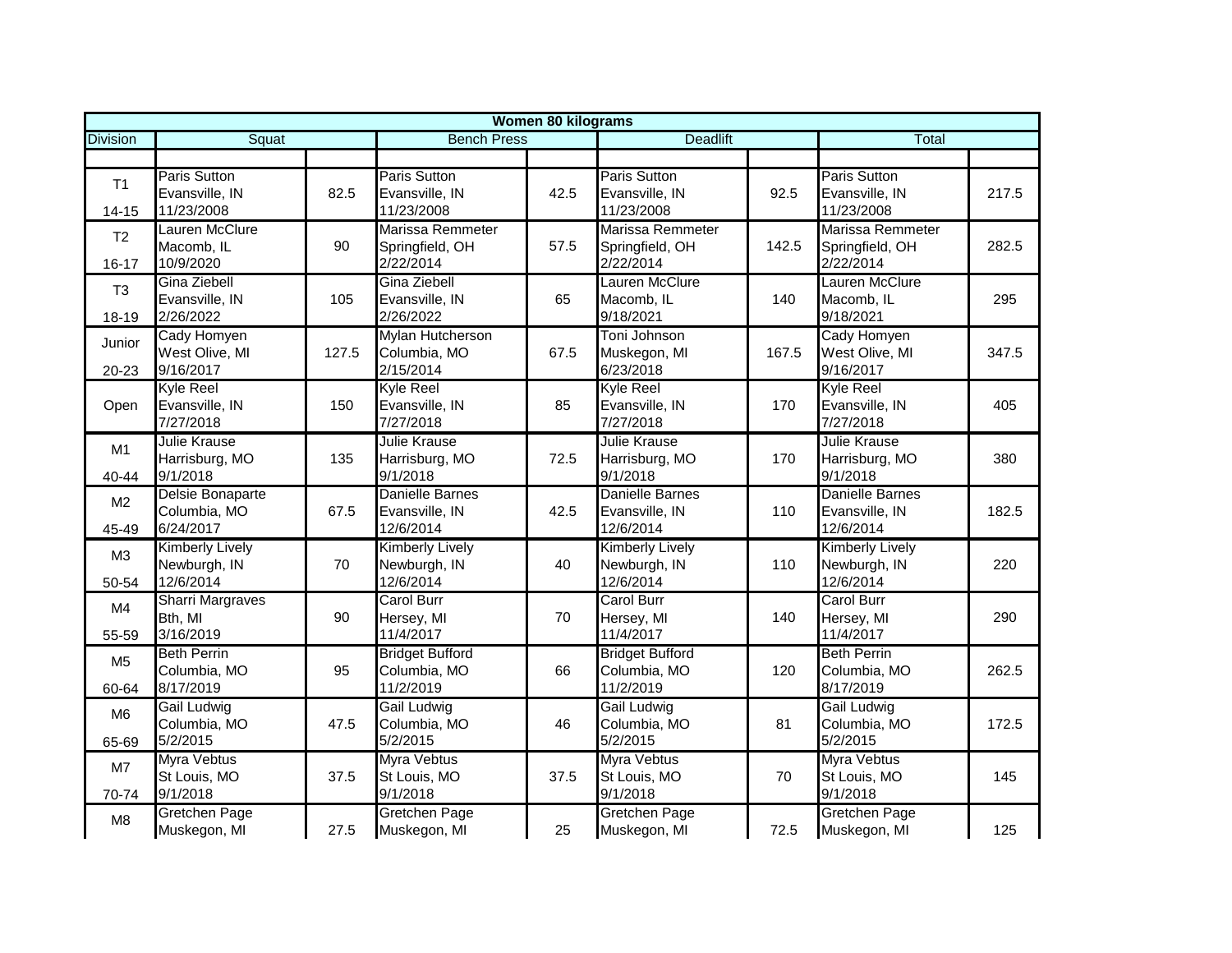| 75-79 | 8/25/2048 | 8/25/2048 | 8/25/2048 | 8/25/2048 |
|-------|-----------|-----------|-----------|-----------|
| M9    |           |           |           |           |
| 80-84 |           |           |           |           |
| M10   |           |           |           |           |
| 85-89 |           |           |           |           |

|                             |                                                         |      |                                                      | <b>Women 90 kilograms</b> |                                                         |       |                                                         |       |
|-----------------------------|---------------------------------------------------------|------|------------------------------------------------------|---------------------------|---------------------------------------------------------|-------|---------------------------------------------------------|-------|
| <b>Division</b>             | Squat                                                   |      | <b>Bench Press</b>                                   |                           | <b>Deadlift</b>                                         |       | <b>Total</b>                                            |       |
|                             |                                                         |      |                                                      |                           |                                                         |       |                                                         |       |
| T <sub>1</sub><br>$14 - 15$ | <b>Angie Distl</b><br>Springfield, OH<br>2/22/2014      | 82.5 | <b>Angie Distl</b><br>Springfield, OH<br>2/22/2014   | 45                        | <b>Angie Distl</b><br>Springfield, OH<br>2/22/2014      | 97.5  | <b>Angie Distl</b><br>Springfield, OH<br>2/22/2014      | 225   |
| T <sub>2</sub><br>$16 - 17$ | <b>Madison Crawford</b><br>Springfield, OH<br>3/22/2015 | 80   | <b>Haley Ballard</b><br>Springfield, OH<br>2/22/2014 | 47.5                      | <b>Madison Crawford</b><br>Springfield, OH<br>3/22/2015 | 105.5 | <b>Madison Crawford</b><br>Springfield, OH<br>3/22/2015 | 232.5 |
| T <sub>3</sub><br>18-19     | <b>Macy Decker</b><br>Evansville, IN<br>2/26/2022       | 87.5 | <b>Macy Decker</b><br>Evansville, IN<br>2/26/2022    | 52.5                      | <b>Macy Decker</b><br>Evansville, IN<br>2/26/2022       | 145   | <b>Macy Decker</b><br>Evansville, IN<br>2/26/2022       | 285   |
| Junior                      |                                                         |      |                                                      |                           |                                                         |       |                                                         |       |
| 20-23                       |                                                         |      |                                                      |                           |                                                         |       |                                                         |       |
| Open                        | Megan Kuno<br>St Louis, MO<br>6/24/2017                 | 140  | Jasmine Todd<br>Ypsilani, MI<br>11/22/2008           | 97.5                      | Jasmine Todd<br>Ypsilani, MI<br>11/22/2008              | 182.5 | Jasmine Todd<br>Ypsilani, MI<br>11/22/2008              | 395   |
| M1<br>40-44                 | Shannon Borgmann<br>Troy, MO<br>5/2/2015                | 100  | Shannon Borgmann<br>Troy, MO<br>5/2/2015             | 57.5                      | Andrea Chappelear<br>Columbia, MO<br>4/22/2017          | 155   | Shannon Borgmann<br>Troy, MO<br>5/2/2015                | 305   |
| M <sub>2</sub><br>45-49     | Charla Wrenn<br>Good Hope, IL<br>6/24/2017              | 70   | Charla Wrenn<br>Good Hope, IL<br>6/24/2017           | 60                        | Charla Wrenn<br>Good Hope, IL<br>6/24/2017              | 107.5 | Charla Wrenn<br>Good Hope, IL<br>6/24/2017              | 237.5 |
| M3<br>50-54                 | Beth Van Hove<br>Columbia, MO<br>6/24/2017              | 93   | Beth Van Hove<br>Columbia, MO<br>12/3/2016           | 60                        | Beth Van Hove<br>Columbia, MO<br>12/3/2016              | 105   | Beth Van Hove<br>Columbia, MO<br>6/24/2017              | 250.5 |
| M4<br>55-59                 | Beth Van Hove<br>Columbia, MO<br>3/2/2019               | 92.5 | Rachel Brown<br>Columbia, MO<br>10/17/2015           | 61                        | Rachel Brown<br>Columbia, MO<br>10/17/2015              | 130   | Beth Van Hove<br>Columbia, MO<br>3/2/2019               | 277.5 |
| <b>M5</b>                   | Rachel Brown                                            |      | <b>Rachel Brown</b>                                  |                           | Rachel Brown                                            |       | <b>Rachel Brown</b>                                     |       |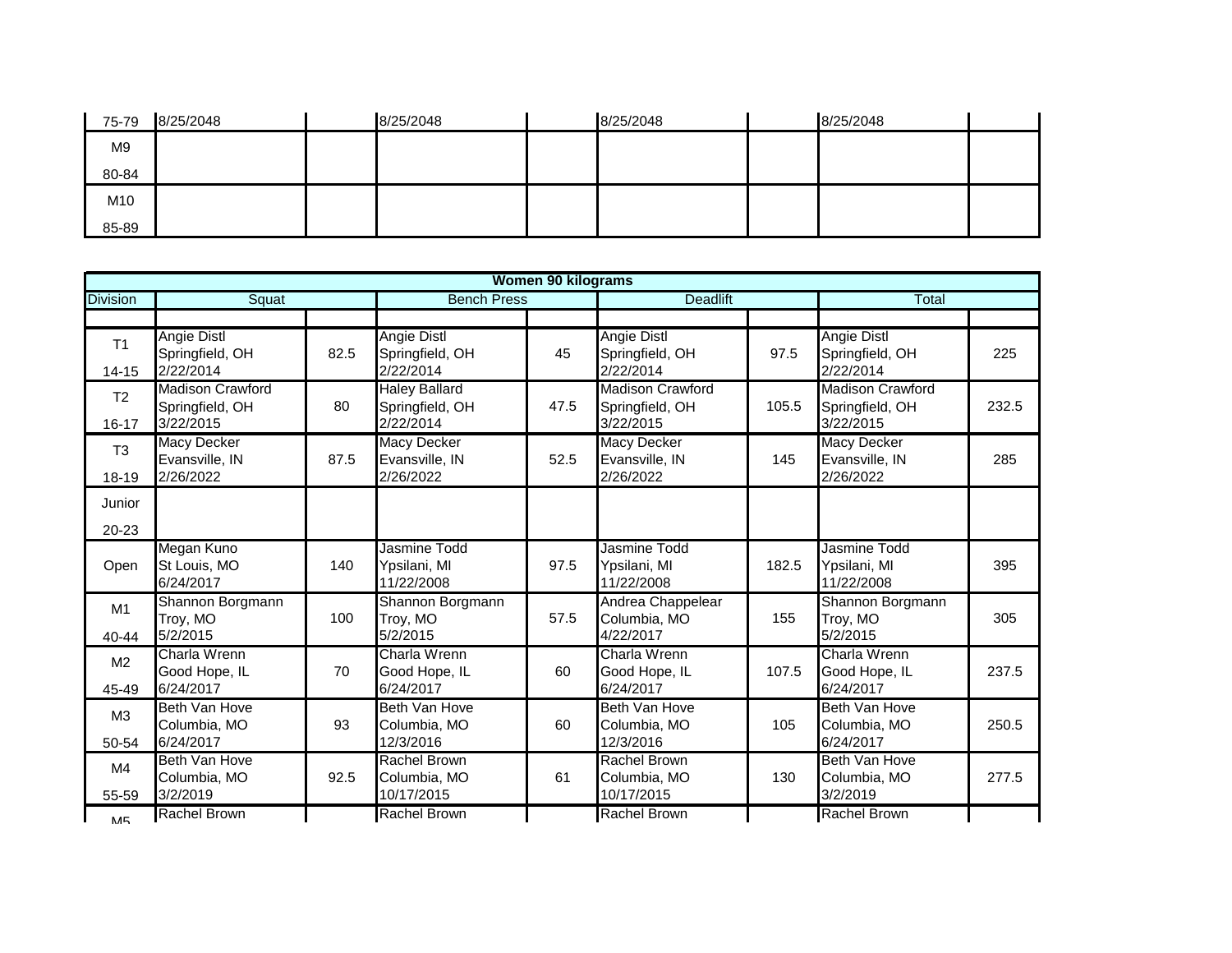| טועו<br>60-64  | Columbia, MO<br>8/17/2019                         | 95 | Columbia, MO<br>11/4/2017                          | 63 | Columbia, MO<br>8/17/2019                         | 140 | Columbia, MO<br>11/4/2017                          | 287.5 |
|----------------|---------------------------------------------------|----|----------------------------------------------------|----|---------------------------------------------------|-----|----------------------------------------------------|-------|
| M6<br>65-69    | <b>Maggie Danley</b><br>Columbia, MO<br>2/15/2014 | 45 | <b>Maggie Danley</b><br>Columbia, MO<br>10/17/2015 | 45 | <b>Maggie Danley</b><br>Columbia, MO<br>2/15/2014 | 85  | <b>Maggie Danley</b><br>Columbia, MO<br>10/17/2015 | 175   |
| M7             |                                                   |    |                                                    |    |                                                   |     |                                                    |       |
| 70-74          |                                                   |    |                                                    |    |                                                   |     |                                                    |       |
| M8             |                                                   |    |                                                    |    |                                                   |     |                                                    |       |
| 75-79          |                                                   |    |                                                    |    |                                                   |     |                                                    |       |
| M <sub>9</sub> |                                                   |    |                                                    |    |                                                   |     |                                                    |       |
| 80-84          |                                                   |    |                                                    |    |                                                   |     |                                                    |       |
| M10            |                                                   |    |                                                    |    |                                                   |     |                                                    |       |
| 85-89          |                                                   |    |                                                    |    |                                                   |     |                                                    |       |

|                             |                                                 |       |                                                 | Women 90+ kilograms |                                                         |       |                                                        |       |
|-----------------------------|-------------------------------------------------|-------|-------------------------------------------------|---------------------|---------------------------------------------------------|-------|--------------------------------------------------------|-------|
| <b>Division</b>             | Squat                                           |       | <b>Bench Press</b>                              |                     | <b>Deadlift</b>                                         |       | Total                                                  |       |
|                             |                                                 |       |                                                 |                     |                                                         |       |                                                        |       |
| T <sub>1</sub><br>$14 - 15$ | Erica Jones<br>Springfield, OH<br>3/22/2015     | 105   | Erica Jones<br>Springfield, OH<br>3/22/2015     | 60                  | <b>Madison Crawford</b><br>Springfield, OH<br>2/22/2014 | 137.5 | Erica Jones<br>Springfield, OH<br>3/22/2015            | 302.5 |
| T <sub>2</sub><br>$16 - 17$ | Keri DeVolder<br>Macomb, IL<br>8/18/2018        | 115   | Keri DeVolder<br>Macomb, IL<br>3/2/2019         | 70                  | Lauren Travis<br>Holland, MI<br>9/24/2016               | 132.5 | Keri DeVolder<br>Macomb, IL<br>3/2/2019                | 297.5 |
| T <sub>3</sub><br>18-19     | Keri DeVolder<br>Macomb, IL<br>8/17/2019        | 107.5 | Keri DeVolder<br>Macomb, IL<br>8/17/2019        | 70                  | Keri DeVolder<br>Macomb, IL<br>8/17/2019                | 125   | Keri DeVolder<br>Macomb, IL<br>8/17/2019               | 302.5 |
| Junior<br>20-23             | Jenna Winsett<br>Evansville, IN<br>9/18/2021    | 120   | Ann Buren<br>La Harpe, IL<br>7/8/2006           | 65                  | Jenna Winsett<br>Evansville, IN<br>9/18/2021            | 130   | Jenna Winsett<br>Evansville, IN<br>9/18/2021           | 307.5 |
| Open                        | Y'Deidre Greene<br>Bridgewater, MA<br>11/4/2017 | 181   | Y'Deidre Greene<br>Bridgewater, MA<br>11/4/2017 | 117.5               | <b>Y'Deidre Greene</b><br>Bridgewater, MA<br>11/4/2017  | 207.5 | <b>Y'Deidre Greene</b><br>Bridgewater, MA<br>11/4/2017 | 505   |
| M1<br>40-44                 | Jodey Reisz<br>Santa Claus, IN<br>11/5/2016     | 137.5 | Jodey Reisz<br>Santa Claus, IN<br>11/5/2016     | 112.5               | Jodey Reisz<br>Santa Claus, IN<br>11/5/2016             | 185   | Jodey Reisz<br>Santa Claus, IN<br>11/5/2016            | 435   |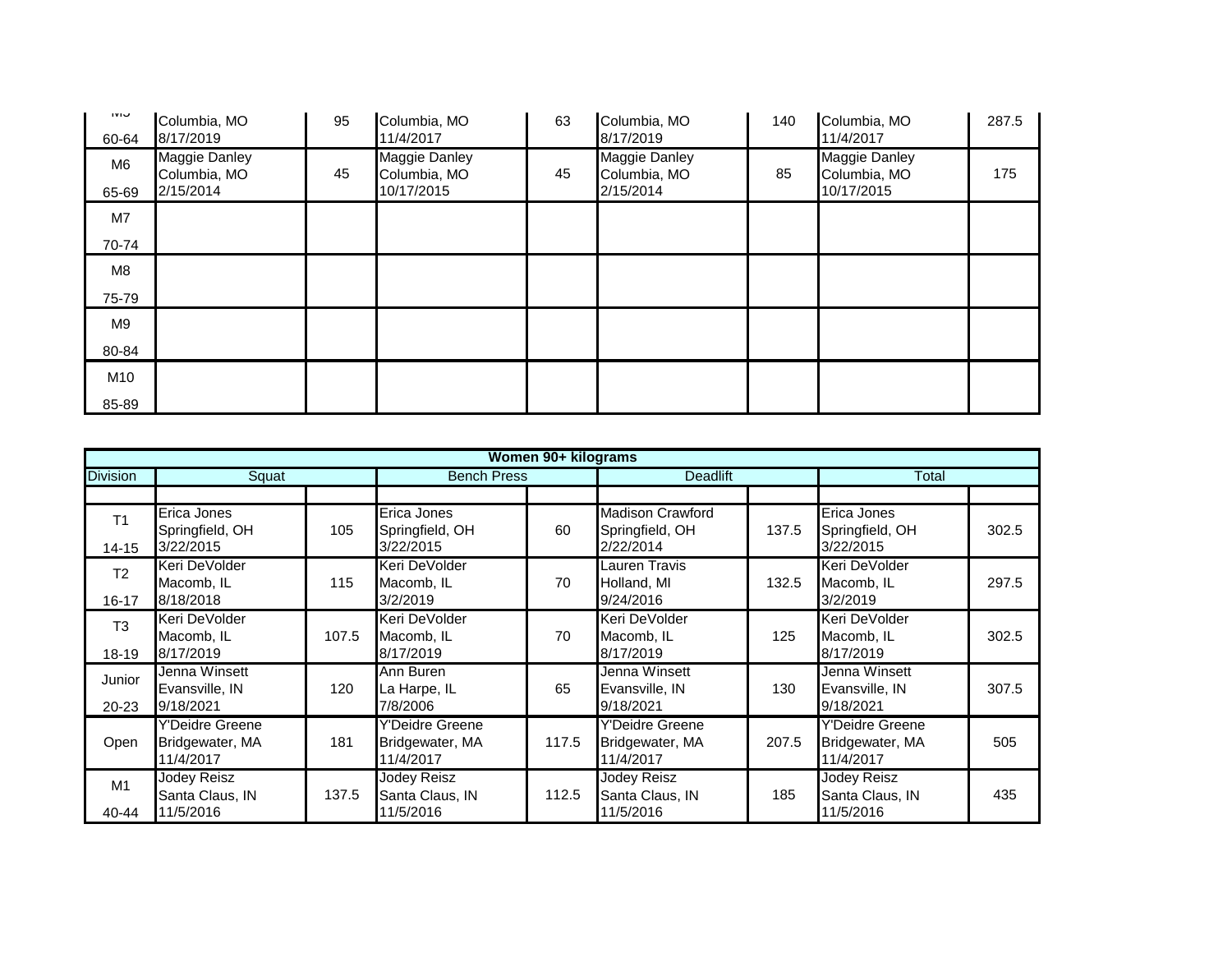| M2             | Sara Ringbauer<br>Columbia, MO | 130 | Patricia Benson<br>Muskegon, MI | 85   | Sara Ringbauer<br>Columbia, MO | 172.5 | Sara Ringbauer<br>Columbia, MO | 370   |
|----------------|--------------------------------|-----|---------------------------------|------|--------------------------------|-------|--------------------------------|-------|
| 45-49          | 4/22/2017                      |     | 6/11/2016                       |      | 11/4/2017                      |       | 11/4/2017                      |       |
| M <sub>3</sub> | <b>Sharri Margraves</b>        |     | <b>Sharri Margraves</b>         |      | <b>Sharri Margraves</b>        |       | <b>Sharri Margraves</b>        |       |
|                | Bath, MI                       | 115 | Bath, MI                        | 77.5 | Bath, MI                       | 160   | Bath, MI                       | 345   |
| 50-54          | 4/22/2017                      |     | 4/22/2017                       |      | 4/11/2015                      |       | 4/11/2015                      |       |
| M4             | <b>Sharri Margraves</b>        |     | <b>Sharri Margraves</b>         |      | <b>Sharri Margraves</b>        |       | <b>Sharri Margraves</b>        |       |
|                | Bath, MI                       | 128 | Bath, MI                        | 80.5 | Bath, MI                       | 165   | Bath, MI                       | 365   |
| 55-59          | 11/4/2017                      |     | 11/4/2017                       |      | 11/4/2017                      |       | 11/4/2017                      |       |
| M <sub>5</sub> | <b>Carol Roush</b>             |     | <b>Mary Rapert</b>              |      | <b>Mary Rapert</b>             |       | Mary Rapert                    |       |
|                | Michigan                       | 40  | Columbia, MO                    | 42.5 | Columbia, MO                   | 127.5 | Columbia, MO                   | 195   |
| 60-64          | 8/13/2005                      |     | 7/19/2014                       |      | 7/19/2014                      |       | 7/19/2014                      |       |
| M <sub>6</sub> |                                |     |                                 |      |                                |       |                                |       |
| 65-69          |                                |     |                                 |      |                                |       |                                |       |
| M7             |                                |     |                                 |      |                                |       |                                |       |
| 70-74          |                                |     |                                 |      |                                |       |                                |       |
| M8             |                                |     |                                 |      |                                |       |                                |       |
| 75-79          |                                |     |                                 |      |                                |       |                                |       |
| M <sub>9</sub> | Dorris Meadows                 |     | <b>Dorris Meadows</b>           |      | <b>Dorris Meadows</b>          |       | Dorris Meadows                 |       |
|                | Michigan                       | 45  | Michigan                        | 32.5 | Michigan                       | 75    | Michigan                       | 152.5 |
| 80-84          | 8/13/2005                      |     | 8/13/2005                       |      | 8/13/2005                      |       | 8/13/2005                      |       |
| M10            |                                |     |                                 |      |                                |       |                                |       |
| 85-89          |                                |     |                                 |      |                                |       |                                |       |

|                 | <b>Police, Military, Fire Unequipped</b>           |                    |                                                    |                 |                                                    |       |                                                    |       |  |  |  |
|-----------------|----------------------------------------------------|--------------------|----------------------------------------------------|-----------------|----------------------------------------------------|-------|----------------------------------------------------|-------|--|--|--|
| Weight<br>Sɑuat |                                                    | <b>Bench Press</b> |                                                    | <b>Deadlift</b> |                                                    | Total |                                                    |       |  |  |  |
|                 |                                                    |                    |                                                    |                 |                                                    |       |                                                    |       |  |  |  |
| 58.5            | Laura Waller<br>Lake in the Hills, IL<br>3/31/2007 | 90                 | Laura Waller<br>Lake in the Hills, IL<br>3/31/2007 | 47.5            | Laura Waller<br>Lake in the Hills, IL<br>8/11/2007 | 97.5  | Laura Waller<br>Lake in the Hills, IL<br>3/31/2007 | 232.5 |  |  |  |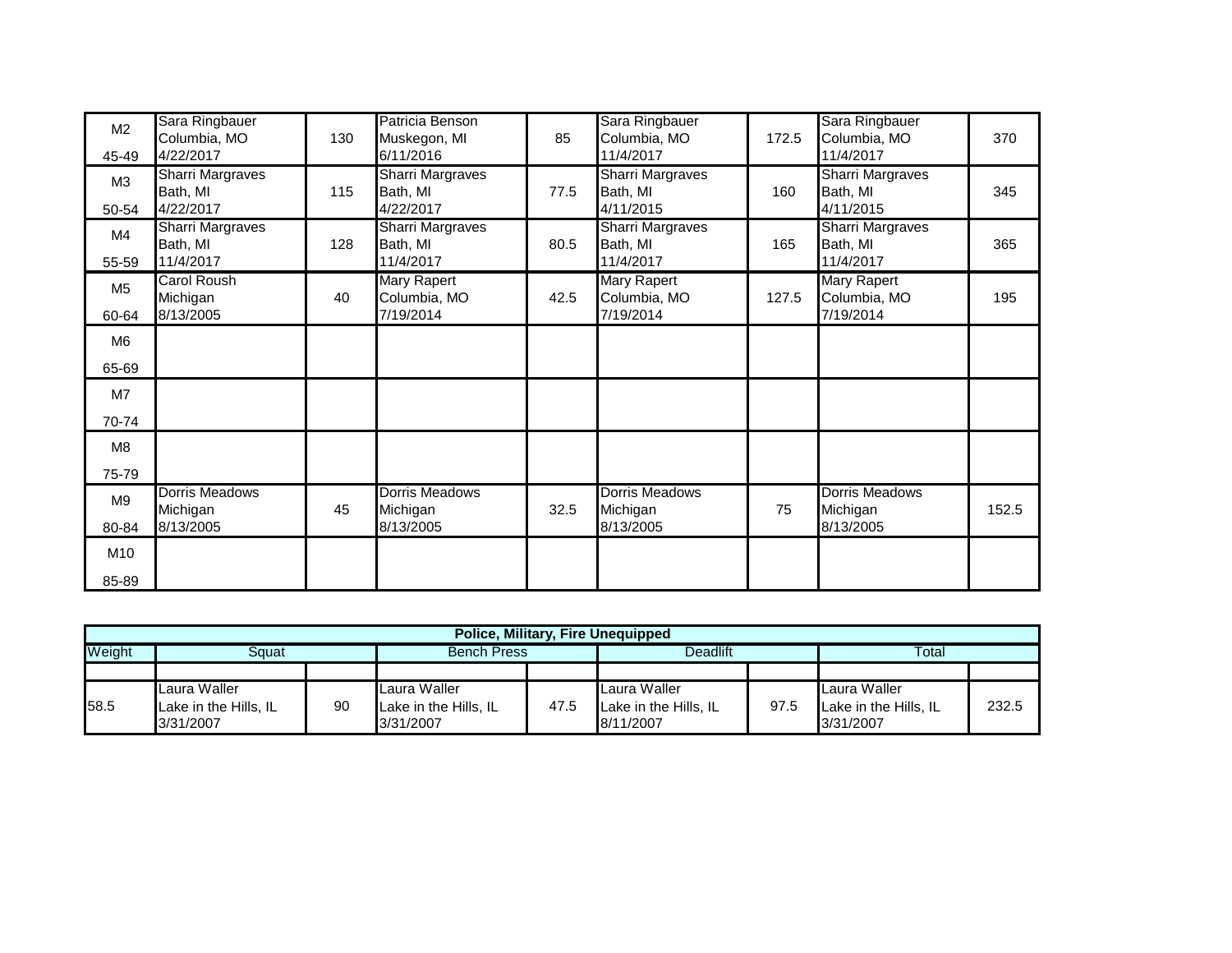## Full Power Equipped American Records Updated 10/12/2020 New Record

|        |                                                    |       |                                                    | <b>Open Equipped</b> |                                                    |       |                                                    |       |
|--------|----------------------------------------------------|-------|----------------------------------------------------|----------------------|----------------------------------------------------|-------|----------------------------------------------------|-------|
| Weight | Squat                                              |       | <b>Bench Press</b>                                 |                      | <b>Deadlift</b>                                    |       | Total                                              |       |
|        |                                                    |       |                                                    |                      |                                                    |       |                                                    |       |
| 44     | <b>Judith Gedney</b><br>MaComb, IL<br>11/23/2008   | 103.5 | <b>Judith Gedney</b><br>MaComb, IL<br>11/2007      | 53                   | <b>Judith Gedney</b><br>MaComb, IL<br>2008         | 117.5 | Judith Gedney<br>MaComb, IL<br>11/2007             | 275   |
| 47.5   | Judith Gedney<br>MaComb, IL<br>11/12/2006          | 107.5 | Judith Gedney<br>MaComb, IL<br>4/24/2010           | 56.5                 | <b>Judith Gedney</b><br>MaComb, IL<br>11/15/2009   | 120.5 | <b>Judith Gedney</b><br>MaComb, IL<br>11/12/2006   | 275   |
| 50.5   | <b>Judith Gedney</b><br>MaComb, IL<br>2003         | 107.5 | Judith Gedney<br>MaComb, IL<br>2003                | 50                   | <b>Judith Gedney</b><br>MaComb, IL<br>2003         | 120   | <b>Judith Gedney</b><br>MaComb, IL<br>2003         | 277.5 |
| 53     | <b>Taylor Stevens</b><br>DeGraff, OH<br>10/28/2012 | 105   | <b>Taylor Stevens</b><br>DeGraff, OH<br>10/28/2012 | 47.5                 | <b>Taylor Stevens</b><br>DeGraff, OH<br>10/28/2012 | 105   | <b>Taylor Stevens</b><br>DeGraff, OH<br>10/28/2012 | 257.5 |
| 58.5   | <b>Taylor Anderson</b><br>Quincy, OH<br>12/11/2010 | 60    | <b>Taylor Anderson</b><br>Quincy, OH<br>12/11/2010 | 27.5                 | <b>Taylor Anderson</b><br>Quincy, OH<br>12/11/2010 | 82.5  | <b>Taylor Anderson</b><br>Quincy, OH<br>12/11/2010 | 170   |
| 63     | Lisa Mangold<br>Lakewood, WI<br>8/11/2007          | 140   | Lisa Mangold<br>Lakewood, WI<br>8/11/2007          | 67.5                 | Lisa Mangold<br>Lakewood, WI<br>8/11/2007          | 142.5 | Lisa Mangold<br>Lakewood, WI<br>8/11/2007          | 350   |
| 70     | Lisa Mangold<br>Lakewood, WI<br>3/31/2007          | 132.5 | Amber Holland<br>Whitehall, MI<br>1/20/2007        | 90                   | Karen Veltema<br>Hudsonville, MI<br>2/25/2006      | 192.5 | Lisa Mangold<br>Lakewood, WI<br>3/31/2007          | 335   |
| 80     | <b>Maddie Herr</b><br>Indianapolis, IN<br>4/8/2017 | 135   | Jennifer Frankic<br>Evansville, IN<br>5/2/2015     | 70                   | <b>Maddie Herr</b><br>Indianapolis, IN<br>4/8/2017 | 145   | <b>Maddie Herr</b><br>Indianapolis, IN<br>4/8/2017 | 350   |
| 90     | Erin Krisher<br>DeGraff, OH<br>12/12/2009          | 92.5  | Erin Krisher<br>DeGraff, OH<br>12/12/2009          | 40                   | <b>Judy Naeger</b><br>Columbia, MO<br>5/2/2015     | 130   | <b>Erin Krisher</b><br>DeGraff, OH<br>12/12/2009   | 235   |
| $90+$  | Kami Gibson<br>Evansville, IN<br>11/5/2016         | 137.5 | Amelia Carter<br>Quincy, OH<br>12/12/2009          | 60                   | Kami Gibson<br>Evansville, IN<br>11/5/2016         | 142.5 | Kami Gibson<br>Evansville, IN<br>11/5/2016         | 337.5 |

|        | Teenage (14-15) Equipped |  |                    |  |              |  |              |  |  |
|--------|--------------------------|--|--------------------|--|--------------|--|--------------|--|--|
| Weight | Squat                    |  | <b>Bench Press</b> |  | Deadlift     |  | Total        |  |  |
|        |                          |  |                    |  |              |  |              |  |  |
|        | Alexa Boling             |  | Alexa Boling       |  | Alexa Boling |  | Alexa Boling |  |  |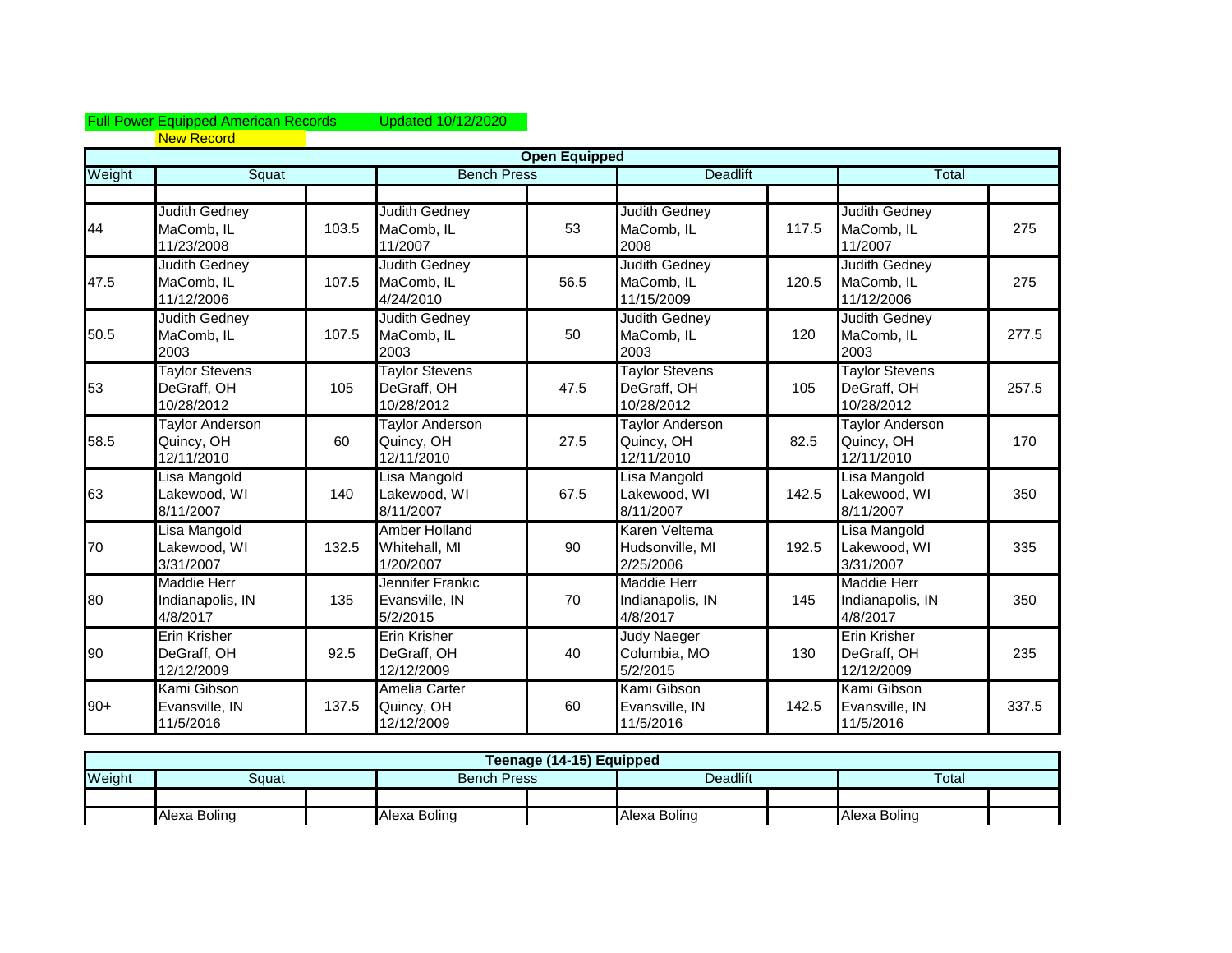| 50.5   | DeGraff, OH<br>12/11/2010                          | 65    | DeGraff, OH<br>12/11/2010                          | 32.5                     | DeGraff, OH<br>12/11/2010                          | 77.5  | DeGraff, OH<br>12/11/2010                          | 175   |
|--------|----------------------------------------------------|-------|----------------------------------------------------|--------------------------|----------------------------------------------------|-------|----------------------------------------------------|-------|
| 53     | <b>Taylor Stevens</b><br>DeGraff, OH<br>10/28/2012 | 105   | <b>Taylor Stevens</b><br>DeGraff, OH<br>10/28/2012 | 47.5                     | <b>Taylor Stevens</b><br>DeGraff, OH<br>10/28/2012 | 105   | <b>Taylor Stevens</b><br>DeGraff, OH<br>10/28/2012 | 257.5 |
| 58.5   | <b>Taylor Anderson</b><br>Quincy, OH<br>12/11/2010 | 60    | <b>Taylor Anderson</b><br>Quincy, OH<br>12/11/2010 | 27.5                     | <b>Taylor Anderson</b><br>Quincy, OH<br>12/11/2010 | 82.5  | <b>Taylor Anderson</b><br>Quincy, OH<br>12/11/2010 | 170   |
| 90     | Erin Krisher<br>DeGraff, OH<br>12/12/2009          | 92.5  | Erin Krisher<br>DeGraff, OH<br>12/12/2009          | 40                       | <b>Erin Krisher</b><br>DeGraff, OH<br>12/12/2009   | 102.5 | <b>Erin Krisher</b><br>DeGraff, OH<br>12/12/2009   | 235   |
|        |                                                    |       |                                                    |                          |                                                    |       |                                                    |       |
|        |                                                    |       | <b>Bench Press</b>                                 | Teenage (16-17) Equipped | <b>Deadlift</b>                                    |       | Total                                              |       |
| Weight | Squat                                              |       |                                                    |                          |                                                    |       |                                                    |       |
| 70     | <b>Amber Holland</b><br>Whitehall, MI<br>1/20/2007 | 102.5 | <b>Amber Holland</b><br>Whitehall, MI<br>1/20/2007 | 90                       | Amber Holland<br>Whitehall, MI<br>1/20/2007        | 125   | <b>Amber Holland</b><br>Whitehall, MI<br>1/20/2007 | 317.5 |
| $90+$  | Amelia Carter<br>Quincy, OH<br>12/12/2009          | 127.5 | Amelia Carter<br>Quincy, OH<br>12/12/2009          | 60                       | <b>Lauren Travis</b><br>Holland, MI<br>4/22/2017   | 142.5 | <b>Amelia Carter</b><br>Quincy, OH<br>12/12/2009   | 327.5 |
|        |                                                    |       |                                                    |                          |                                                    |       |                                                    |       |
| Weight | Squat                                              |       | <b>Bench Press</b>                                 | Teenage (18-19) Equipped | <b>Deadlift</b>                                    |       | Total                                              |       |
|        |                                                    |       |                                                    |                          |                                                    |       |                                                    |       |
| 70     | Dana Bell<br>Bellfontaine, OH<br>10/28/2012        | 140   | Dana Bell<br>Bellfontaine, OH<br>10/28/2012        | 57.5                     | Dana Bell<br>Bellfontaine, OH<br>10/28/2012        | 120   | Dana Bell<br>Bellfontaine, OH<br>10/28/2012        | 317.5 |
|        |                                                    |       |                                                    |                          |                                                    |       |                                                    |       |
|        |                                                    |       |                                                    | Junior (20-23) Equipped  |                                                    |       |                                                    |       |
| Weight | Squat                                              |       | <b>Bench Press</b>                                 |                          | <b>Deadlift</b>                                    |       | Total                                              |       |
| 58.5   | <b>Jess Fansler</b><br>Macomb, IL<br>9/18/2021     | 100   | <b>Jess Fansler</b><br>Macomb, IL<br>9/18/2021     | 70                       | <b>Jess Fansler</b><br>Macomb, IL<br>9/18/2021     | 70    | <b>Jess Fansler</b><br>Macomb, IL<br>9/18/2021     | 240   |
| 70     | Cheritha Schaffer<br>Quincy, OH<br>10/28/2012      | 97.5  | Cheritha Schaffer<br>Quincy, OH<br>10/28/2012      | 55                       | Cheritha Schaffer<br>Quincy, OH<br>10/28/2012      | 127.5 | Cheritha Schaffer<br>Quincy, OH<br>10/28/2012      | 280   |
|        |                                                    |       |                                                    |                          |                                                    |       |                                                    |       |
|        |                                                    |       |                                                    | Master (40-44) Equipped  |                                                    |       |                                                    |       |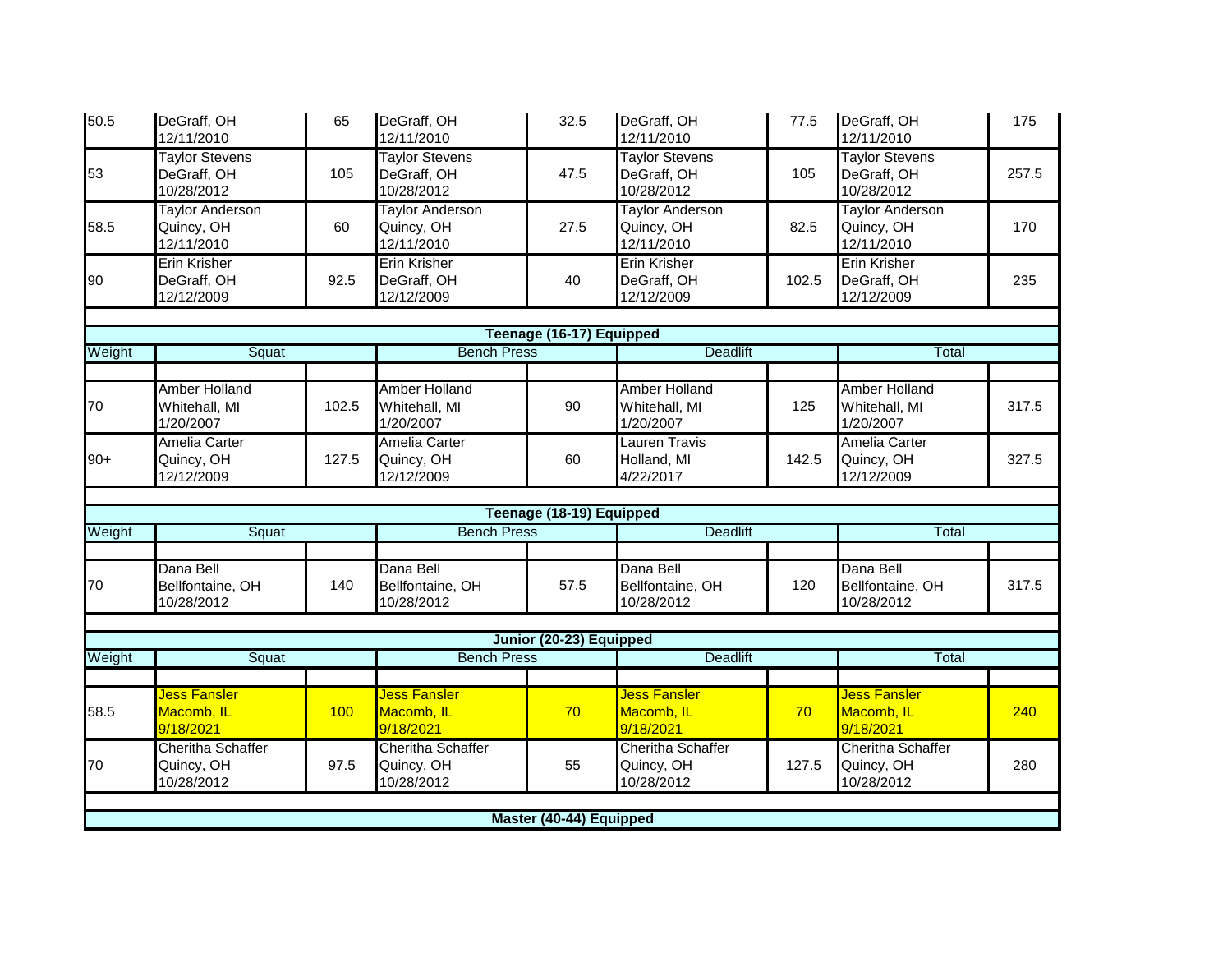| Weight | Sauat                                      |     | <b>Bench Press</b>                         |      | <b>Deadlift</b>                               |       | Total                                      |       |
|--------|--------------------------------------------|-----|--------------------------------------------|------|-----------------------------------------------|-------|--------------------------------------------|-------|
|        |                                            |     |                                            |      |                                               |       |                                            |       |
| 63     | Lisa Mangold<br>Lakewood, WI<br>7/16/2011  | 115 | Lisa Mangold<br>Lakewood, WI<br>7/16/2011  | 57.5 | Lisa Mangold<br>Lakewood, WI<br>7/16/2011     | 137.5 | Lisa Mangold<br>Lakewood, WI<br>7/16/2011  | 310   |
| 70     | Lisa Mangold<br>Lakewood, WI<br>11/23/2008 | 130 | Lisa Mangold<br>Lakewood, WI<br>11/23/2008 | 62.5 | Karen Veltema<br>Hudsonville, MI<br>2/25/2006 | 192.5 | Lisa Mangold<br>Lakewood, WI<br>11/23/2008 | 327.5 |

|        |                                                            |      |                                                            | Master (45-49) Equipped |                                                            |                 |                                                            |     |
|--------|------------------------------------------------------------|------|------------------------------------------------------------|-------------------------|------------------------------------------------------------|-----------------|------------------------------------------------------------|-----|
| Weight | Squat                                                      |      |                                                            | <b>Bench Press</b>      |                                                            | <b>Deadlift</b> |                                                            |     |
|        |                                                            |      |                                                            |                         |                                                            |                 |                                                            |     |
| 50.5   | Angela Hardy<br>Misawake, MI<br>10/16/2010                 | 57.5 | Angela Hardy<br>Misawake, MI<br>10/16/2010                 | 40                      | Angela Hardy<br>Misawake, MI<br>10/16/2010                 | 92.5            | Angela Hardy<br>Misawake, MI<br>10/16/2010                 | 190 |
|        |                                                            |      |                                                            |                         |                                                            |                 |                                                            |     |
|        |                                                            |      |                                                            | Master (55-59) Equipped |                                                            |                 |                                                            |     |
| Weight | Squat                                                      |      | <b>Bench Press</b>                                         |                         | <b>Deadlift</b>                                            |                 | Total                                                      |     |
|        |                                                            |      |                                                            |                         |                                                            |                 |                                                            |     |
| 80     | <b>Carolyn Beck</b><br><b>Evansville, IN</b><br>10/10/2020 | 92.5 | <b>Carolyn Beck</b><br><b>Evansville, IN</b><br>10/10/2020 | 65                      | <b>Carolyn Beck</b><br><b>Evansville, IN</b><br>10/10/2020 | 107.5           | <b>Carolyn Beck</b><br><b>Evansville, IN</b><br>10/10/2020 | 265 |
| 90     | <b>Judy Nager</b><br>Columbia, MO<br>5/2/2015              | 25   | Judy Nager<br>Columbia, MO<br>5/2/2015                     | 40                      | <b>Judy Nager</b><br>Columbia, MO<br>5/2/2015              | 130             | <b>Judy Nager</b><br>Columbia, MO<br>5/2/2015              | 195 |

|        | Master (60-64) Equipped |       |                      |    |                      |     |                      |       |  |  |
|--------|-------------------------|-------|----------------------|----|----------------------|-----|----------------------|-------|--|--|
| Weight | Squat                   |       | <b>Bench Press</b>   |    | Deadlift             |     | Total                |       |  |  |
|        |                         |       |                      |    |                      |     |                      |       |  |  |
|        | <b>Judith Gedney</b>    |       | <b>Judith Gedney</b> |    | <b>Judith Gedney</b> |     | <b>Judith Gedney</b> |       |  |  |
| 50.5   | MaComb, IL              | 107.5 | MaComb. IL           | 50 | MaComb. IL           | 120 | MaComb. IL           | 277.5 |  |  |
|        | 2003                    |       | 2003                 |    | 2003                 |     | 2003                 |       |  |  |

| Master (65-69) Equipped |                                                  |       |                                        |    |                                            |       |                                        |     |  |
|-------------------------|--------------------------------------------------|-------|----------------------------------------|----|--------------------------------------------|-------|----------------------------------------|-----|--|
| Weight                  | Sauat                                            |       | <b>Bench Press</b>                     |    | Deadlift                                   |       | Total                                  |     |  |
|                         |                                                  |       |                                        |    |                                            |       |                                        |     |  |
| 44                      | <b>Judith Gedney</b><br>MaComb, IL<br>11/23/2008 | 103.5 | Judith Gedney<br>MaComb. IL<br>11/2007 | 53 | <b>Judith Gedney</b><br>MaComb, IL<br>2008 | 117.5 | Judith Gedney<br>MaComb, IL<br>11/2007 | 275 |  |
|                         | <b>Judith Gedney</b>                             |       | Judith Gedney                          |    | <b>Judith Gedney</b>                       |       | Judith Gedney                          |     |  |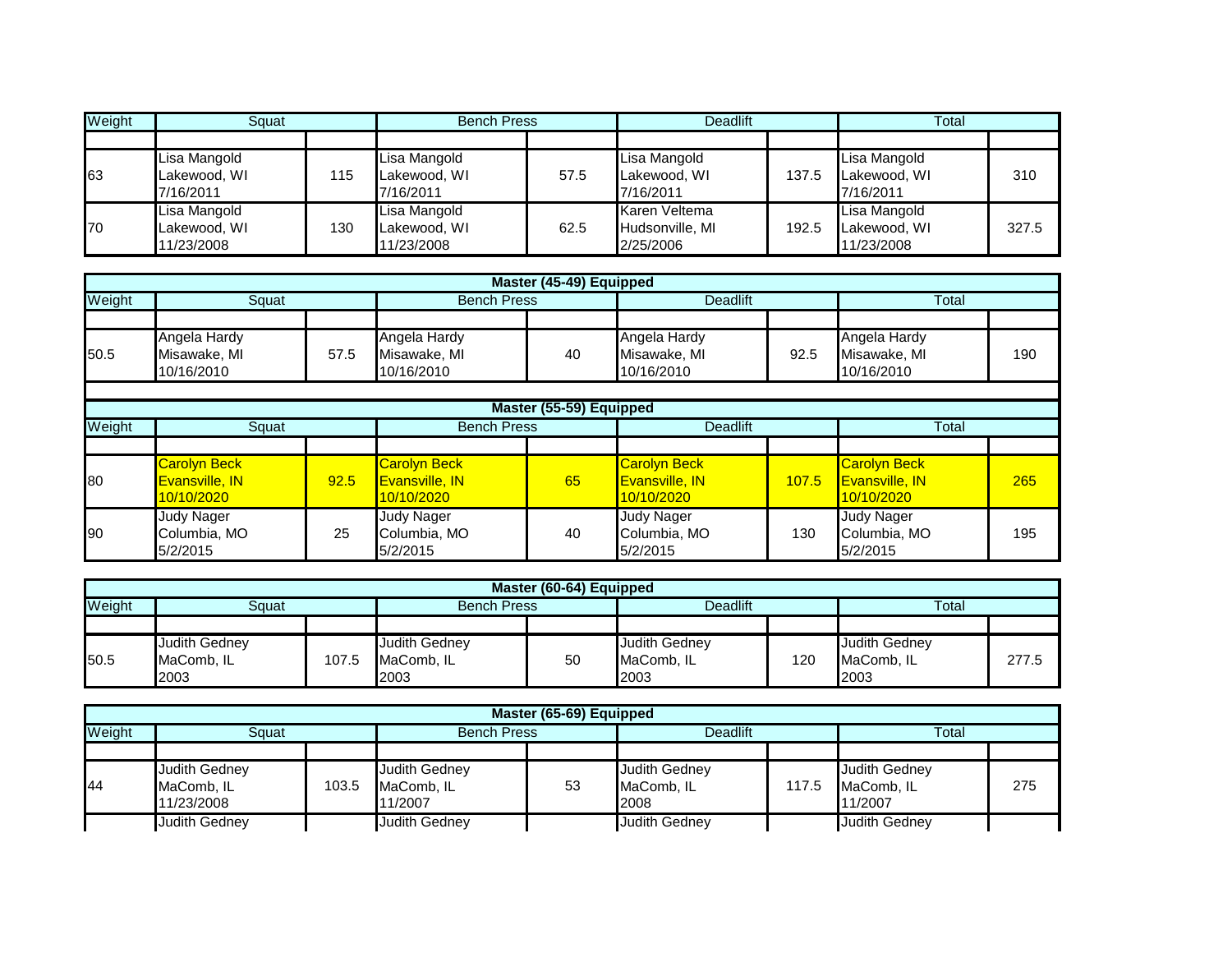| 47.5<br>107.5<br>56.5<br>120.5<br>MaComb. IL<br>MaComb. IL<br>MaComb. IL<br><b>■MaComb. IL</b><br>11/15/2009<br>11/12/2006<br>4/24/2010<br>1/12/2006 | 275 |
|------------------------------------------------------------------------------------------------------------------------------------------------------|-----|
|------------------------------------------------------------------------------------------------------------------------------------------------------|-----|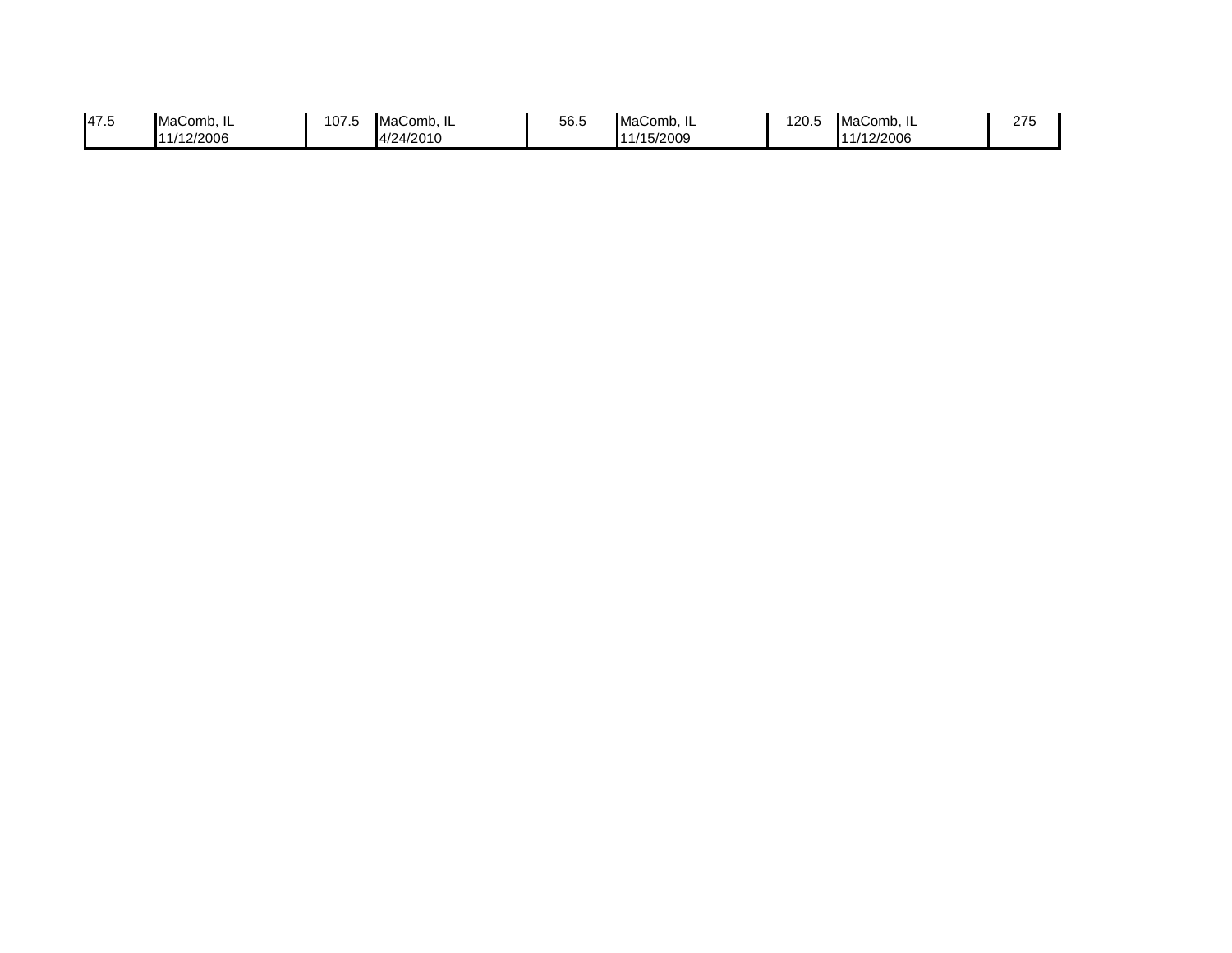|        | <b>Single Event Unequipped American Records</b>         |        | <b>Updated 5/16/2022</b>                               |                    |                                                       |                 |  |
|--------|---------------------------------------------------------|--------|--------------------------------------------------------|--------------------|-------------------------------------------------------|-----------------|--|
|        | <b>New Record</b>                                       |        | <b>Corrected record</b>                                |                    |                                                       |                 |  |
|        |                                                         |        | <b>Open Unequipped</b>                                 |                    |                                                       |                 |  |
| Weight | Squat                                                   |        |                                                        | <b>Bench Press</b> |                                                       | <b>Deadlift</b> |  |
| 44     | <b>Judith Gedney</b><br>MaComb, IL<br>10/20/2009        | 90     | <b>Judith Gedney</b><br>MaComb, IL<br>6/25/2011        | 50.5               | <b>Judith Gedney</b><br>MaComb, IL<br>10/22/2008      | 117.5           |  |
| 47.5   | <b>Judith Gedney</b><br>MaComb, IL<br>9/11/2009         | 86     | Sarah Gray<br>Evansville, IN<br>5/2/2015               | 60                 | <b>Judith Gedney</b><br>MaComb, IL<br>9/13/2009       | 113             |  |
| 50.5   | Jaqueline Miller<br>Columbia, MO<br>3/7/2015            | 61     | <b>Shellaine Frazier</b><br>Columbia, MO<br>7/25/2015  | 70                 | <b>Shellaine Frazier</b><br>Columbia, MO<br>7/25/2015 | 110             |  |
| 53     | <b>Kara Downing</b><br>Macomb, IL<br>6/7/2019           | 102.5  | <b>Shellaine Frazier</b><br>Columbia, MO<br>12/3/2016  | 75                 | Shellaine Frazier<br>Columbia, MO<br>10/20/2016       | 127.5           |  |
| 55.5   | <b>Toni Lane</b><br>MaComb, IL<br>3/7/2015              | 105    | <b>Shellaine Frazier</b><br>Columbia, MO<br>11/10/2012 | 72.5               | <b>Toni Lane</b><br>MaComb, IL<br>3/7/2015            | 145             |  |
| 58.5   | <b>Heather Endres</b><br>North Liberty, IN<br>9/16/2017 | 104.33 | Koley Hockeborn<br>Walker, MI<br>1/26/2008             | 95                 | <b>Whitney Piper</b><br>Macomb, IL<br>4/17/2021       | 147.5           |  |
| 63     | Lisa Mangold<br>Lakewood, WI<br>6/23/2007               | 115    | Koley Hockeborn<br>Walker, MI<br>10/16/2010            | 105                | Amanda Smith<br>Evansville, IN<br>4/25/2015           | 150             |  |
| 70     | Lisa Mangold<br>Lakewood, WI<br>10/4/2008               | 117.5  | <b>Katie Oursler</b><br>Macomb, IL<br>4/17/2021        | 70                 | <b>Marian Bosma</b><br>Hesperia, MI<br>6/26/2011      | 172.5           |  |
| 80     | Kyle Reel<br>Evansville, IN<br>6/7/2019                 | 161    | Kyle Reel<br>Evansville, IN<br>6/8/2019                | 100                | <b>Kyle Reed</b><br>Evansville, IN<br>9/8/2018        | 170             |  |
| 90     | <b>Andrea Fialek</b><br>Twin Lake, MI<br>6/23/2018      | 100    | Kim Welcher<br>Evansville, IN<br>3/8/2014              | 85                 | Andrea Chapplear<br>Columbia, MO<br>3/4/2017          | 160             |  |
|        | <b>Ashley Peck</b>                                      |        | <b>Brandi Sneed</b>                                    |                    | <b>Brandi Sneed</b>                                   |                 |  |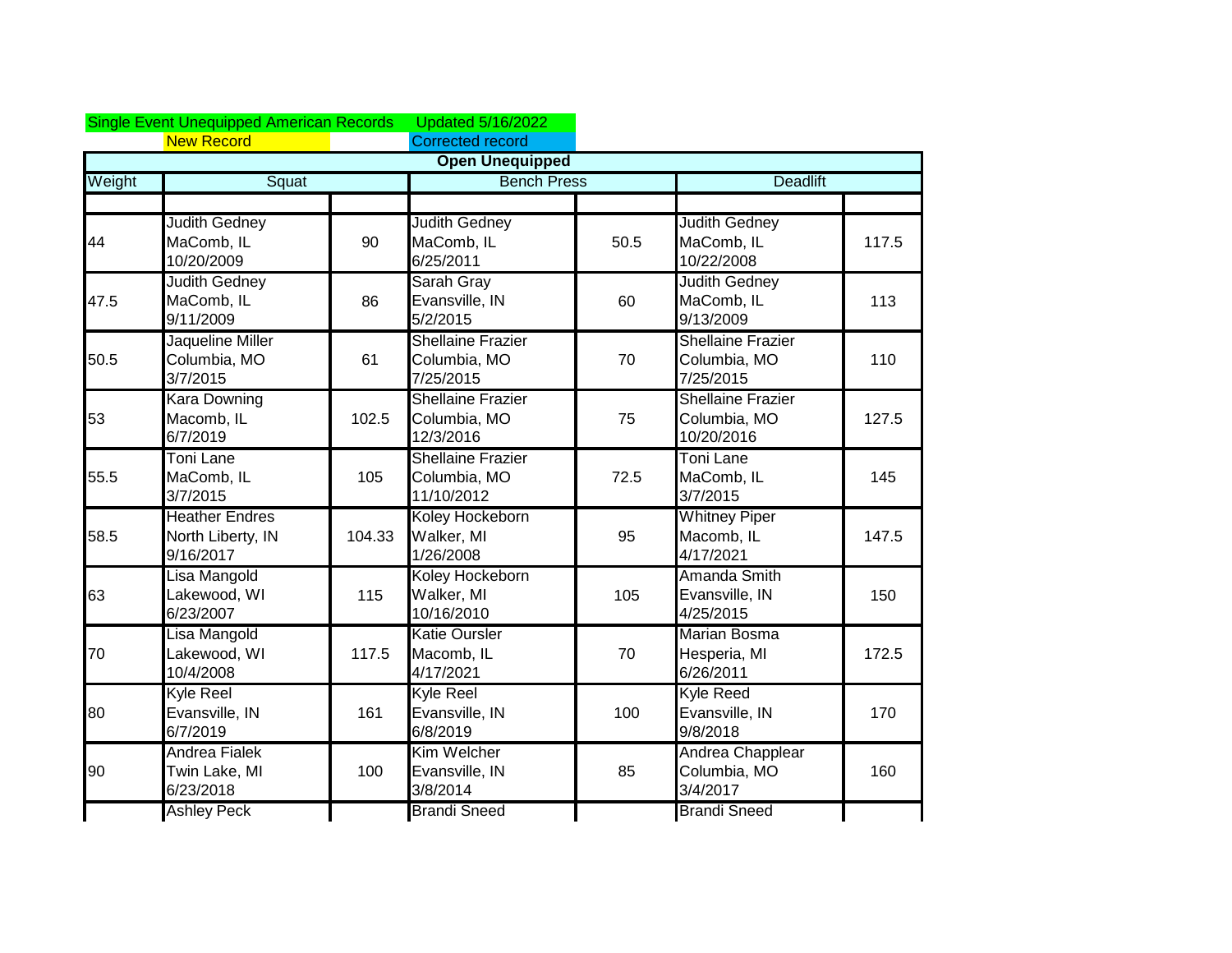| $90+$ | Sedalia<br>MO<br>7/2019<br>$\overline{6}$ | 140 | IN<br>Mishawaka.<br>7/2015<br>6/27 | 95 | IN<br>Mishawaka.<br>7/2015<br>6/27 | 182.5 |
|-------|-------------------------------------------|-----|------------------------------------|----|------------------------------------|-------|
|       |                                           |     |                                    |    |                                    |       |

|        | Teenage (14-15) Unequipped                          |      |                                                         |      |                                                        |       |  |  |  |  |
|--------|-----------------------------------------------------|------|---------------------------------------------------------|------|--------------------------------------------------------|-------|--|--|--|--|
| Weight | Squat                                               |      | <b>Bench Press</b>                                      |      | <b>Deadlift</b>                                        |       |  |  |  |  |
|        |                                                     |      |                                                         |      |                                                        |       |  |  |  |  |
| 47.5   |                                                     |      | <b>Shyla Burke</b><br>South Charleston, OH<br>2/22/2014 | 32.5 | Shyla Burke<br>South Charleston, OH<br>2/22/2014       | 77.5  |  |  |  |  |
| 55.5   |                                                     |      | Cheyenne McNutt<br>South Vienna, OH<br>2/22/2014        | 42.5 | Cheyenne McNutt<br>South Vienna, OH<br>2/22/2014       | 107.5 |  |  |  |  |
| 63     | <b>Claire Rittenhouse</b><br>MaComb, IL<br>3/6/2010 | 90   | <b>Claire Rittenhouse</b><br>MaComb, IL<br>2/20/2010    | 65   | <b>Claire Rittenhouse</b><br>MaComb, IL<br>2/20/2010   | 97.5  |  |  |  |  |
| 70     |                                                     |      | <b>Ashton Woodell</b><br>Bellfontaine, OH<br>2/22/2014  | 42.5 | <b>Ashton Woodell</b><br>Bellfontaine, OH<br>2/22/2014 | 105   |  |  |  |  |
| 90     |                                                     |      | Jennifer Griffith<br>Springfield, OH<br>2/22/2014       | 52.5 | Victoria Thompson<br>Quincy, OH<br>12/12/2009          | 105   |  |  |  |  |
| $90+$  | Keri DeVolder<br>Macomb, IL<br>3/4/2017             | 87.5 |                                                         |      |                                                        |       |  |  |  |  |

|        | Teenage (16-17) Unequipped |                                                |                    |                                                  |       |  |  |  |  |  |
|--------|----------------------------|------------------------------------------------|--------------------|--------------------------------------------------|-------|--|--|--|--|--|
| Weight | Squat                      |                                                | <b>Bench Press</b> |                                                  |       |  |  |  |  |  |
|        |                            |                                                |                    |                                                  |       |  |  |  |  |  |
| 47.5   |                            |                                                |                    | <b>Ashley Hughes</b><br>Quincy, OH<br>12/11/2010 | 57.5  |  |  |  |  |  |
| 53     |                            | <b>Jesse Fansler</b><br>Mcomb, IL<br>3/17/2018 | 52.5               | <b>Jesse Fansler</b><br>Mcomb, IL<br>3/17/2018   | 105.5 |  |  |  |  |  |
| 55.5   |                            | <b>Whitney Piper</b><br>Macomb, IL             | 45                 | <b>Whitney Piper</b><br>Macomb, IL               | 95    |  |  |  |  |  |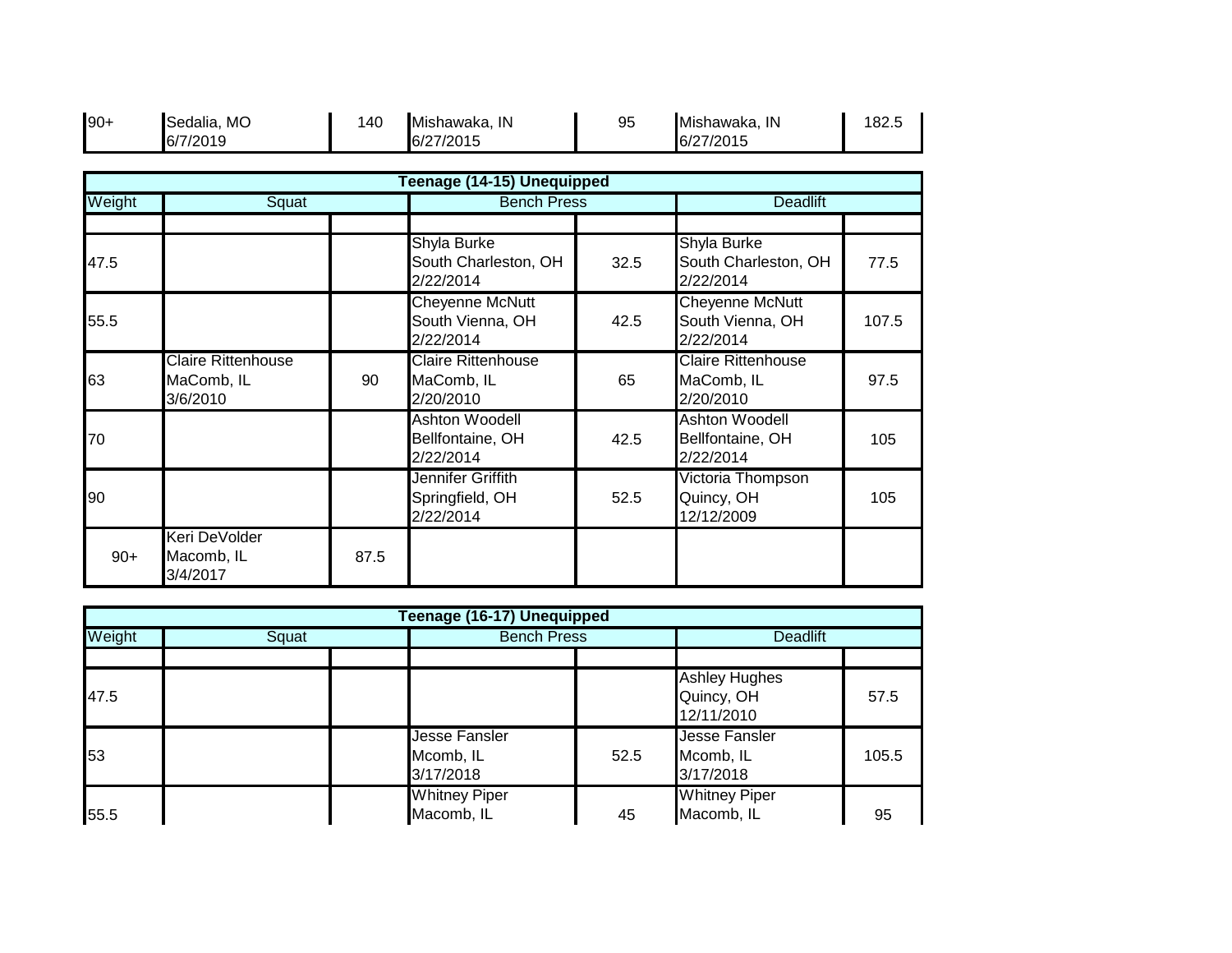|       |                                              |       | 3/17/2018                                       |      | 3/17/2018                                         |       |
|-------|----------------------------------------------|-------|-------------------------------------------------|------|---------------------------------------------------|-------|
| 58.5  | Kim Jones<br>Columbia, MO<br>5/7/2016        | 86    | Jasmine Mendez<br>Grand Rapids, MI<br>3/3/2007  | 57.5 | Deidre Connolly<br>Cambridge, MA<br>2/22/2014     | 142.5 |
| 63    | Naomi Seifert<br>Mt. Vernon, IN<br>3/7/2015  | 87.5  | Morgan Thompson<br>Fort Gratiot, MI<br>3/5/2011 | 57.5 | <b>Alicia Doyle</b><br>Croswell, MI<br>3/5/2011   | 130   |
| 70    | Carla Newman<br>Springfiled, OH<br>6/24/2011 | 82.5  | Marian Bosma<br>Hesperia, MI<br>10/16/2010      | 75   | <b>Marian Bosma</b><br>Hesperia, MI<br>10/16/2010 | 160   |
| 80    | Lauren McClure<br>Macomb, IL<br>4/17/2021    | 110   | Kateri Stachowicz<br>Whitehall, MI<br>3/5/2011  | 75   | <b>Lauren McClure</b><br>Macomb, IL<br>4/17/2021  | 148   |
| $90+$ | Keri DeVolder<br>Macomb, IL<br>3/17/2018     | 102.5 | Keri DeVolder<br>Macomb, IL<br>3/17/2018        | 70   | Keri DeVolder<br>Macomb, IL<br>3/17/2018          | 135   |

|                 | Teenage (18-19) Unequipped |                                                 |      |                                                 |     |  |  |  |
|-----------------|----------------------------|-------------------------------------------------|------|-------------------------------------------------|-----|--|--|--|
| Weight<br>Squat |                            | <b>Bench Press</b>                              |      | <b>Deadlift</b>                                 |     |  |  |  |
|                 |                            |                                                 |      |                                                 |     |  |  |  |
| 50.5            |                            | <b>Faith Wood</b><br>Evansville, IN<br>7/4/2018 | 32.5 | <b>Faith Wood</b><br>Evansville, IN<br>7/4/2018 | 90  |  |  |  |
| 55.5            |                            | <b>Whitney Piper</b><br>Macomb, IL<br>6/8/2019  | 57.5 | <b>Whitney Piper</b><br>Macomb, IL<br>6/9/2019  | 125 |  |  |  |
|                 |                            | <b>Whitney Piper</b>                            |      |                                                 |     |  |  |  |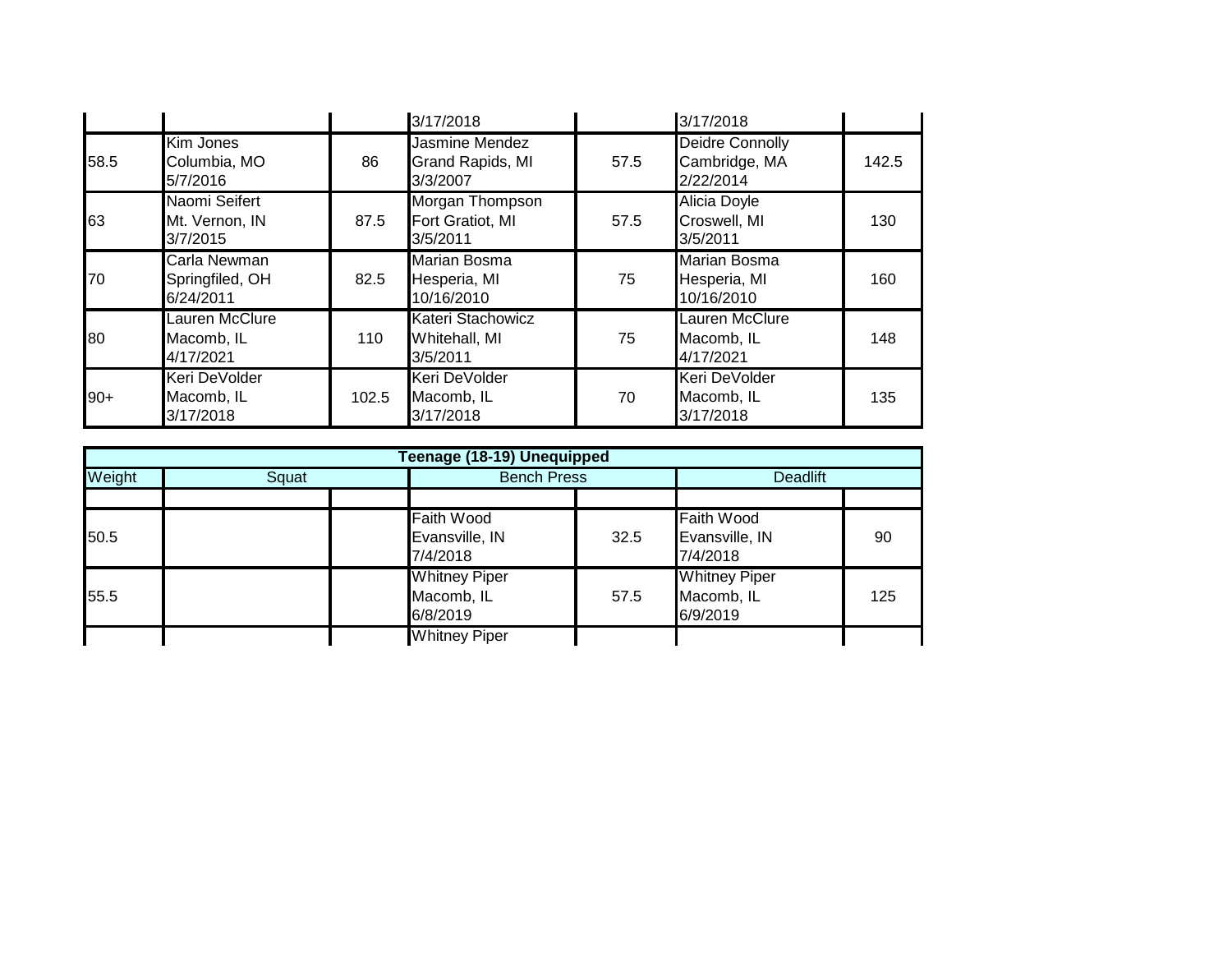| 58.5   |                                                            |       | Macomb, IL<br>11/2/2019                           | 55    |                                                   |       |
|--------|------------------------------------------------------------|-------|---------------------------------------------------|-------|---------------------------------------------------|-------|
| 63     | Samantha Fromelius<br>Newburgh, IN<br>3/8/2014             | 85    |                                                   |       |                                                   |       |
| 70     | Melissa Partrige<br>Evansville, IN<br>2/26/2022            | 100   | <b>Marian Bosma</b><br>Hesperia, MI<br>6/25/2011  | 80    | <b>Marian Bosma</b><br>Hesperia, MI<br>6/26/2011  | 172.5 |
| 80     | Lauren McClure<br>Macomb, IL<br>5/7/2022                   | 120   | Emma DeBoer<br>Holland, MI<br>9/16/2017           | 79.38 | <b>Lauren McClure</b><br>Macomb, IL<br>5/7/2022   | 142.5 |
| 90     | <b>Macy Decker</b><br>Evansville, IN<br>2/26/2022          | 87.5  | <b>Macy Decker</b><br>Evansville, IN<br>2/26/2022 | 52.5  | <b>Macy Decker</b><br>Evansville, IN<br>2/26/2022 | 145   |
| $90+$  | Keri DeVolder<br>Macomb, IL<br>6/07/20919                  | 110   | Keri DeVolder<br>Macomb, IL<br>6/07/20919         | 75    | <b>Kira Lauth</b><br>DeGraff, OH<br>12/11/2010    | 135   |
|        |                                                            |       |                                                   |       |                                                   |       |
|        |                                                            |       | Junior (20-23) Unequipped                         |       |                                                   |       |
| Weight | Squat                                                      |       | <b>Bench Press</b>                                |       | <b>Deadlift</b>                                   |       |
|        |                                                            |       |                                                   |       |                                                   |       |
| 44     | <b>Tenille Sword</b><br>Ottumwa, IA<br>12/5/2009           | 37.5  | <b>Tenille Sword</b><br>Ottumwa, IA<br>12/5/2009  | 32.5  |                                                   |       |
| 53     | <b>Kara Downing</b><br>Macomb, IL<br>6/7/2019              | 102.5 | <b>Kara Downing</b><br>Macomb, IL<br>6/8/2019     | 47.5  | <b>Kara Downing</b><br>Macomb, IL<br>6/8/2019     | 115   |
| 55.5   | Toni Lane<br>Macomb, IL<br>3/7/2015                        | 105   | Jessie Fansler<br>Macomb, IL<br>10/9/2020         | 60    | <b>Toni Lane</b><br>Macomb, IL<br>3/7/2015        | 145   |
| 58.5   | Sophie Simmons<br>Macomb, IL<br>2/202/10<br>Samantha Pauli | 80    | Jessica Fansler<br>Macomb, IL<br>4/17/2021        | 62.5  | <b>Whitney Piper</b><br>Macomb, IL<br>4/17/2021   | 147.5 |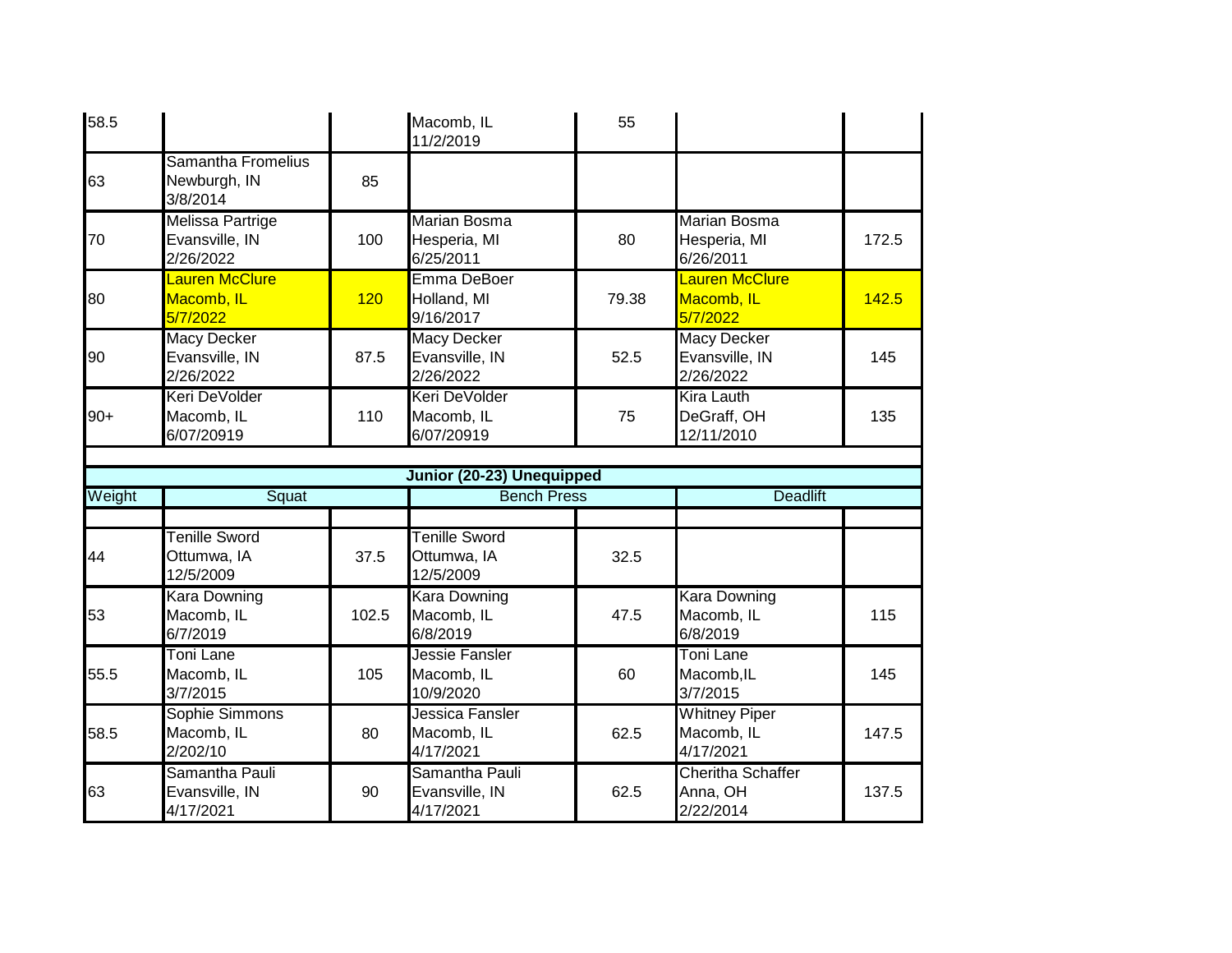| 70 |                                           |       | <b>Marian Bosma</b><br>Hesperia, MI<br>3/9/2013 | 80   | Sarah Sawayanagi<br>Columbia, MO<br>12/3/2016 | 175   |
|----|-------------------------------------------|-------|-------------------------------------------------|------|-----------------------------------------------|-------|
| 80 | Toni Johnson<br>Muskegon, MI<br>6/23/2018 | 117.5 | Toni Johnson<br>Muskegon, MI<br>6/23/2018       | 57.5 | Toni Johnson<br>Muskegon, MI<br>6/23/2018     | 167.5 |
| 90 |                                           |       |                                                 |      | Amanda Aders<br>Evansville, IN<br>12/1/2018   | 120   |

|        |                                                         |       | Master 1 (40-44) Unequipped                             |      |                                                         |       |
|--------|---------------------------------------------------------|-------|---------------------------------------------------------|------|---------------------------------------------------------|-------|
| Weight | Squat                                                   |       | <b>Bench Press</b>                                      |      | <b>Deadlift</b>                                         |       |
|        |                                                         |       |                                                         |      |                                                         |       |
| 50.5   |                                                         |       | <b>Shellaine Frazier</b><br>Columbia, MO<br>7/25/2015   | 70   | <b>Shellaine Frazier</b><br>Columbia, MO<br>7/25/2015   | 110   |
| 53     | Jennie Juhl<br>Newburgh, IN<br>12/16/2019               | 92.5  | <b>Shellaine Frazier</b><br>Columbia, MO<br>2/9/2013    | 73.5 | <b>Shellaine Frazier</b><br>Columbia, MO<br>10/17/2015  | 123   |
| 55.5   | Lauren Poulin<br>Whitman, MA<br>4/17/2021               | 80    | <b>Shellaine Frazier</b><br>Columbia, MO<br>10/17/2015  | 72.5 | Lauren Poulin<br>Whitman, MA<br>4/17/2021               | 120   |
| 58.5   | <b>Heather Endres</b><br>North Liberty, IN<br>4/11/2015 | 95    | <b>Heather Endres</b><br>North Liberty, IN<br>4/11/2015 | 45   | <b>Heather Endres</b><br>North Liberty, IN<br>4/22/2017 | 97.5  |
| 63     | Angela Holloway<br>Columbia, MO<br>3/7/2015             | 52.5  | Rene Kerkstra<br>Grand Rapids, MI<br>3/3/2007           | 52.5 | <b>Ann Marie Orr</b><br>Ada, MI<br>8/14/2010            | 112.5 |
| 70     | Lisa Mangold<br>Lakewood, WI<br>10/4/2008               | 117.5 | Lisa Mangold<br>Lakewood, WI<br>10/4/2008               | 62.5 | Lisa Mangold<br>Lakewood, WI<br>10/4/2008               | 140   |
| 80     | Delsie Bonaparte<br>Columbia, MO<br>5/7/2016            | 82.5  | Delsie Bonaparte<br>Columbia, MO<br>5/7/2016            | 50   | <b>Tracy Milarsky</b><br>Columbia, MO<br>12/3/2016      | 117.5 |
| 90     | Andrea Chappelear<br>Columbia, MO                       | 75    | Charla Wrenn<br>Good Hope, IL                           | 57.5 | Andrea Chappelear<br>Columbia, MO                       | 160   |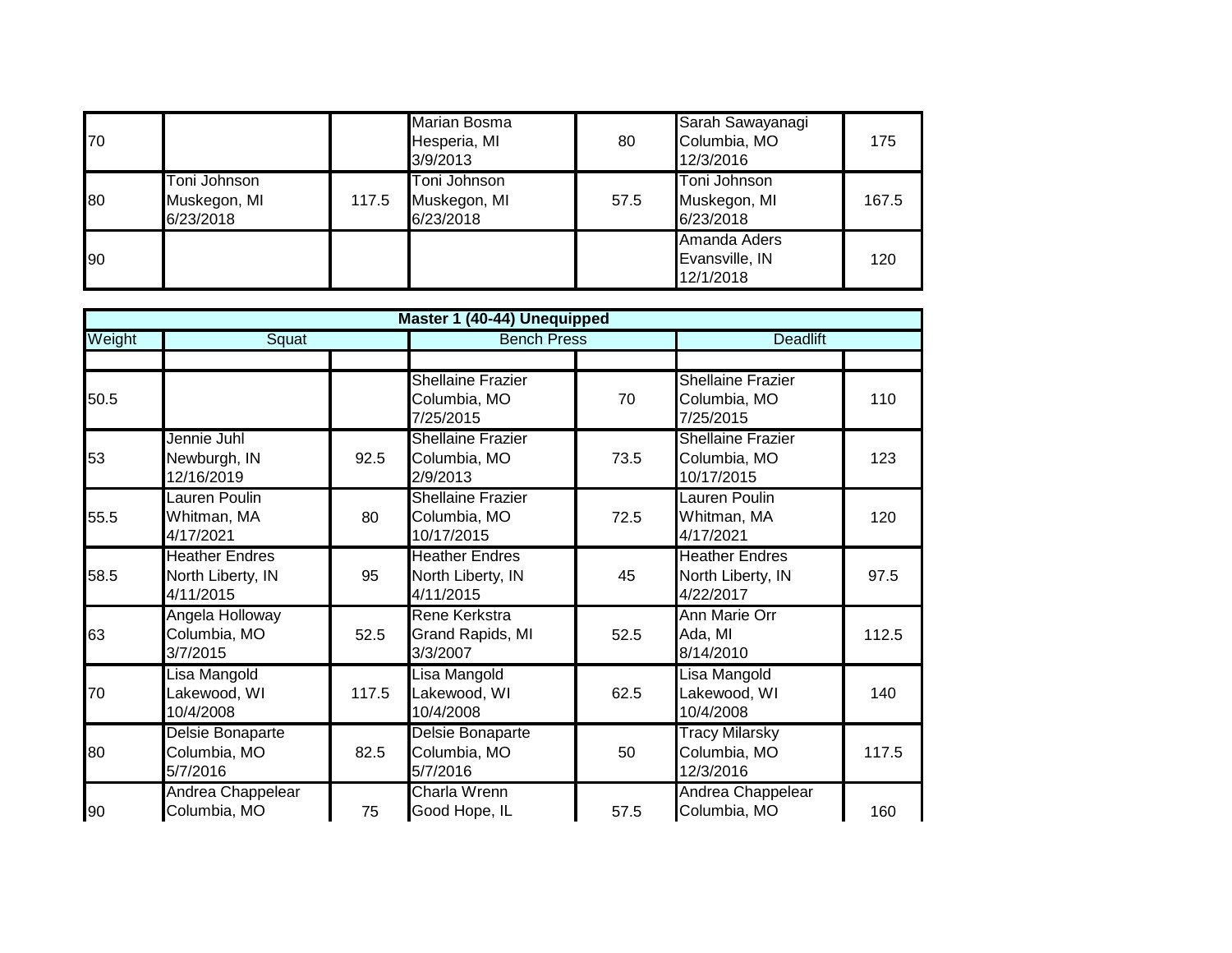| 3/4/2017 | 3/5/2016                                            |      | 3/4/2017 |  |
|----------|-----------------------------------------------------|------|----------|--|
| $90+$    | <b>Ann Kuipers</b><br>Grand Rapids, MI<br>9/16/2017 | 47.5 |          |  |
|          | Master 2 (45-49) Unequipped                         |      |          |  |

|        |                                                         |       | Master 2 (45-49) Unequipped                           |                    |                                                         |       |
|--------|---------------------------------------------------------|-------|-------------------------------------------------------|--------------------|---------------------------------------------------------|-------|
| Weight | Squat                                                   |       |                                                       | <b>Bench Press</b> |                                                         |       |
| 50     |                                                         |       | <b>Amy Fansler</b><br>Macomb, IL<br>10/9/2020         | 30                 | <b>Amy Fansler</b><br>Macomb, IL<br>10/9/2020           | 70    |
| 53     | Shaellaine Frazier<br>Columbia, MO<br>4/22/2017         | 70    | <b>Shellaine Frazier</b><br>Columbia, MO<br>6/8/2019  | 76.5               | Shellaine Frazier<br>Columbia, MO<br>8/20/2016          | 127.5 |
| 55.5   | <b>Shellaine Frazier</b><br>Columbia, MO<br>3/17/2018   | 70    | <b>Shellaine Frazier</b><br>Columbia, MO<br>3/17/2018 | 70.5               | <b>Shellaine Frazier</b><br>Columbia, MO<br>3/17/2018   | 121   |
| 58.5   | <b>Heather Endres</b><br>North Liberty, IN<br>9/16/2017 | 102.5 | Koley Hockeborn<br>Walker, MI<br>1/26/2008            | 95                 | <b>Heather Endres</b><br>North Liberty, IN<br>9/16/2017 | 100   |
| 63     | Angela Holloway<br>Columbia, MO<br>3/4/2017             | 60    | Koley Hockeborn<br>Walker, MI<br>9/13/2008            | 100                | Koley Hockeborn<br>Walker, MI<br>8/15/2009              | 120   |
| 70     | Angela Holloway<br>Columbia, MO<br>12/3/2016            | 57.5  | Angela Holloway<br>Columbia, MO<br>12/3/2016          | 42.5               | Angela Holloway<br>Columbia, MO<br>12/3/2016            | 90    |
| 80     | Delsie Bonaparte<br>Columbia, MO<br>12/3/2016           | 82.5  | Delsie Bonaparte<br>Columbia, MO<br>3/4/2017          | 45                 | Delsie Bonaparte<br>Columbia, MO<br>7/15/2017           | 95    |
| 90     | Delsie Bonaparte<br>Columbia, MO<br>3/17/2018           | 72.5  | Kim Welcher<br>Evansville, IN<br>3/8/2014             | 85                 | Charla Wrenn<br>Good Hope, IL<br>3/4/2017               | 107.5 |
| $90+$  | Sara Ringbauer<br>Columbia, MO<br>3/4/2017              | 135   | <b>Stephanie Wells</b><br>Columbia, MO<br>3/17/2018   | 65                 | Sara Ringbauer<br>Columbia, MO<br>3/4/2017              | 172.5 |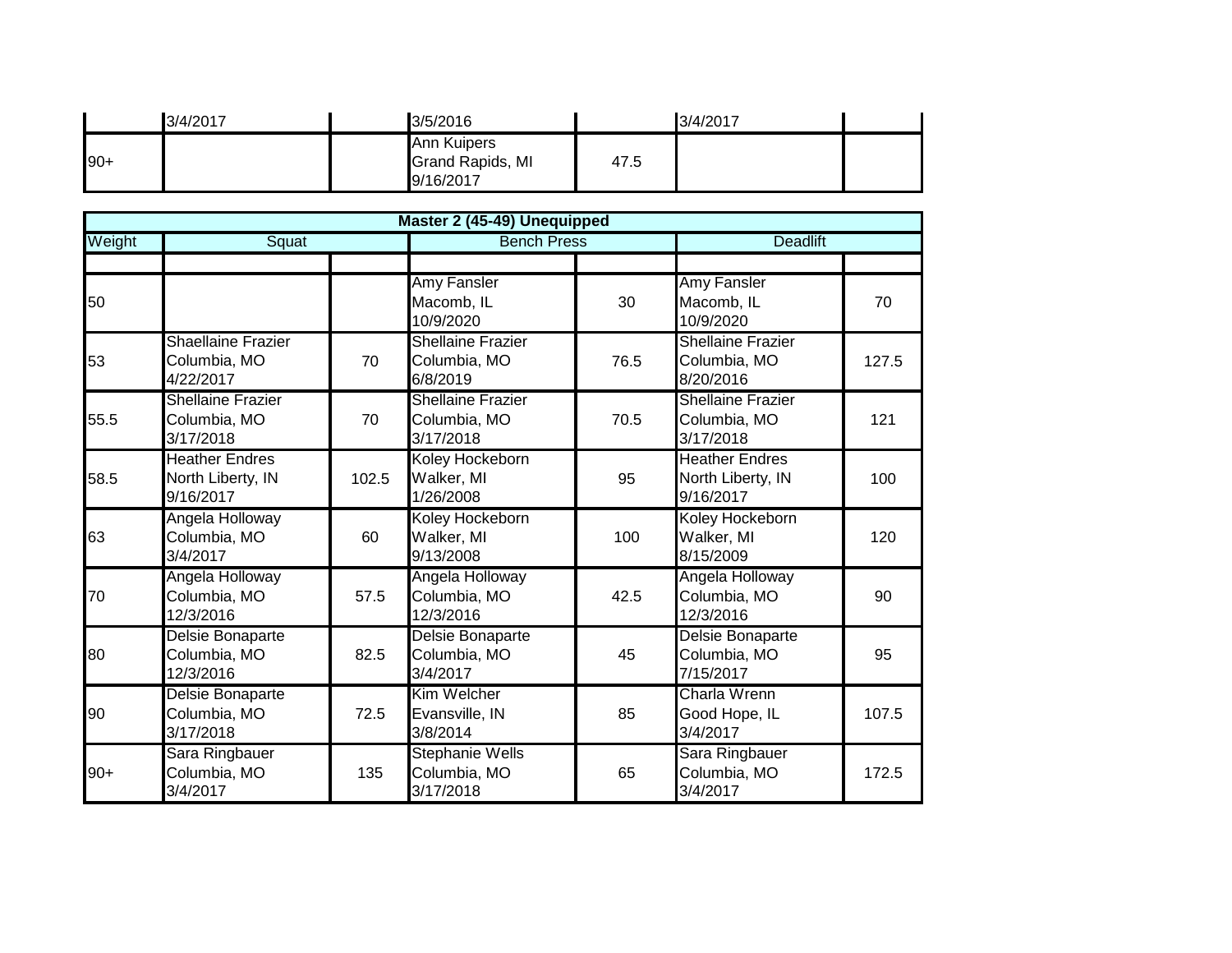|        |                                                     |       | Master 3 (50-54) Unequipped                      |      |                                                   |       |
|--------|-----------------------------------------------------|-------|--------------------------------------------------|------|---------------------------------------------------|-------|
| Weight | Squat                                               |       | <b>Bench Press</b>                               |      | <b>Deadlift</b>                                   |       |
|        |                                                     |       |                                                  |      |                                                   |       |
| 47.5   |                                                     |       | <b>Kimberly Wathan</b><br>Howell, MI<br>3/4/2017 | 40   |                                                   |       |
| 50.5   | Amy Fansler-Midas<br>Macomb, IL<br>4/17/2021        | 50    | Amy Fansler-Midas<br>Macomb, IL<br>4/17/2021     | 37.5 | <b>Rachel Steele</b><br>Kingston, MA<br>4/14/2007 | 90.5  |
| 53     | Pat Okker<br>Columbia, MO<br>3/8/2014               | 65    | Pat Okker<br>Columbia, MO<br>3/8/2014            | 50   | Pat Okker<br>Columbia, MO<br>3/8/2014             | 92.5  |
| 55.5   | <b>Alma Hopkins</b><br>Columbia, MO<br>4/8/2017     | 73.5  | Pat Okker<br>Columbia, MO<br>11/9/2013           | 56   | Pat Okker<br>Columbia, MO<br>4/27/2013            | 112.5 |
| 58.5   |                                                     |       | Pat Okker<br>Columbia, MO<br>11/10/2012          | 50   | Pat Okker<br>Columbia, MO<br>11/10/2012           | 97.5  |
| 63     | Koley Hockeborn<br>Walker, MI<br>6/24/2011          | 100   | Koley Hockeborn<br>Walker, MI<br>10/16/2010      | 105  | <b>Cheryl Kyle</b><br>Columbia, MO<br>3/17/2018   | 115   |
| 70     | <b>Carol Burr</b><br>Hersey, MI<br>3/14/2009        | 105   | <b>Carol Burr</b><br>Hersey, MI<br>3/14/2009     | 77.5 | Carol Burr<br>Hersey, MI<br>6/26/2011             | 167.5 |
| 80     | <b>Kimberly Lively</b><br>Newburgh, IN<br>12/6/2014 | 70    | Debbie Rossian<br>Columbia, MO<br>3/2/2019       | 55   | Debbie Rossian<br>Columbia, MO<br>3/2/2019        | 130   |
| 90     | <b>Beth Van Hove</b><br>Columbia, MO<br>3/17/2018   | 92.5  | Beth Van Hove<br>Columbia, MO<br>3/17/2018       | 62.5 | <b>Beth Van Hove</b><br>Columbia, MO<br>3/17/2018 | 116   |
| $90+$  | <b>Sharri Margraves</b><br>Bath, MI<br>3/5/2016     | 127.5 | <b>Sharri Margraves</b><br>Bath, MI<br>3/5/2016  | 75   | <b>Sharri Margraves</b><br>Bath, MI<br>3/5/2016   | 160   |

| , J5-59) <b>I</b><br><b>Master</b><br>Unequipped |       |                |          |  |  |
|--------------------------------------------------|-------|----------------|----------|--|--|
| Weight                                           | Squat | Press<br>Bench | Deadlift |  |  |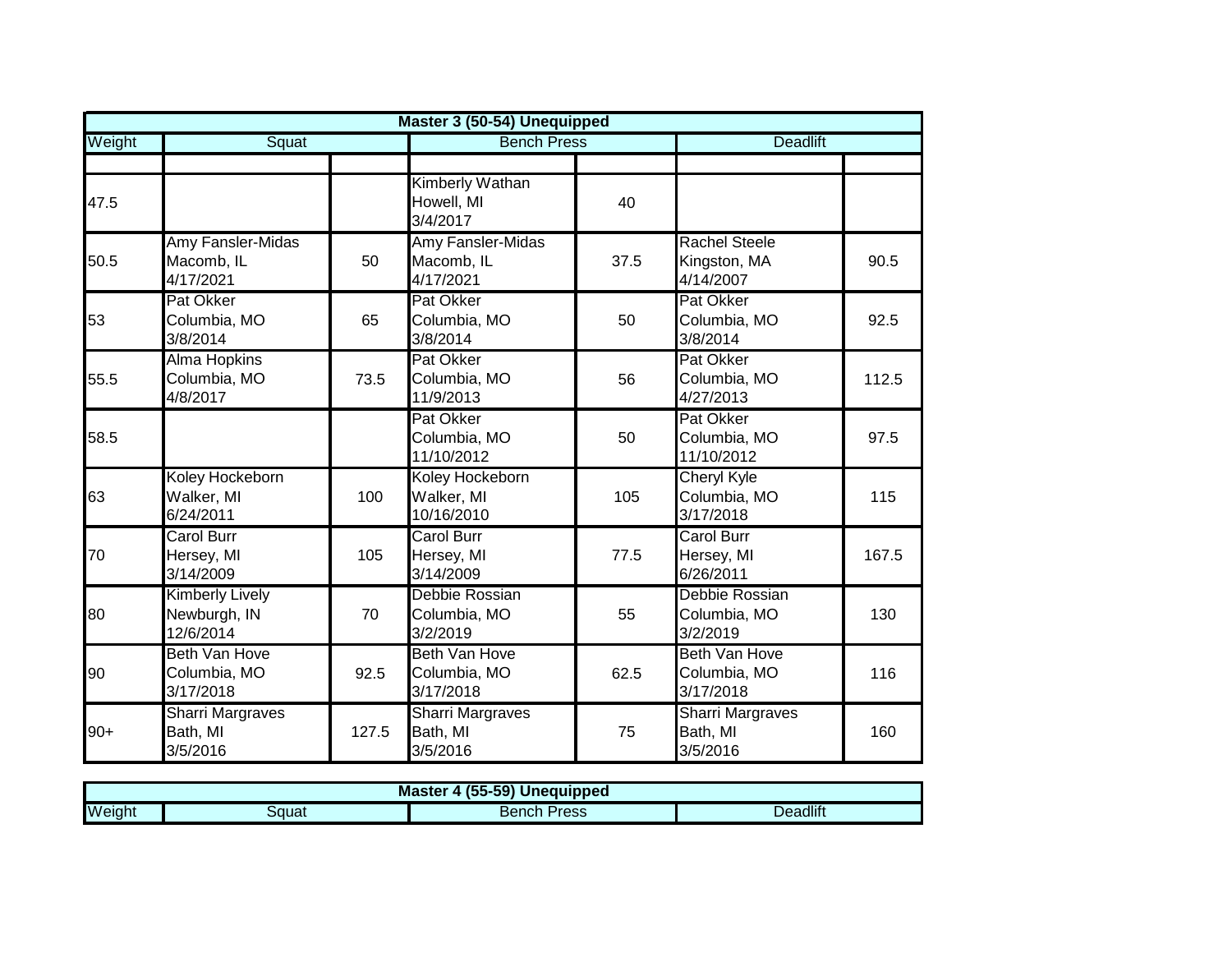| 47.5  | Kimberly Wathan<br>Howell, MI<br>3/17/2018        | 60    |                                                 |      | Kimberly Wathan<br>Howell, MI<br>3/17/2018      | 87.5  |
|-------|---------------------------------------------------|-------|-------------------------------------------------|------|-------------------------------------------------|-------|
| 50.5  | <b>Kerin Anderson</b><br>Columbia, MO<br>6/6/2016 | 58.5  | Kerin Anderson<br>Columbia, MO<br>6/7/2016      | 53   | Kerin Anderson<br>Columbia, MO<br>5/7/2016      | 75    |
| 53    | Kerin Anderson<br>Columbia, MO<br>12/3/2016       | 62.5  | Lisa Harris<br>Newburgh, IN<br>12/16/2019       | 57.5 | Lisa Harris<br>Newburgh, IN<br>12/16/2019       | 107.5 |
| 55.5  | Pat Okker<br>Columbia, MO<br>10/17/2015           | 70    | Pat Okker<br>Columbia, MO<br>10/17/2015         | 55.5 | Pat Okker<br>Columbia, MO<br>10/17/2015         | 100   |
| 58.5  | Kim Jones<br>Columbia, MO<br>6/6/2016             | 86.5  | Kim Jones<br>Columbia, MO<br>6/7/2016           | 60.5 | Kim Morgan<br>Columbia, MO<br>4/27/2013         | 107.5 |
| 63    | <b>Cheryl Kyle</b><br>Columbia, MO<br>11/2/2019   | 87.5  | <b>Cheryl Kyle</b><br>Columbia, MO<br>3/16/2019 | 55   | <b>Cheryl Kyle</b><br>Columbia, MO<br>11/2/2019 | 130   |
| 70    | Susan Sanaghan<br>Michigan City, IN<br>4/21/2012  | 102.5 | Carol Burr<br>Hersey, MI<br>7/16/2016           | 67.5 | <b>Carol Burr</b><br>Hersey, MI<br>7/16/2016    | 140   |
| 80    | <b>Sharri Margraves</b><br>Bath, MI<br>3/16/2019  | 90    | <b>Sharri Margraves</b><br>Bath, MI<br>6/8/2019 | 72.5 | <b>Sharri Margraves</b><br>Bath, MI<br>6/9/2019 | 130   |
| 90    | <b>Sharri Margraves</b><br>Bath, MI<br>2/9/2019   | 87.5  | <b>Sharri Margraves</b><br>Bath, MI<br>2/1/2020 | 80   | <b>Rachel Brown</b><br>Columbia, MO<br>5/7/2016 | 130.5 |
| $90+$ |                                                   |       | <b>Judy Naeger</b><br>Columbia, MO<br>12/3/2016 | 47.5 | <b>Judy Naeger</b><br>Columbia, MO<br>3/17/2018 | 130   |

| Master 5 (60-64) Unequipped                              |                                              |  |  |  |  |  |  |
|----------------------------------------------------------|----------------------------------------------|--|--|--|--|--|--|
| Weight<br><b>Deadlift</b><br><b>Bench Press</b><br>3quat |                                              |  |  |  |  |  |  |
|                                                          |                                              |  |  |  |  |  |  |
|                                                          | <b>Jackie Miller</b><br><b>Jackie Miller</b> |  |  |  |  |  |  |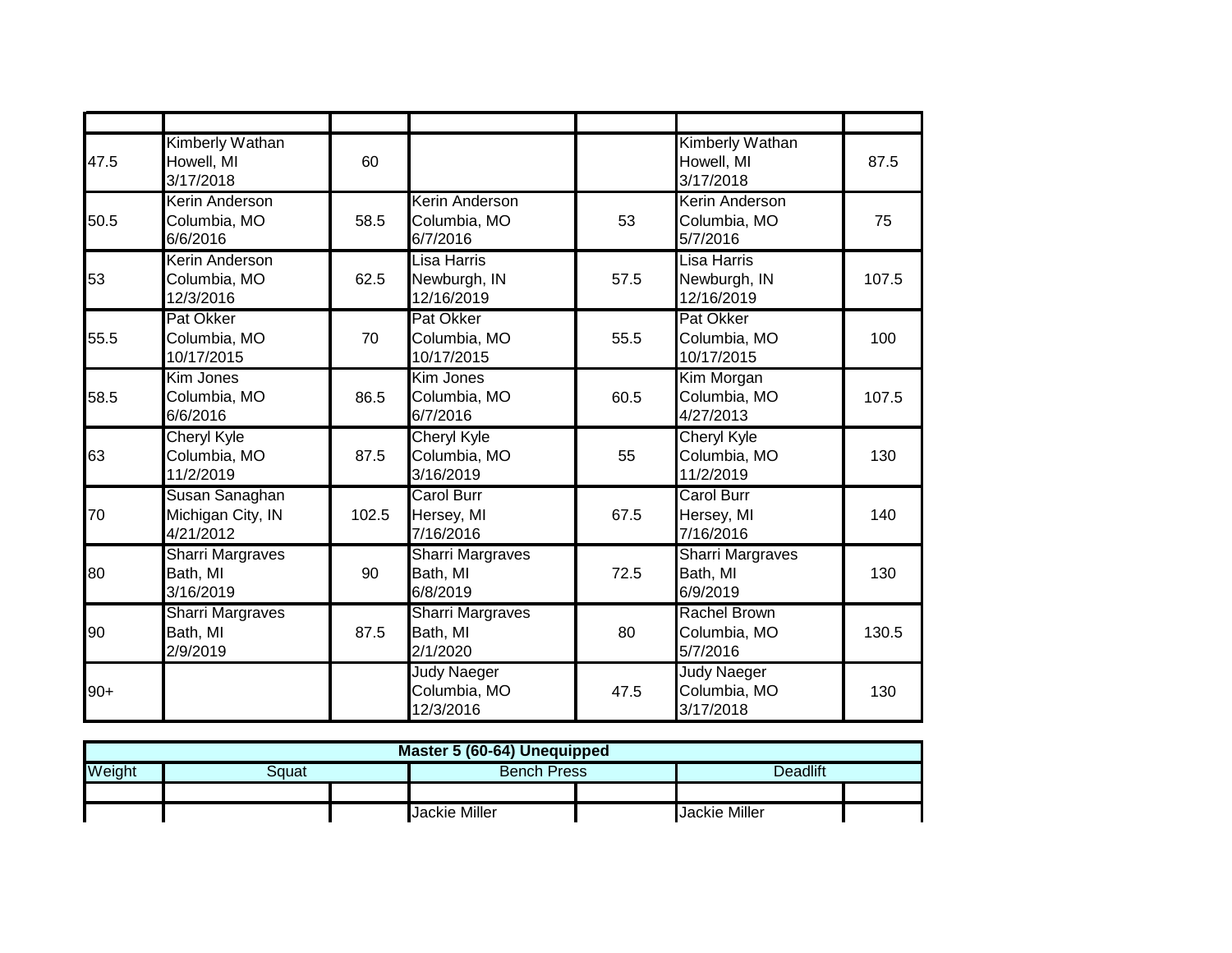| 50.5  |                                                    |      | Columbia, MO<br>1/12/2013                          | 35   | Columbia, MO<br>1/12/2013                           | 72.5  |
|-------|----------------------------------------------------|------|----------------------------------------------------|------|-----------------------------------------------------|-------|
| 55.5  | Linda LaFontaine<br>Columbia, MO<br>4/27/2013      | 42.5 | Linda LaFontaine<br>Columbia, MO<br>4/27/2013      | 41   | Linda LaFontaine<br>Columbia, MO<br>11/10/2012      | 70    |
| 58.5  | Kim Morgan-Jones<br>Columbia, MO<br>3/17/2018      | 91   | Kim Morgan-Jones<br>Columbia, MO<br>3/17/2018      | 57.5 | Kim Morgan-Jones<br>Columbia, MO<br>3/17/2018       | 119   |
| 63    | <b>Sandy Falloon</b><br>Columbia, MO<br>10/17/2015 | 43   | <b>Anne Clark</b><br>Columbia, MO<br>11/9/2013     | 35   | <b>Sandy Falloon</b><br>Columbia, MO<br>10/17/2015  | 81    |
| 70    | <b>Kate Walker</b><br>Ashland, MO<br>6/24/2011     | 77.5 | <b>Kate Walker</b><br>Ashland, MO<br>6/23/2012     | 48   | <b>Kate Walker</b><br>Ashland, MO<br>6/26/2011      | 112.5 |
| 80    | <b>Beth Perrin</b><br>Columbia, MO<br>3/4/2017     | 95   | <b>Beth Perrin</b><br>Columbia, MO<br>7/15/2017    | 52.5 | <b>Bridget Bufford</b><br>Columbia, MO<br>4/17/2021 | 117.5 |
| 90    | <b>Bridget Bufford</b><br>Columbia, MO<br>5/7/2022 | 90   | <b>Bridget Bufford</b><br>Columbia, MO<br>5/7/2022 | 66   | Rachel Brown<br>Columbia, MO<br>3/4/2017            | 130.5 |
| $90+$ |                                                    |      | Mary Rapert<br>Columbia, MO<br>11/9/2013           | 50   | <b>Mary Rapert</b><br>Columbia, MO<br>11/9/2013     | 120   |

|        | Master 6 (65-69) Unequipped                      |      |                                                 |    |                                                  |       |  |  |
|--------|--------------------------------------------------|------|-------------------------------------------------|----|--------------------------------------------------|-------|--|--|
| Weight | Squat                                            |      | <b>Bench Press</b>                              |    | <b>Deadlift</b>                                  |       |  |  |
|        |                                                  |      |                                                 |    |                                                  |       |  |  |
| 44     | Judith Gedney<br>MaComb, IL<br>10/20/2006        | 87.5 | <b>Judith Gedney</b><br>MaComb, IL<br>2007      | 45 | <b>Judith Gedney</b><br>MaComb, IL<br>10/22/2008 | 117.5 |  |  |
| 47.5   | <b>Judith Gedney</b><br>MaComb, IL<br>9/11/2009  | 86   | <b>Judith Gedney</b><br>MaComb, IL<br>9/12/2009 | 51 | <b>Judith Gedney</b><br>MaComb, IL<br>9/13/2009  | 113   |  |  |
| 50.5   | <b>Jackie Miller</b><br>Columbia, MO<br>3/7/2015 | 61   | Linda LaFontaine<br>Columbia, MO<br>5/7/2016    | 45 | Linda LaFontaine<br>Columbia, MO<br>5/7/2016     | 92.5  |  |  |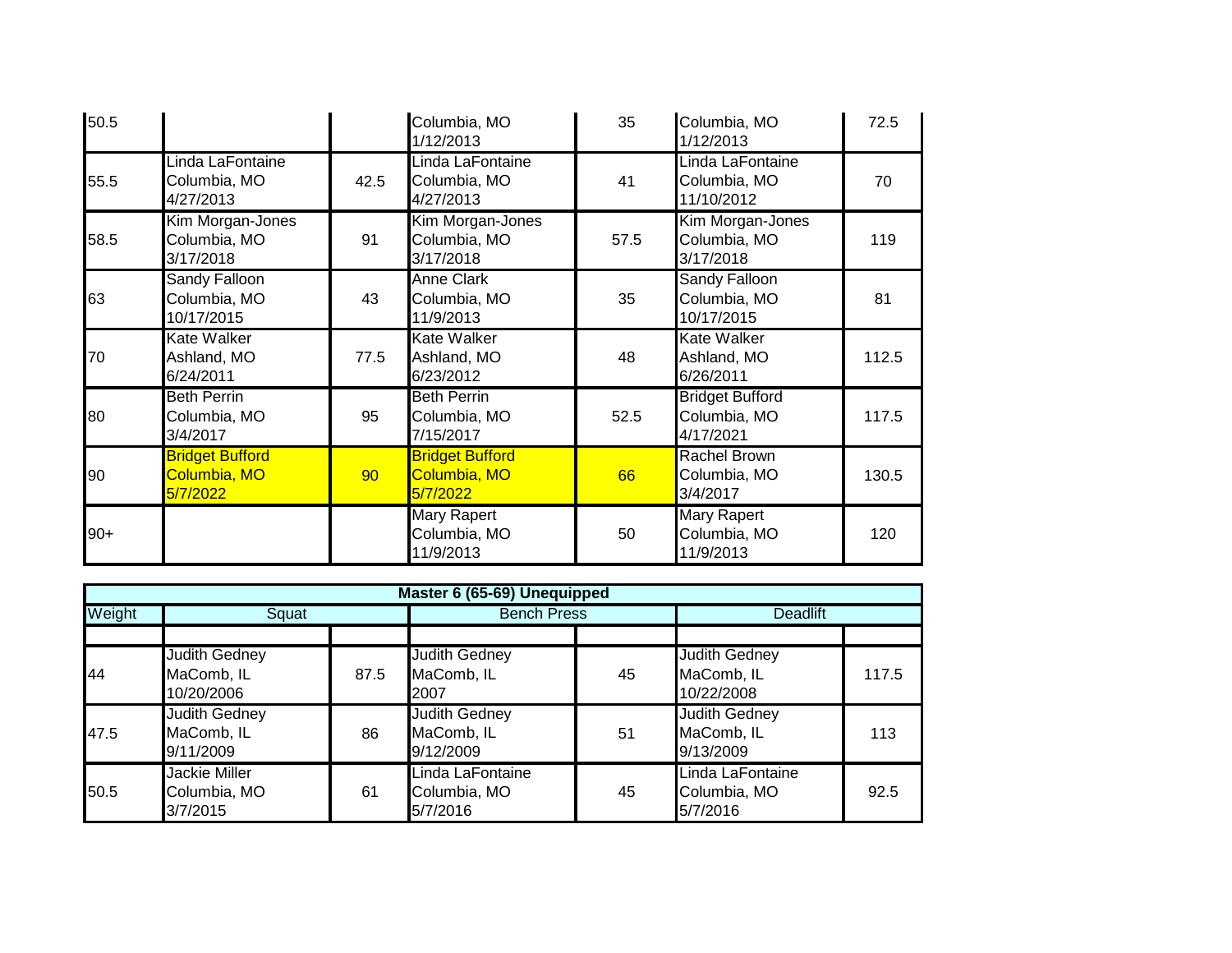| 53    | Linda LaFontaine<br>Columbia, MO<br>3/18/2018          | 65   | Linda LaFontaine<br>Columbia, MO<br>3/17/2018          | 51   | Linda LaFontaine<br>Columbia, MO<br>6/8/2016           | 97    |
|-------|--------------------------------------------------------|------|--------------------------------------------------------|------|--------------------------------------------------------|-------|
| 55.5  |                                                        |      | Patricia Kueneke<br>St. Louis, MO<br>2/15/2014         | 35   | <b>Anne Clark</b><br>Columbia, MO<br>3/2/2019          | 72.5  |
| 58.5  |                                                        |      | Sandra James<br>Grand Junction, MI<br>4/22/2017        | 40   | Patricia Kueneke<br>St. Louis, MO<br>2/15/2014         | 75    |
| 63    | <b>Catherine Morrison</b><br>Portland, ME<br>3/16/2019 | 75   | <b>Catherine Morrison</b><br>Portland, ME<br>3/16/2019 | 52.5 | <b>Catherine Morrison</b><br>Portland, ME<br>6/9/2019  | 120   |
| 70    | Kate Walker<br>Columbia, MO<br>10/17/2015              | 73.5 | <b>Catherine Morrison</b><br>Portland, ME<br>4/17/2021 | 50.5 | <b>Catherine Morrison</b><br>Portland, ME<br>4/17/2021 | 120   |
| 80    | Maggy Danley<br>Columbia, MO<br>11/9/2013              | 30   | Maggy Danley<br>Columbia, MO<br>11/9/2013              | 42.5 | <b>Maggy Danley</b><br>Columbia, MO<br>11/9/2013       | 80    |
| 90    | <b>Maggy Danley</b><br>Columbia, MO<br>3/7/2015        | 60   | <b>Maggy Danley</b><br>Columbia, MO<br>3/7/2015        | 48.5 | <b>Maggy Danley</b><br>Columbia, MO<br>12/3/2016       | 95    |
| $90+$ | Linda Struckhoff<br>Columbia, MO<br>12/3/2016          | 52.5 | <b>Mary Rapert</b><br>Barnhart, MO<br>6/8/2019         | 68.5 | <b>Mary Rapert</b><br>Barnhart, MO<br>6/9/2019         | 157.5 |

| Master 7 (70-74) Unequipped |                                          |    |                                                 |      |                                                 |       |  |  |  |
|-----------------------------|------------------------------------------|----|-------------------------------------------------|------|-------------------------------------------------|-------|--|--|--|
| Weight                      | Squat                                    |    | <b>Bench Press</b>                              |      | <b>Deadlift</b>                                 |       |  |  |  |
|                             |                                          |    |                                                 |      |                                                 |       |  |  |  |
| 44                          | Judith Gedney<br>MaComb, IL<br>6/24/2011 | 75 | <b>Judith Gedney</b><br>MaComb, IL<br>6/25/2011 | 50.5 | <b>Judith Gedney</b><br>MaComb, IL<br>6/26/2011 | 112.5 |  |  |  |
| 55.5                        |                                          |    | <b>Anne Clark</b><br>Columbia, MO<br>6/8/2019   | 35   | <b>Anne Clark</b><br>Columbia, MO<br>6/8/2019   | 75.5  |  |  |  |
| 70                          |                                          |    | <b>Kate Walker</b><br>Columbia, MO              | 42.5 | <b>Kate Walker</b><br>Columbia, MO              | 98    |  |  |  |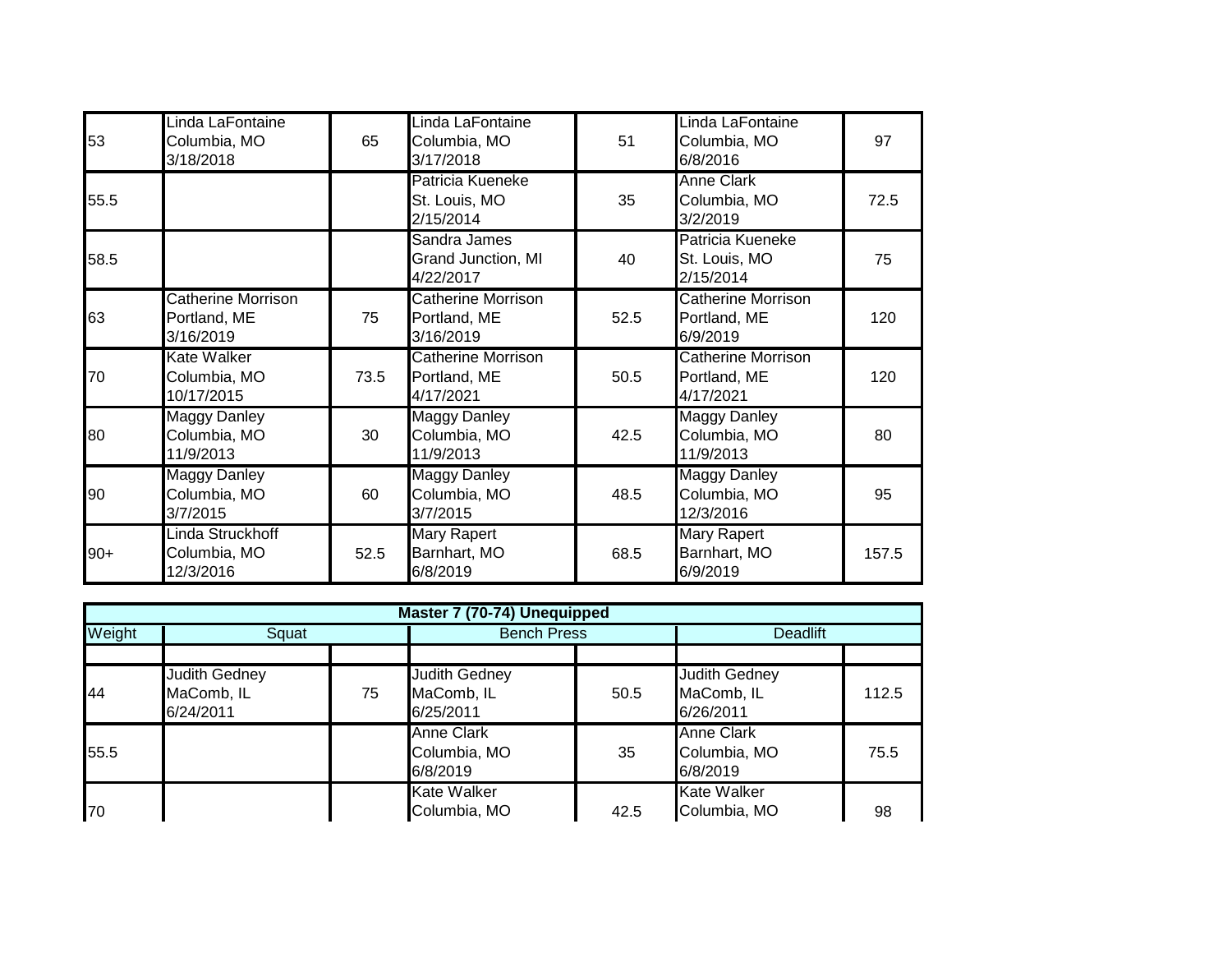|        |                           |      | 6/8/2019                                         |                    | 4/17/2021                                |                 |  |
|--------|---------------------------|------|--------------------------------------------------|--------------------|------------------------------------------|-----------------|--|
| 80     |                           |      | <b>Carol Chaney</b><br>Muskegon, MI<br>11/9/2019 | 32.5               | Sandra Ollar<br>Columbia, MO<br>3/7/2015 | 77.5            |  |
|        |                           |      |                                                  |                    |                                          |                 |  |
|        |                           |      | Master 8 (75-79) Unequipped                      |                    |                                          |                 |  |
| Weight | Squat                     |      |                                                  | <b>Bench Press</b> |                                          | <b>Deadlift</b> |  |
|        |                           |      |                                                  |                    |                                          |                 |  |
|        | Gretchen Page             |      | <b>Gretchen Page</b>                             |                    | Gretchen Page                            |                 |  |
| 80     | Muskegon, MI<br>8/25/2018 | 27.5 | Muskegon, MI<br>8/25/2018                        | 25                 | Muskegon, MI<br>8/25/2018                | 72.5            |  |

| <b>Police/Military/Fire Unequipped</b> |  |  |                                               |      |                 |  |  |  |
|----------------------------------------|--|--|-----------------------------------------------|------|-----------------|--|--|--|
| Weight<br>Squat                        |  |  | <b>Bench Press</b>                            |      | <b>Deadlift</b> |  |  |  |
|                                        |  |  |                                               |      |                 |  |  |  |
| 90                                     |  |  | <b>Cathy Martin</b><br>Quincy, IL<br>5/6/2006 | 77.5 |                 |  |  |  |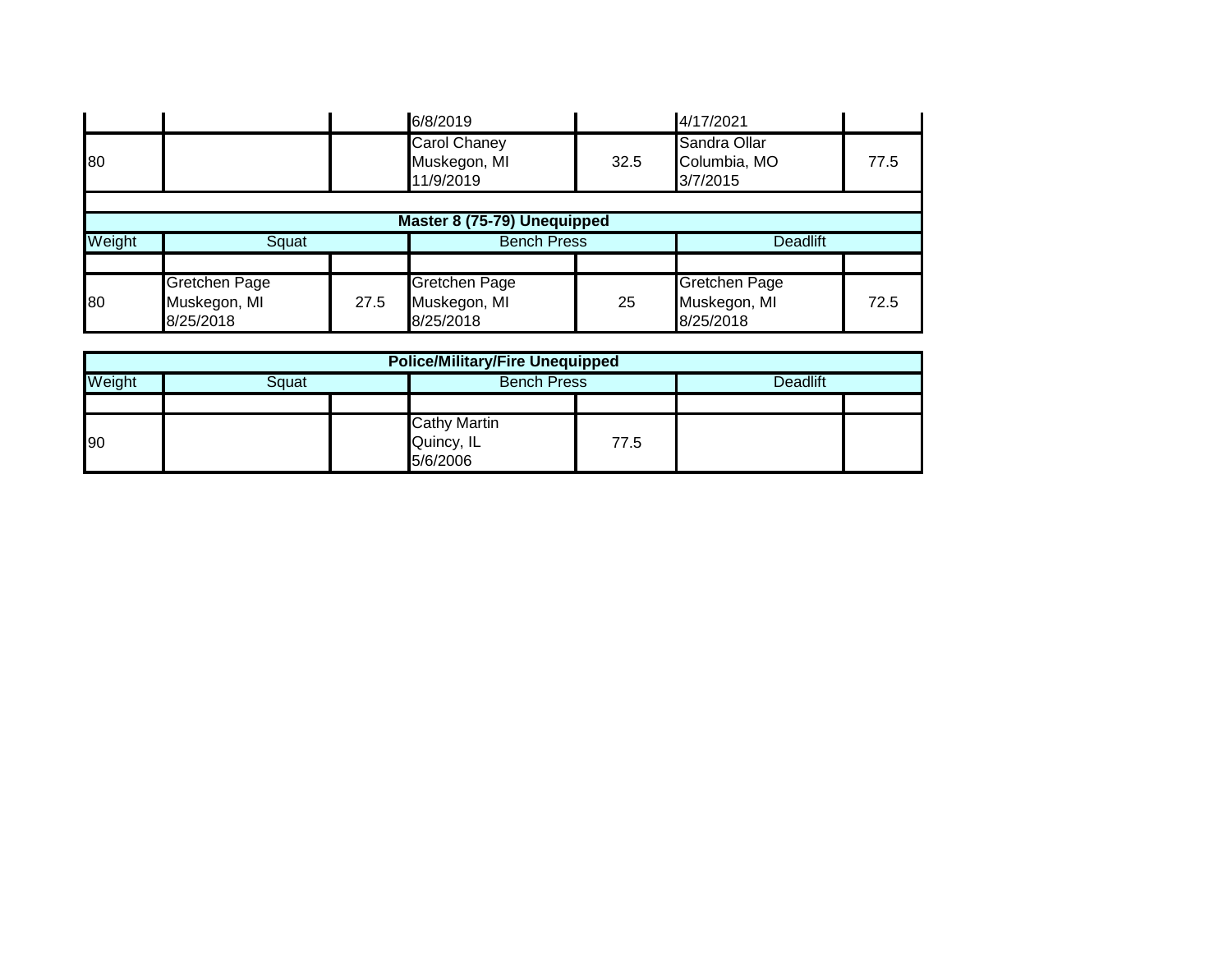## Single Event Equipped National Records Updated 10/12/2020 New Record

|        | <b>Open Equipped</b>                             |       |                                                      |      |                                                     |       |  |  |  |
|--------|--------------------------------------------------|-------|------------------------------------------------------|------|-----------------------------------------------------|-------|--|--|--|
| Weight | Squat                                            |       | <b>Bench Press</b>                                   |      | <b>Deadlift</b>                                     |       |  |  |  |
|        |                                                  |       |                                                      |      |                                                     |       |  |  |  |
| 44     | <b>Judith Gedney</b><br>MaComb, IL<br>10/20/2006 | 107.5 | <b>Judith Gedney</b><br>MaComb, IL<br>6/25/2011      | 53   | <b>Judith Gedney</b><br>MaComb, IL<br>10/22/2006    | 117.5 |  |  |  |
| 47     | <b>Judith Gedney</b><br>MaComb, IL<br>9/11/2009  | 103   | <b>Judith Gedney</b><br>MaComb, IL<br>4/24/2010      | 56.5 | <b>Judith Gedney</b><br>MaComb, IL<br>4/25/2010     | 116.5 |  |  |  |
| 50.5   |                                                  |       | Angela Hardy<br>Mishawaka, IN<br>6/25/2011           | 50   | Angela Hardy<br>Mishawaka, IN<br>6/26/2011          | 107.5 |  |  |  |
| 53     |                                                  |       | <b>Heather Core</b><br>DeGraff, OH<br>12/12/2009     | 42.5 | <b>Heather Core</b><br>DeGraff, OH<br>12/12/2009    | 110   |  |  |  |
| 58.5   | Koley Hockeborn<br>Walker, MI<br>3/9/2013        | 142.5 | Koley Hockeborn<br>Walker, MI<br>3/9/2013            | 110  | Koley Hockeborn<br>Walker, MI<br>3/9/2013           | 142.5 |  |  |  |
| 63     | Koley Hockeborn<br>Walker, MI<br>3/5/2011        | 150   | Koley Hockeborn<br>Walker, MI<br>3/5/2011            | 120  | Koley Hockeborn<br>Walker, MI<br>6/26/2011          | 147.5 |  |  |  |
| 70     | Lisa Mangold<br>Lakewood, WI<br>3/31/2007        | 137.5 | Lisa Mangold<br>Lakewood, WI<br>3/31/2007            | 72.5 | Lisa Mangold<br>Lakewood, WI<br>10/4/2008           | 142.5 |  |  |  |
| 80     |                                                  |       | <b>Diane Shirley</b><br>Evansville, IN<br>7/31/2010  | 72.5 | <b>Diane Shirley</b><br>Evansville, IN<br>7/31/2010 | 137.5 |  |  |  |
| 90     | <b>Erin Krisher</b><br>DeGraff, OH<br>12/12/2009 | 92.5  | <b>Stacie Downs</b><br>Eaton Rapids, MI<br>2/25/2006 | 105  | Erin Krisher<br>DeGraff, OH<br>12/12/2009           | 102.5 |  |  |  |
| $90+$  | <b>Amelia Carter</b><br>Quincy, OH<br>12/12/2009 | 127.5 | Samantha Baty<br>Eaton Rapids, MI<br>3/3/2007        | 77.5 | <b>Amelia Carter</b><br>Quincy, OH<br>12/12/2009    | 140   |  |  |  |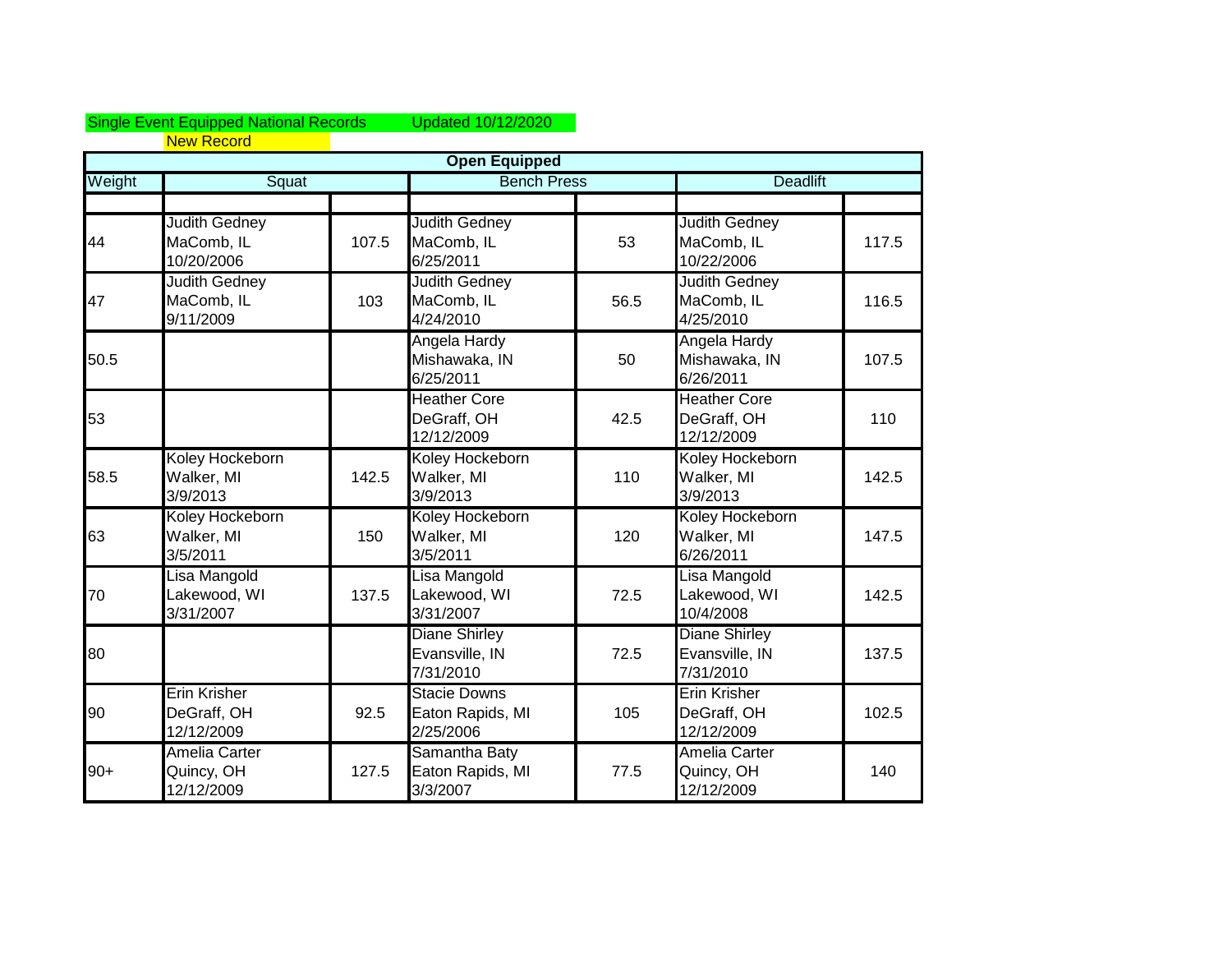|        | Teenage (14-15) Equipped                         |      |                                                  |      |                                                  |       |  |  |  |
|--------|--------------------------------------------------|------|--------------------------------------------------|------|--------------------------------------------------|-------|--|--|--|
| Weight | Squat                                            |      | <b>Bench Press</b>                               |      | <b>Deadlift</b>                                  |       |  |  |  |
|        |                                                  |      |                                                  |      |                                                  |       |  |  |  |
| 53     |                                                  |      | <b>Heather Core</b><br>DeGraff, OH<br>12/12/2009 | 42.5 | <b>Heather Core</b><br>DeGraff, OH<br>12/12/2009 | 110   |  |  |  |
| 90     | <b>Erin Krisher</b><br>DeGraff, OH<br>12/12/2009 | 92.5 | <b>Erin Krisher</b><br>DeGraff, OH<br>12/12/2009 | 40   | <b>Erin Krisher</b><br>DeGraff, OH<br>12/12/2009 | 102.5 |  |  |  |
| $90+$  |                                                  |      | Samantha Baty<br>Eaton Rapids, MI<br>3/3/2007    | 77.5 |                                                  |       |  |  |  |

|        |                                           |       | Teenage (16-17) Equipped                          |                    |                                                   |                 |  |
|--------|-------------------------------------------|-------|---------------------------------------------------|--------------------|---------------------------------------------------|-----------------|--|
| Weight | Squat                                     |       |                                                   | <b>Bench Press</b> |                                                   | <b>Deadlift</b> |  |
|        |                                           |       |                                                   |                    |                                                   |                 |  |
| 58.5   | Jessie Fansler<br>Macomb, IL<br>11/2/2019 | 100   | Brianna Palleschi<br>Applegate, MI<br>4/5/2008    | 72.5               |                                                   |                 |  |
| 80     |                                           |       | <b>Taylor Goings</b><br>DeGraff, OH<br>12/11/2010 | 30                 | <b>Taylor Goings</b><br>DeGraff, OH<br>12/11/2010 | 70              |  |
| 90     |                                           |       | <b>Erica Ervin</b><br>Quincy, OH<br>12/11/2010    | 55                 | <b>Erica Ervin</b><br>Quincy, OH<br>12/11/2010    | 90              |  |
| $90+$  | Amelia Carter<br>Quincy, OH<br>12/12/2009 | 127.5 | Amelia Carter<br>Quincy, OH<br>12/12/2009         | 60                 | Amelia Carter<br>Quincy, OH<br>12/12/2009         | 140             |  |
|        |                                           |       |                                                   |                    |                                                   |                 |  |
|        |                                           |       | Teenage (18-19) Equipped                          |                    |                                                   |                 |  |
| Weight | Squat                                     |       | <b>Bench Press</b>                                |                    | <b>Deadlift</b>                                   |                 |  |
|        |                                           |       | <b>Cheritha Schaffer</b>                          |                    | <b>Cheritha Schaffer</b>                          |                 |  |
| 70     |                                           |       | Quincy, OH<br>12/11/2010                          | 47.5               | Quincy, OH<br>12/11/2010                          | 90              |  |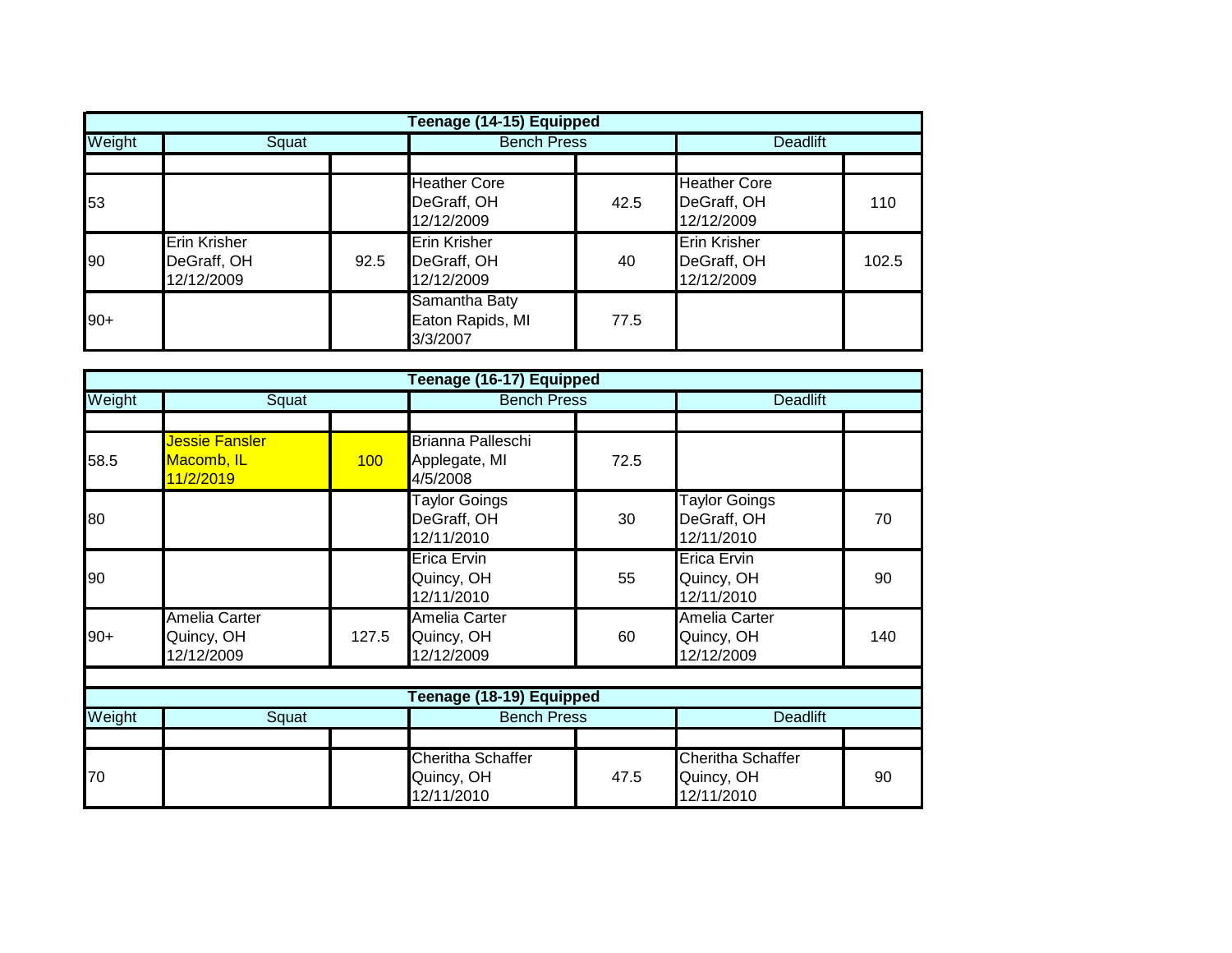|        | Master (40-44) Equipped |     |                    |    |              |       |  |  |  |
|--------|-------------------------|-----|--------------------|----|--------------|-------|--|--|--|
| Weight | Sɑuat                   |     | <b>Bench Press</b> |    | Deadlift     |       |  |  |  |
|        |                         |     |                    |    |              |       |  |  |  |
|        | Lisa Mangold            |     | Lisa Mangold       |    | Lisa Mangold |       |  |  |  |
| 70     | Lakewood, WI            | 130 | Lakewood, WI       | 65 | Lakewood, WI | 142.5 |  |  |  |
|        | 10/4/2008               |     | 10/4/2008          |    | 10/4/2008    |       |  |  |  |

| Master (45-49) Equipped |       |                                                     |      |                                                     |       |  |  |
|-------------------------|-------|-----------------------------------------------------|------|-----------------------------------------------------|-------|--|--|
| Weight                  | Squat | <b>Bench Press</b>                                  |      | <b>Deadlift</b>                                     |       |  |  |
|                         |       |                                                     |      |                                                     |       |  |  |
| 50.5                    |       | Angela Hardy<br>Mishawaka, IN<br>6/25/2011          | 50   | Angela Hardy<br>Mishawaka, IN<br>6/26/2011          | 107.5 |  |  |
| 80                      |       | <b>Diane Shirley</b><br>Evansville, IN<br>7/31/2010 | 72.5 | <b>Diane Shirley</b><br>Evansville, IN<br>7/31/2010 | 137.5 |  |  |

|        | Master (50-54) Equipped                   |       |                                           |     |                                                 |       |  |  |  |
|--------|-------------------------------------------|-------|-------------------------------------------|-----|-------------------------------------------------|-------|--|--|--|
| Weight | Squat                                     |       | <b>Bench Press</b>                        |     | <b>Deadlift</b>                                 |       |  |  |  |
|        |                                           |       |                                           |     |                                                 |       |  |  |  |
| 58.5   | Koley Hockeborn<br>Walker, MI<br>3/9/2013 | 142.5 | Koley Hockeborn<br>Walker, MI<br>3/9/2013 | 110 | Koley Hockeborn<br>Walker, MI<br>3/9/2013       | 142.5 |  |  |  |
| 63     | Koley Hockeborn<br>Walker, MI<br>3/5/2011 | 150   | Koley Hockeborn<br>Walker, MI<br>3/5/2011 | 120 | Koley Hockeborn<br>Walker, MI<br>6/26/2011      | 147.5 |  |  |  |
| 70     |                                           |       |                                           |     | Susan Sanaghan<br>Michigan City, IN<br>4/5/2008 | 130   |  |  |  |

|        | Master (55-59) Equipped                                    |      |                    |  |                 |  |  |  |
|--------|------------------------------------------------------------|------|--------------------|--|-----------------|--|--|--|
| Weight | Sɑuat                                                      |      | <b>Bench Press</b> |  | <b>Deadlift</b> |  |  |  |
|        |                                                            |      |                    |  |                 |  |  |  |
| 80     | <b>Carolyn Beck</b><br><b>Evansville, IN</b><br>10/10/2020 | 92.5 |                    |  |                 |  |  |  |